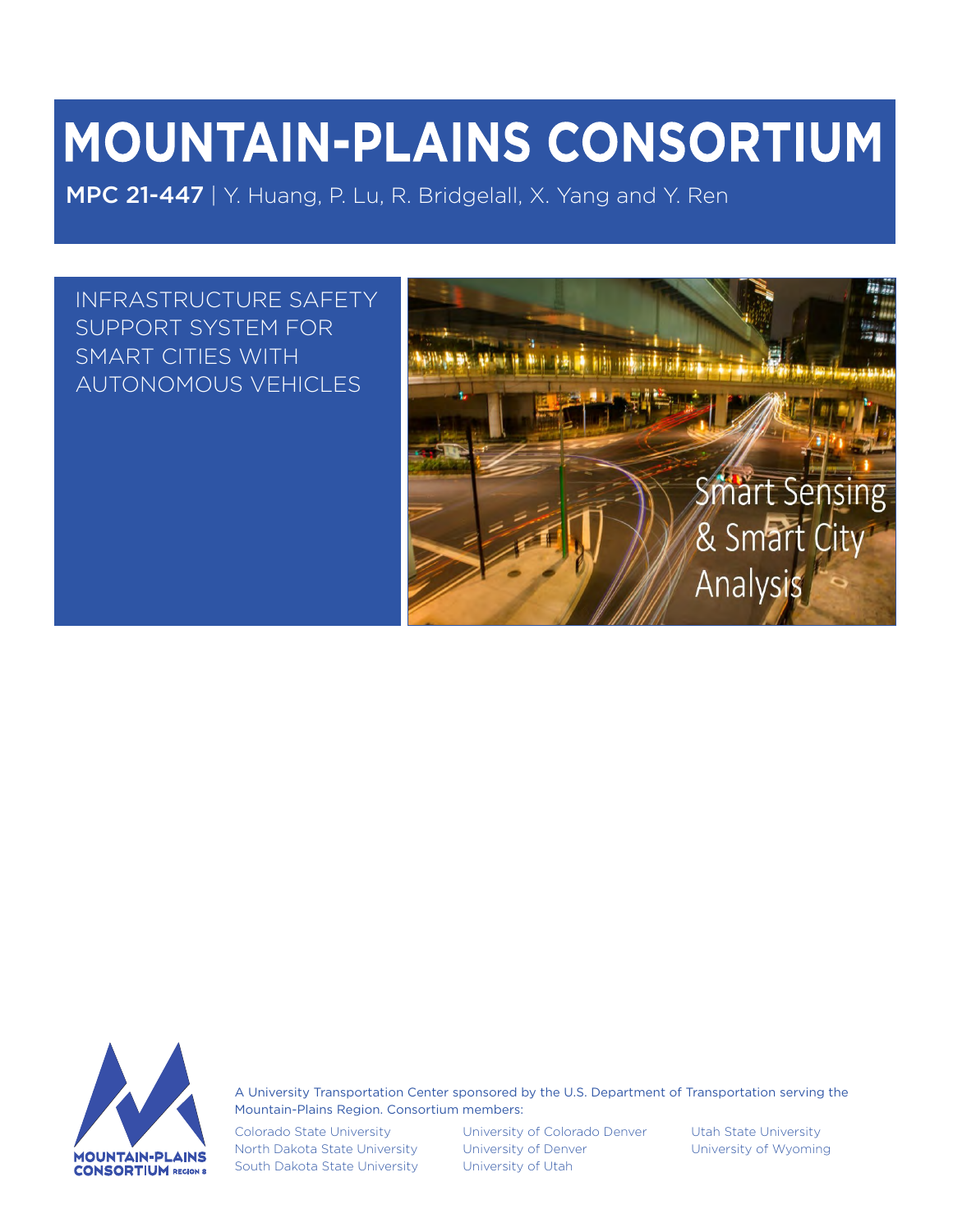#### **Technical Report Documentation Page**

| 1. Report No.                                                                                                                                                                                                                                                                                                                                                                                                                                                                                                                                                                                                                                                                                                                                                                                                                                                                                                                                                                                                                                                                                                                                                                                                                                                                                                                                                                                                                                        | 2. Government Accession No.                          | TYVIIIIVALIVY              | 3. Recipient's Catalog No.                                                                                                                                                                                                                                                                                                                                                                                                                                                   |
|------------------------------------------------------------------------------------------------------------------------------------------------------------------------------------------------------------------------------------------------------------------------------------------------------------------------------------------------------------------------------------------------------------------------------------------------------------------------------------------------------------------------------------------------------------------------------------------------------------------------------------------------------------------------------------------------------------------------------------------------------------------------------------------------------------------------------------------------------------------------------------------------------------------------------------------------------------------------------------------------------------------------------------------------------------------------------------------------------------------------------------------------------------------------------------------------------------------------------------------------------------------------------------------------------------------------------------------------------------------------------------------------------------------------------------------------------|------------------------------------------------------|----------------------------|------------------------------------------------------------------------------------------------------------------------------------------------------------------------------------------------------------------------------------------------------------------------------------------------------------------------------------------------------------------------------------------------------------------------------------------------------------------------------|
| <b>MPC-547</b>                                                                                                                                                                                                                                                                                                                                                                                                                                                                                                                                                                                                                                                                                                                                                                                                                                                                                                                                                                                                                                                                                                                                                                                                                                                                                                                                                                                                                                       |                                                      |                            |                                                                                                                                                                                                                                                                                                                                                                                                                                                                              |
| 4. Title and Subtitle                                                                                                                                                                                                                                                                                                                                                                                                                                                                                                                                                                                                                                                                                                                                                                                                                                                                                                                                                                                                                                                                                                                                                                                                                                                                                                                                                                                                                                |                                                      |                            | 5. Report Date<br>December 2021                                                                                                                                                                                                                                                                                                                                                                                                                                              |
| Infrastructure Safety Support System for Smart Cities with Autonomous<br>Vehicles                                                                                                                                                                                                                                                                                                                                                                                                                                                                                                                                                                                                                                                                                                                                                                                                                                                                                                                                                                                                                                                                                                                                                                                                                                                                                                                                                                    |                                                      |                            | 6. Performing Organization Code                                                                                                                                                                                                                                                                                                                                                                                                                                              |
|                                                                                                                                                                                                                                                                                                                                                                                                                                                                                                                                                                                                                                                                                                                                                                                                                                                                                                                                                                                                                                                                                                                                                                                                                                                                                                                                                                                                                                                      |                                                      |                            |                                                                                                                                                                                                                                                                                                                                                                                                                                                                              |
| 7. Author(s)                                                                                                                                                                                                                                                                                                                                                                                                                                                                                                                                                                                                                                                                                                                                                                                                                                                                                                                                                                                                                                                                                                                                                                                                                                                                                                                                                                                                                                         |                                                      |                            | 8. Performing Organization Report No.                                                                                                                                                                                                                                                                                                                                                                                                                                        |
| Dr. Y. Huang, Dr. R. Bridgelall, Dr. P. Lu,<br>X. Yang, Y. Ren                                                                                                                                                                                                                                                                                                                                                                                                                                                                                                                                                                                                                                                                                                                                                                                                                                                                                                                                                                                                                                                                                                                                                                                                                                                                                                                                                                                       |                                                      |                            | MPC 21-447                                                                                                                                                                                                                                                                                                                                                                                                                                                                   |
| 9. Performing Organization Name and Address                                                                                                                                                                                                                                                                                                                                                                                                                                                                                                                                                                                                                                                                                                                                                                                                                                                                                                                                                                                                                                                                                                                                                                                                                                                                                                                                                                                                          |                                                      |                            | 10. Work Unit No. (TRAIS)                                                                                                                                                                                                                                                                                                                                                                                                                                                    |
| North Dakota State University<br><b>Upper Great Plains Transportation Institute</b><br>418 Quentin Burdick Building<br>Fargo, ND 58102                                                                                                                                                                                                                                                                                                                                                                                                                                                                                                                                                                                                                                                                                                                                                                                                                                                                                                                                                                                                                                                                                                                                                                                                                                                                                                               |                                                      |                            | 11. Contract or Grant No.                                                                                                                                                                                                                                                                                                                                                                                                                                                    |
| 12. Sponsoring Agency Name and Address                                                                                                                                                                                                                                                                                                                                                                                                                                                                                                                                                                                                                                                                                                                                                                                                                                                                                                                                                                                                                                                                                                                                                                                                                                                                                                                                                                                                               |                                                      |                            | 13. Type of Report and Period Covered                                                                                                                                                                                                                                                                                                                                                                                                                                        |
| Mountain-Plains Consortium                                                                                                                                                                                                                                                                                                                                                                                                                                                                                                                                                                                                                                                                                                                                                                                                                                                                                                                                                                                                                                                                                                                                                                                                                                                                                                                                                                                                                           |                                                      |                            | <b>Final Report</b>                                                                                                                                                                                                                                                                                                                                                                                                                                                          |
| North Dakota State University<br>PO Box 6050, Fargo, ND 58108                                                                                                                                                                                                                                                                                                                                                                                                                                                                                                                                                                                                                                                                                                                                                                                                                                                                                                                                                                                                                                                                                                                                                                                                                                                                                                                                                                                        |                                                      |                            | 14. Sponsoring Agency Code                                                                                                                                                                                                                                                                                                                                                                                                                                                   |
| 15. Supplementary Notes<br>Supported by a grant from the US DOT, University Transportation Centers Program                                                                                                                                                                                                                                                                                                                                                                                                                                                                                                                                                                                                                                                                                                                                                                                                                                                                                                                                                                                                                                                                                                                                                                                                                                                                                                                                           |                                                      |                            |                                                                                                                                                                                                                                                                                                                                                                                                                                                                              |
| 16. Abstract                                                                                                                                                                                                                                                                                                                                                                                                                                                                                                                                                                                                                                                                                                                                                                                                                                                                                                                                                                                                                                                                                                                                                                                                                                                                                                                                                                                                                                         |                                                      |                            |                                                                                                                                                                                                                                                                                                                                                                                                                                                                              |
| Driverless vehicles must be self-aware to make learned and ethical decisions to avoid crashes in multimodal and diverse<br>settings. This proposed effort will develop an Infrastructure Safety Support System by embedding V2I enabled sensor<br>networks into the transportation infrastructure to provide autonomous vehicles and human drivers with inputs to improve<br>their decision making when obvious decisions may not possible. The research objectives of this project are to:<br>weight via weigh-in-motion (WIM), traffic density, traffic flow rate, road roughness, and other data;<br>$\bullet$<br>as driving speed and safe vehicle following distances when sharing the road with human-driven vehicles;<br>Develop real-time warnings based on the data derived from the infrastructure support system;<br>$\bullet$<br>Optimize the infrastructure support system such as the sensor and V2I facility layout;<br>$\bullet$<br>Validate the developed infrastructure support system through simulations and field tests.<br>$\bullet$<br>In addition, the team will use the results from this development to enhance curricula that would engage and mentor<br>students in the practice of developing safe smart cities. This project will involve three graduate students and several<br>undergraduate students. The trainings through this project will prepare students for potential careers in smart city<br>developments. |                                                      |                            | Develop an infrastructure embedded sensor network to provide real-time traffic and road condition information such<br>as traffic volume (e.g. ADT, peak-hour traffic), traffic composition (vehicle classification), vehicle speed, dynamic<br>Develop algorithms that the infrastructure safety support system will use to process the sensor-based real-<br>time traffic data and pavement conditions to support the decision-making processes of autonomous vehicles such |
| 17. Key Word                                                                                                                                                                                                                                                                                                                                                                                                                                                                                                                                                                                                                                                                                                                                                                                                                                                                                                                                                                                                                                                                                                                                                                                                                                                                                                                                                                                                                                         |                                                      | 18. Distribution Statement |                                                                                                                                                                                                                                                                                                                                                                                                                                                                              |
| Autonomous vehicles, infrastructure sensors, V2I, car-<br>following model                                                                                                                                                                                                                                                                                                                                                                                                                                                                                                                                                                                                                                                                                                                                                                                                                                                                                                                                                                                                                                                                                                                                                                                                                                                                                                                                                                            |                                                      |                            | Public distribution                                                                                                                                                                                                                                                                                                                                                                                                                                                          |
| 19. Security Classif. (of this report)<br>Unclassified                                                                                                                                                                                                                                                                                                                                                                                                                                                                                                                                                                                                                                                                                                                                                                                                                                                                                                                                                                                                                                                                                                                                                                                                                                                                                                                                                                                               | 20. Security Classif. (of this page)<br>Unclassified |                            | 21. No. of Pages<br>22. Price<br>36<br>n/a                                                                                                                                                                                                                                                                                                                                                                                                                                   |
| Form DOT F 1700.7 (8-72)                                                                                                                                                                                                                                                                                                                                                                                                                                                                                                                                                                                                                                                                                                                                                                                                                                                                                                                                                                                                                                                                                                                                                                                                                                                                                                                                                                                                                             | Reproduction of completed page authorized            |                            |                                                                                                                                                                                                                                                                                                                                                                                                                                                                              |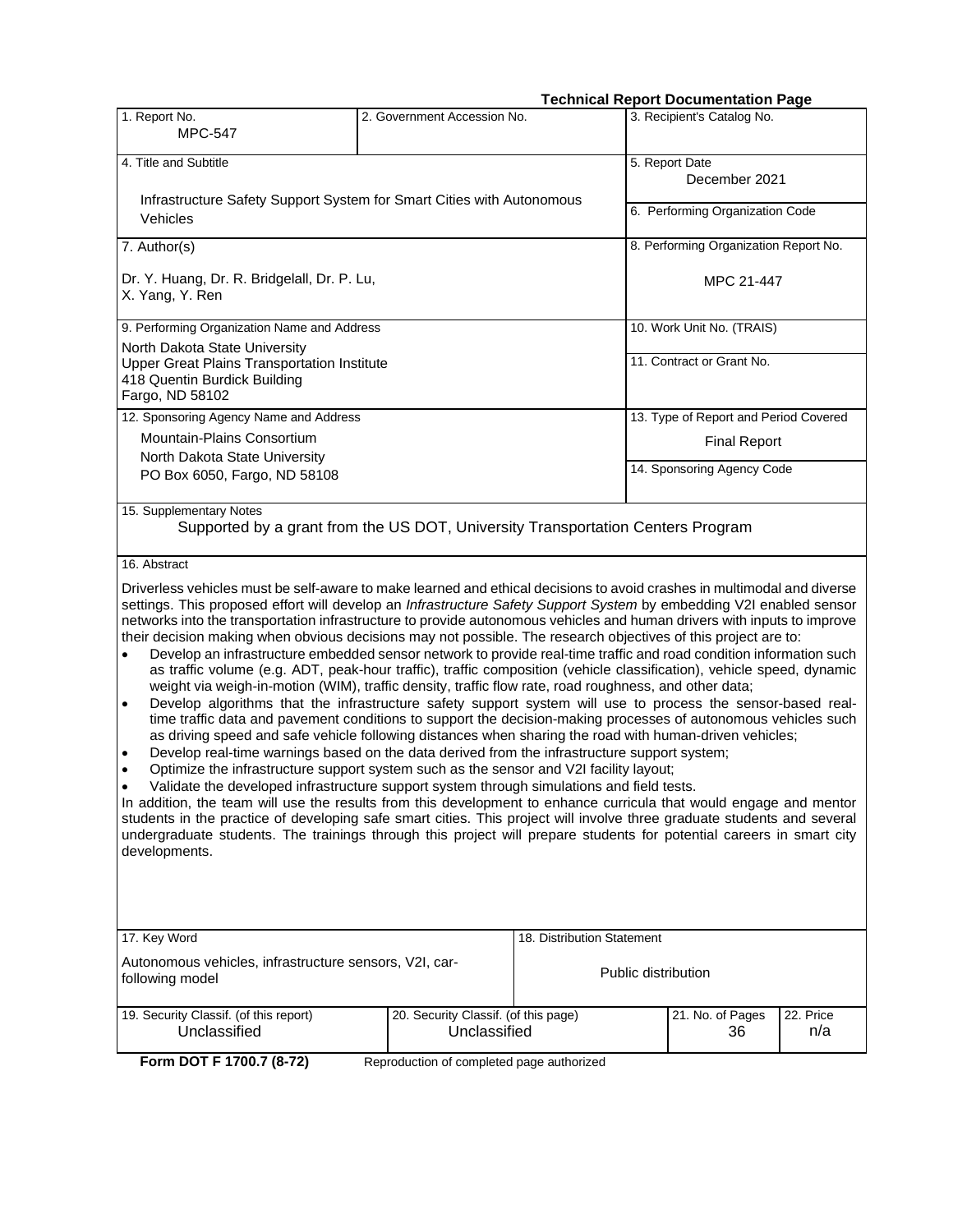## **Infrastructure Safety Support System for Smart Cities with Autonomous Vehicles**

#### Prepared By

#### **Dr. Ying Huang**

Associate Professor North Dakota State University Department of Civil and Environmental Engineering Fargo, North Dakota, 58102 [ying.huang@ndsu.edu](mailto:ying.huang@ndsu.edu) Tel: (701) 231-7651 ORCID: 0000-0003-4119-9522

#### **Dr. Pan Lu**

Associate Professor/Associate Research Fellow North Dakota State University Department of Transportation, Logistics and Finance Fargo, North Dakota, 58102 [pan.lu@ndsu.edu,](mailto:pan.lu@ndsu.edu) Tel: 701-212-3795 ORCID: 0000-0002-1640-3598

#### **Dr. Raj Bridgelall**

Assistant Professor/Program Director North Dakota State University Department of Transportation, Logistics and Finance Fargo, North Dakota, 58102 [raj.bridgelall@ndsu.edu](mailto:Raj.bridgelall@ndsu.edu) Tel: 408-607-3214 ORCID: 0000-0003-3743-6652

#### **Xinyi Yang**

Graduate Assistant North Dakota State University Department of Civil and Environmental Engineering Fargo, North Dakota, 58102 [xinyi.yang@ndsu.edu](mailto:xinyi.yang@ndsu.edu) ORCID: 0000-0002-9020-7261

#### **Yihao Ren**

Graduate Assistant North Dakota State University Department of Transportation, Logistics and Finance Fargo, North Dakota, 58102 [yihao.ren@ndsu.edu](mailto:yihao.ren@ndsu.edu) ORCID: 0000-0002-9203-3525

December 2021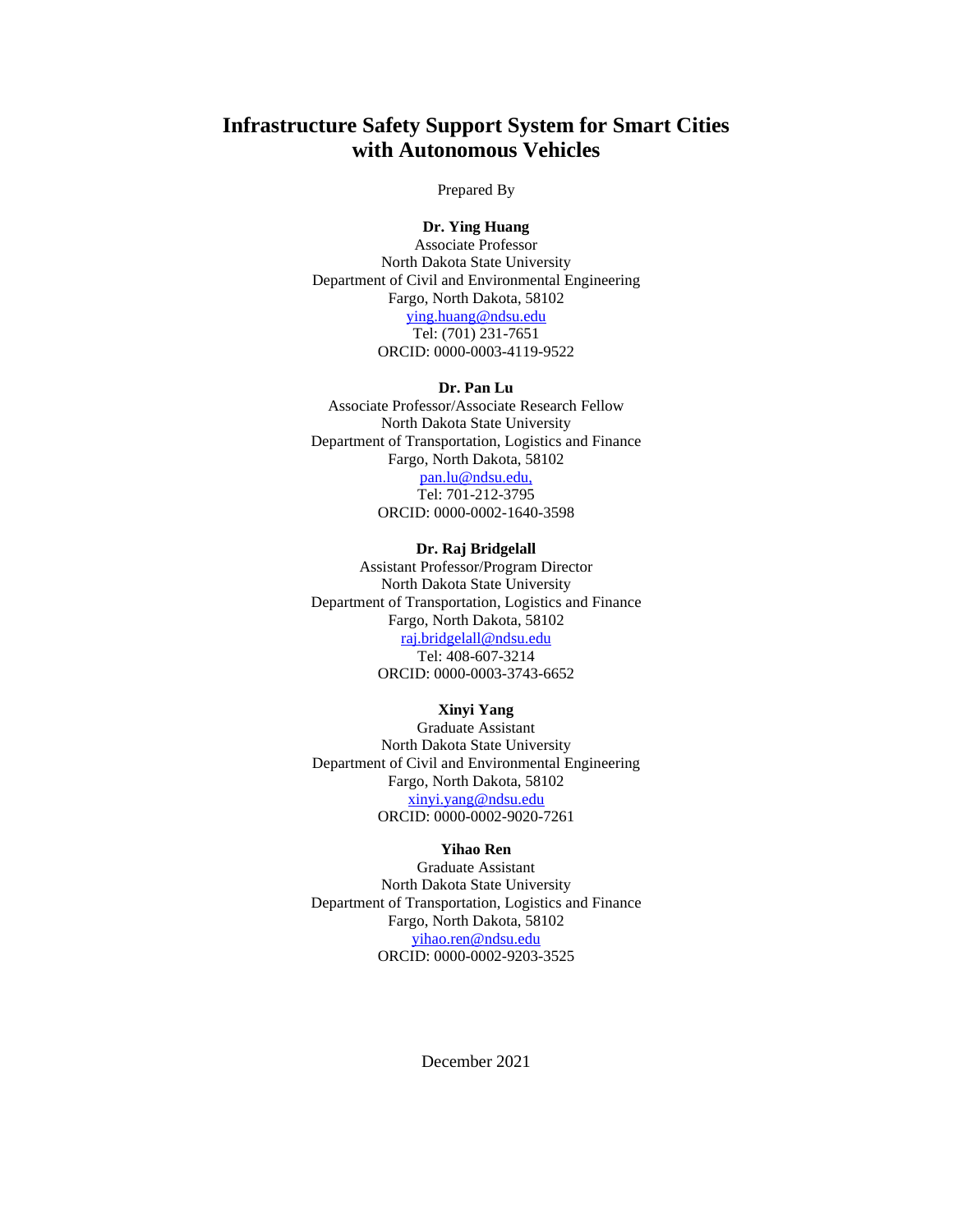#### **Acknowledgements**

This research was made possible with funding supported by the U.S. Department of Transportation though the Mountain-Plains Consortium (MPC) Transportation Center. The authors express their deep gratitude to U.S. DOT and MPC.

#### **Disclaimer**

The contents of this report reflect the views of the authors, who are responsible for the facts and the accuracy of the information presented. This document is disseminated under the sponsorship of the Department of Transportation, University Transportation Centers Program, in the interest of information exchange. The U.S. Government assumes no liability for the contents or use thereof.

NDSU does not discriminate in its programs and activities on the basis of age, color, gender expression/identity, genetic information, marital status, national origin, participation in lawful off-campus activity, physical or mental disability, pregnancy, public assistance status, race, religion, sex, sexual orientation, spousal relationship to current employee, or veteran status, as applicable. Direct inquiries to: Canan Bilen-Green, Vice Provost, Title IX/ADA Coordinator, Old Main 201, 701-231-7708, ndsu.eoaa@ndsu.edu.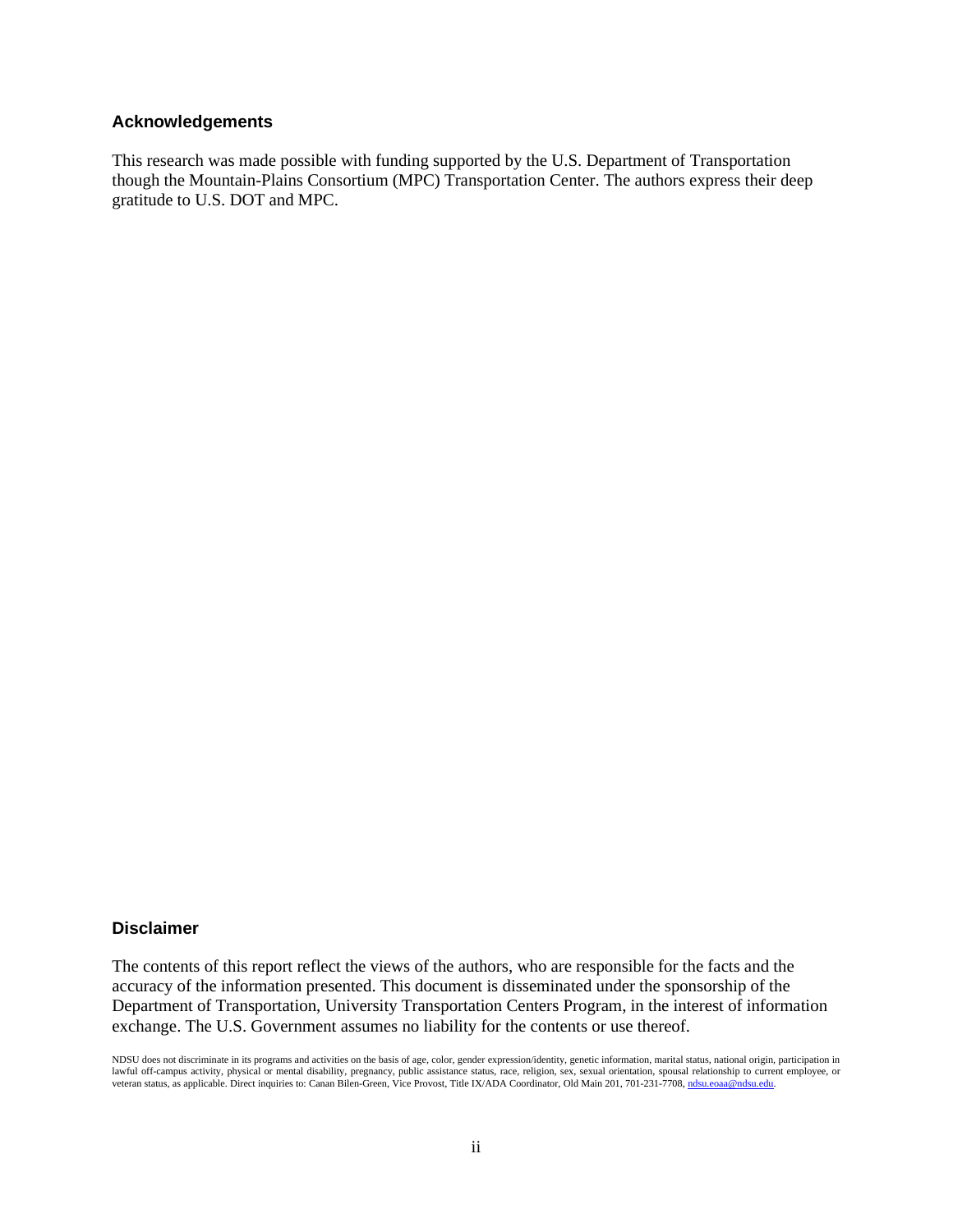# **ABSTRACT**

A smart city integrates diverse sets of [information](https://en.wikipedia.org/wiki/Information_and_communication_technology) and communication technologies to monitor asset condition, security, safety, service quality, and operational efficiencies, often in real time. Smart cities are continually hosting a growing number of autonomous vehicles that can sense their environment and navigate without [human input.](https://en.wikipedia.org/wiki/User_interface) Studies anticipate that autonomous vehicles will significantly improve transport efficiencies, reduce [crashes, p](https://en.wikipedia.org/wiki/Traffic_collisions)rovide smoother rides, decrease congestion, and simultaneously increase traffic flow through speed harmonization and reduced demand for roadway capacity. The United States Department of Transportation (USDOT) expects that autonomous vehicles could eliminate more than 90% of crashes, depending on their level of adoption (U.S. Secretary of Transportation). Many nations, such United Kingdom, France, Australia, and United States, have welcomed the deployment of autonomous vehicles. As of 2016, seven U.S. states across the nation, together with the [District of](https://en.wikipedia.org/wiki/District_of_Columbia)  [Columbia,](https://en.wikipedia.org/wiki/District_of_Columbia) have implemented regulations to involve autonomous vehicle testing and deployment. Despite this momentum and the anticipated benefits, studies show that residents hesitate to embrace autonomous vehicles primarily because of safety concerns. Many expect that the full adoption of autonomous vehicles will take 50 years or longer. Therefore, driverless vehicles will share the roads with human-operated vehicles for a long time. Subsequently, autonomous vehicles of various levels of automation will continue to rely on human inputs. Thus, one of the biggest challenges facing smart cities is achieving fully harmonized vehicle operation in mixed driver scenarios.

This research develops an infrastructure embedded sensor network to provide real-time traffic and road condition information such as traffic volume, traffic composition, vehicle speed, dynamic weight via weigh-in-motion (WIM), traffic density, traffic flow rate, road roughness, and other data to the autonomous vehicles. Accordingly, this study develops a new car-following algorithm that enables autonomous vehicles to integrate the real-time traffic and road condition data from the infrastructure safety support system to support the decision-making processes of autonomous vehicles, such as driving speed and safe vehicle following distances when sharing the road with human-driven vehicles. Microsimulation results using VISSIM indicated that such an infrastructure safety support system with new carfollowing algorithm for autonomous vehicles can improve traffic safety and mobility with autonomous vehicles in mixed driver conditions.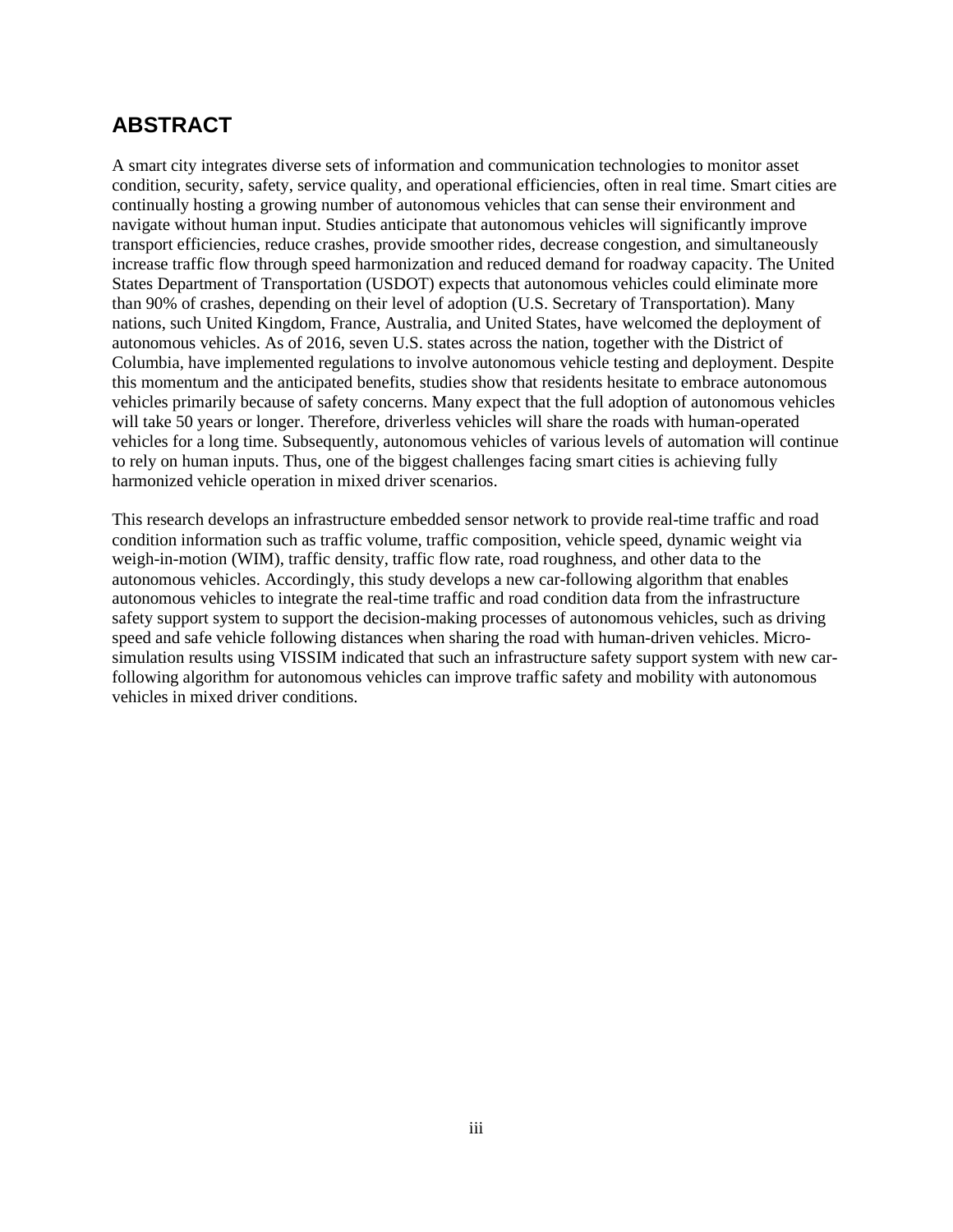# **EXECUTIVE SUMMARY**

This research seeks to develop an infrastructure safety support system by embedding V2I enabled sensor networks into the transportation infrastructure to provide autonomous vehicles and human drivers with inputs to improve their decision making when obvious decisions may not possible. A new car-following algorithm is also developed to enable the autonomous vehicles to integrate the real-time traffic and road condition data from such an infrastructure safety support system to improve traffic safety and mobility with autonomous vehicles in mixed driver environments. The performed sensitivity study also optimizes such an infrastructure safety support system for combined considerations on effectiveness and affordability of the system.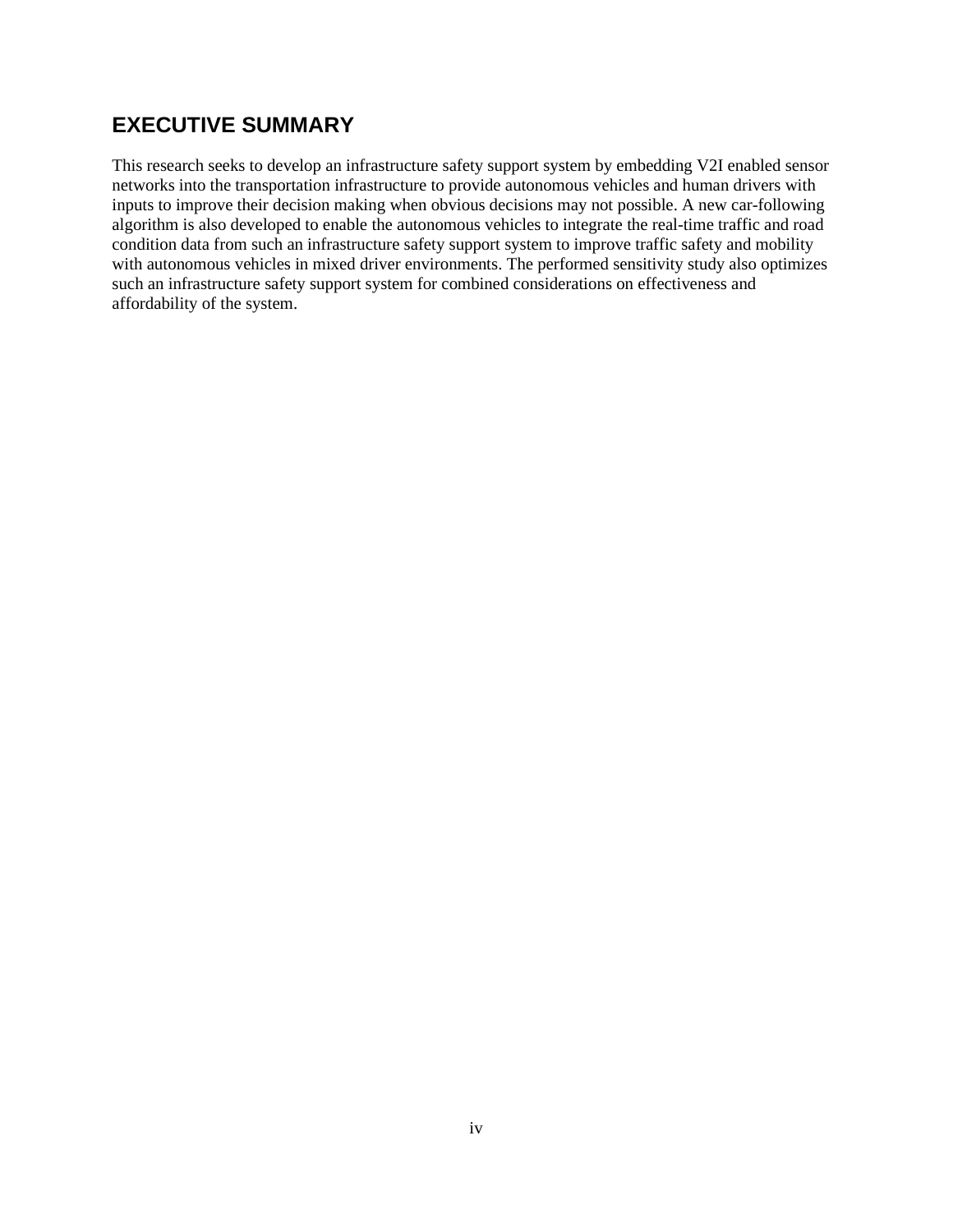# **TABLE OF CONTENTS**

| 1.        |     |                                                                       |  |
|-----------|-----|-----------------------------------------------------------------------|--|
| 2.        |     | <b>INFRASTRUCTURE SENSOR NETWORK FOR TRAFFIC AND ROAD CONDITION</b>   |  |
|           |     |                                                                       |  |
|           | 2.1 |                                                                       |  |
|           | 2.2 |                                                                       |  |
|           | 2.3 |                                                                       |  |
|           | 2.4 |                                                                       |  |
|           | 2.5 |                                                                       |  |
| <b>3.</b> |     | DEVELOPMENT OF THE NEW V2I ALGORITHM OF THE INFRASTRUCTURE            |  |
|           |     |                                                                       |  |
|           | 3.1 |                                                                       |  |
|           | 3.2 |                                                                       |  |
| 4.        |     | <b>OPTIMIZATION AND VALIDATION OF THE DEVELOPED V2I ALGORITHM  16</b> |  |
|           | 4.1 |                                                                       |  |
|           | 4.2 |                                                                       |  |
| 5.        |     |                                                                       |  |
| 6.        |     |                                                                       |  |
| 7.        |     |                                                                       |  |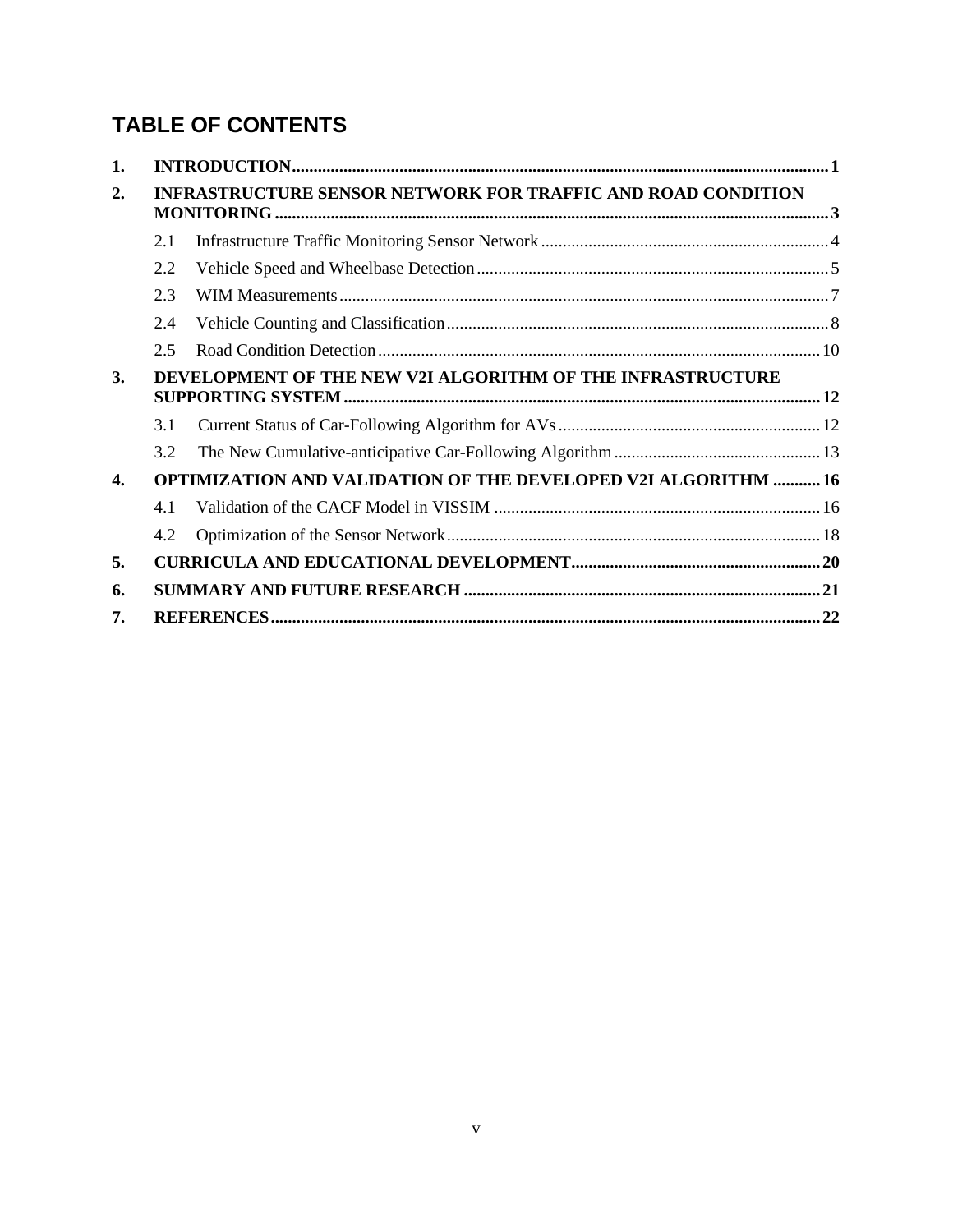# **LIST OF TABLES**

| Table 2.1 |                                                                                   |
|-----------|-----------------------------------------------------------------------------------|
| Table 2.2 |                                                                                   |
| Table 2.3 |                                                                                   |
| Table 2.4 |                                                                                   |
| Table 2.5 |                                                                                   |
| Table 2.6 | Comparison of IRI and EAR-index on sensor-deployed panels (Zhang et al. 2015a) 11 |
| Table 2.7 | Comparison of maximum variance of crack location calculated from developed        |
| Table 4.1 | Percentage of reduction in the average number of conflicts comparing the new CACF |
| Table 4.2 | Comparison of the mean speeds of the AVs using the four different models at speed |
| Table 4.3 | Comparison of mobility and safety parameters using the three different models     |
| Table 4.4 |                                                                                   |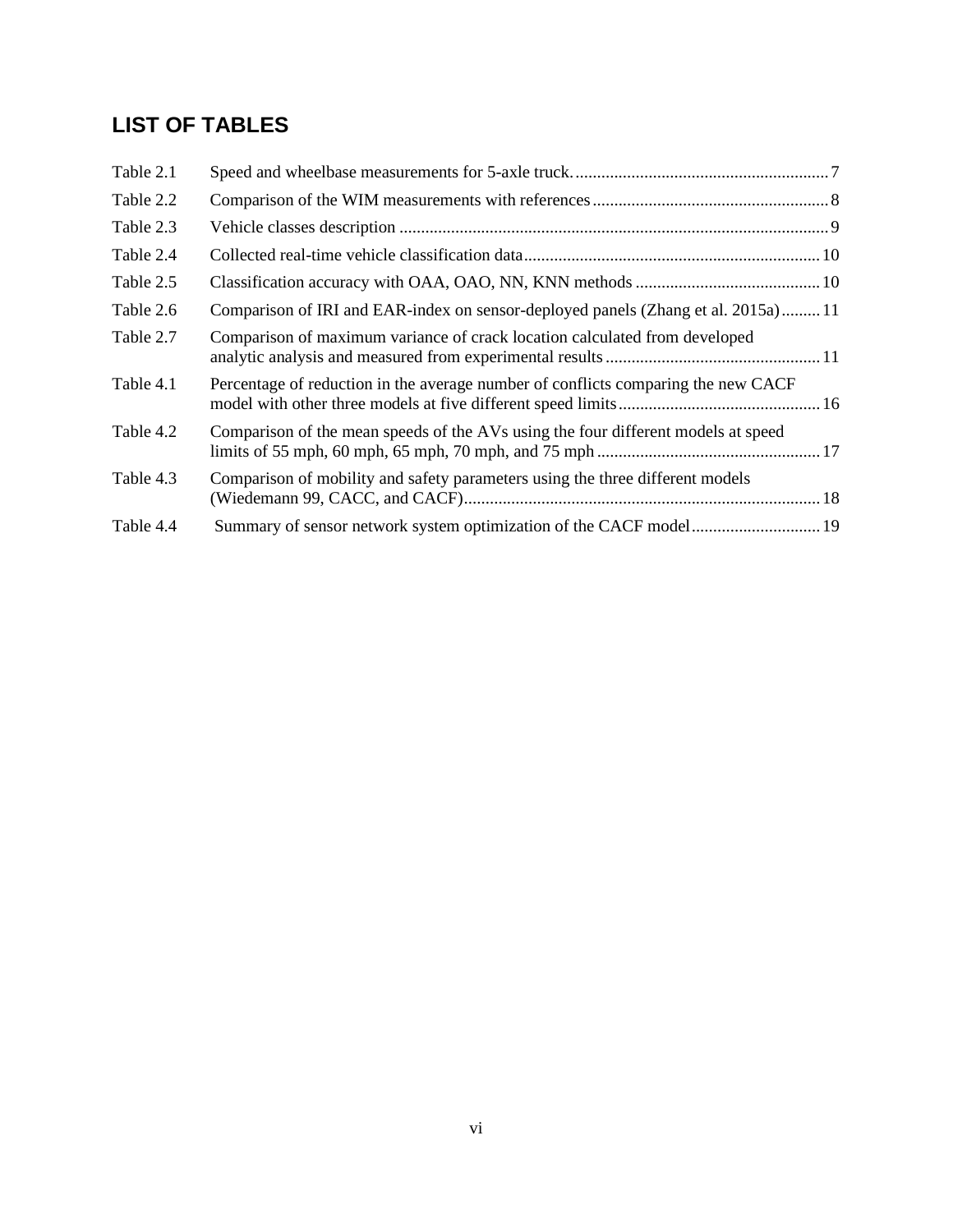# **LIST OF FIGURES**

| Figure 2.1 | 3D GFRP-FBG sensor and the infrastructure sensor networking                     |  |
|------------|---------------------------------------------------------------------------------|--|
| Figure 2.2 |                                                                                 |  |
| Figure 2.3 |                                                                                 |  |
| Figure 2.4 |                                                                                 |  |
| Figure 2.5 |                                                                                 |  |
| Figure 2.6 |                                                                                 |  |
| Figure 2.7 | Example sample 1 and 2 for in-pavement crack detection using strain sensors  11 |  |
| Figure 3.1 |                                                                                 |  |
|            |                                                                                 |  |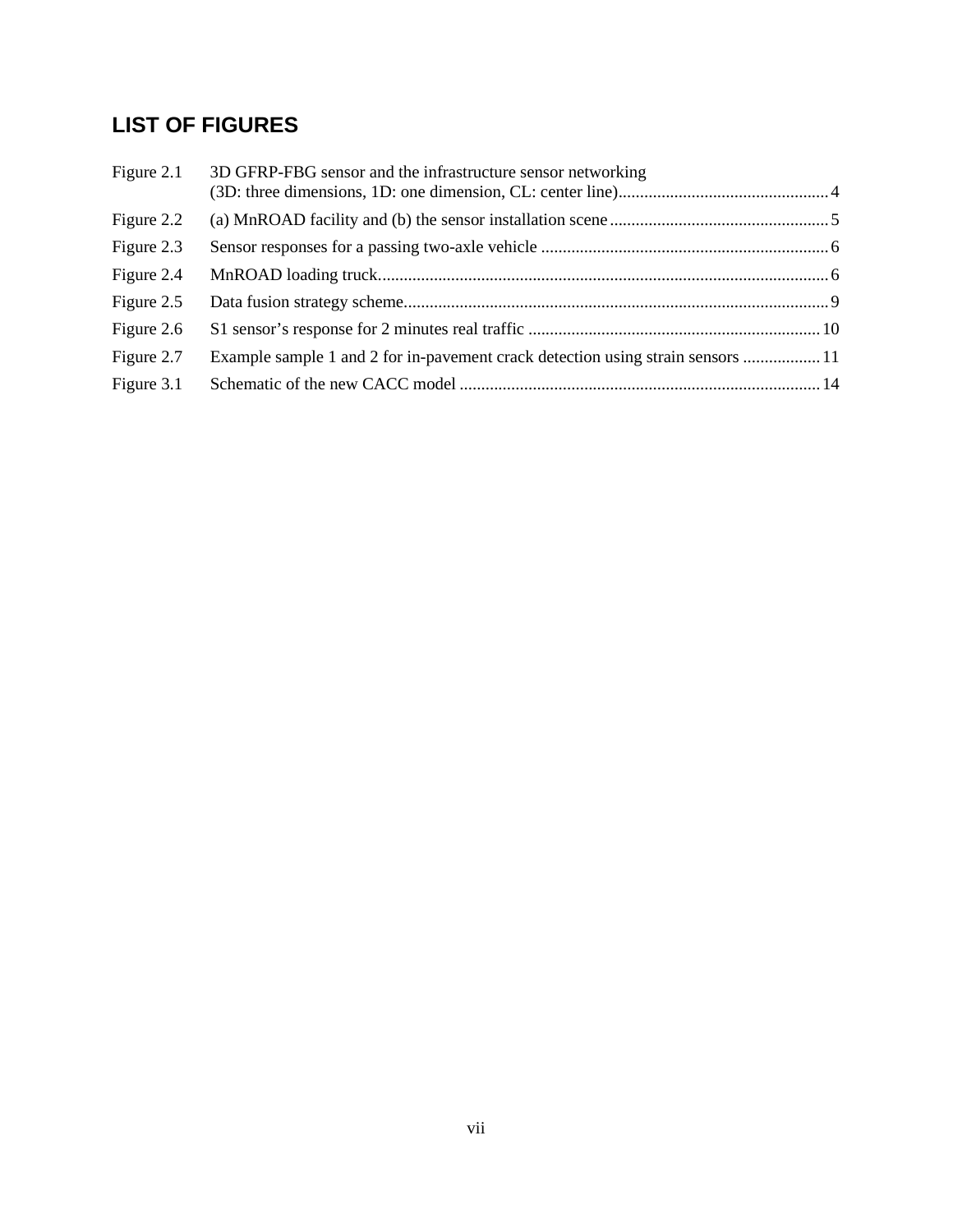# <span id="page-9-0"></span>**1. INTRODUCTION**

A smart city is operationally defined as one that wisely manages its investments in human and social capital, as well as traditional (transport) and modern (information and communication technologies) capital, to achieve sustainable economic growth and a high quality of life (Caragliu et al. 2011). A smart city is also known as a digital city since it supports digital media (high-tech and creative industries) to share information (Hollands 2008). Incorporating new sensing, communication, and social capacities with vehicles is one of the key aspects of a smart city. The fundamental step to make a smart city is to achieve the goal that autonomous vehicles access data through mobile wireless sensing and communication.

As for the future ground transportation method, autonomous vehicles (AVs) are anticipated to significantly improve transport efficiencies, reduce [crashes, p](https://en.wikipedia.org/wiki/Traffic_collisions)rovide smoother rides, decrease congestion, and simultaneously increase traffic flow through speed harmonization and reduced demand for roadway capacity (National Highway Traffic Safety Administration 2008; Bierstedt et al. 2014; Leech et al. 2015; Greenblatt 2016; Litman 2017). The USDOT expects that AVs could eliminate more than 90% of crashes (Shanker et al. 2013). However, the effectiveness of AVs on improving congestion and mobility is significantly dependent on their level of adoption, and studies show that residents hesitate to embrace AVs primarily because of safety concerns (National Highway Traffic Safety Administration 2013). The full adoption of AVs will take decades (Committee S.O.-R.A.V.S. 2018). During the long time period before the full adoption of AVs, they will share the roads with human-operated vehicles.

Therefore, it becomes extremely important to develop new technologies to improve the safety and mobility of AVs in mixed traffic conditions. If AVs can be self-aware to make learned and ethical decisions to avoid crashes in multimodal and diverse settings, their safety and mobility in mixed driver environments will significantly improve as well. To become self-aware, in addition to information sensed by on-vehicle sensors and from connected vehicle communication, reliable traffic monitoring technologies monitored from infrastructure sensors on and beside roads may also help AVs extract information that describes vehicle characteristics and their movements on the road (i.e., vehicle velocity, traffic flow, travel time, vehicle density, vehicle dimension, length of traffic jams, etc.). Such an infrastructure traffic monitoring system can collect data that can be applied to the innovative carfollowing models to improve the safety and mobility of AVs in mixed driver environments.

This project develops such an infrastructure safety support system with on-road sensor networks, which can communicate with AVs through vehicle-to-infrastructure (V2I) to provide AVs and human drivers with inputs to improve their decision making when obvious decisions may not possible. The specific research objectives of this project are to:

- (1) Develop an infrastructure embedded sensor network to provide real-time traffic and road condition information such as traffic volume (e.g., ADT, peak-hour traffic), traffic composition (vehicle classification), vehicle speed, dynamic weight via weigh-in-motion (WIM), traffic density, traffic flow rate, road roughness, and other data;
- (2) Develop algorithms that the infrastructure safety support system will use to process the sensorbased real-time traffic data and pavement conditions to support the decision-making processes of autonomous vehicles such as driving speed and safe vehicle following distances when sharing the road with human-driven vehicles;
- (3) Optimize and validate the developed infrastructure support system through simulations.

In addition, the team will use the results from this development to enhance curricula that would engage and mentor students in the practice of developing safe smart cities. This project will involve three graduate students and several undergraduate students. The trainings through this project will prepare students for potential careers in smart city developments.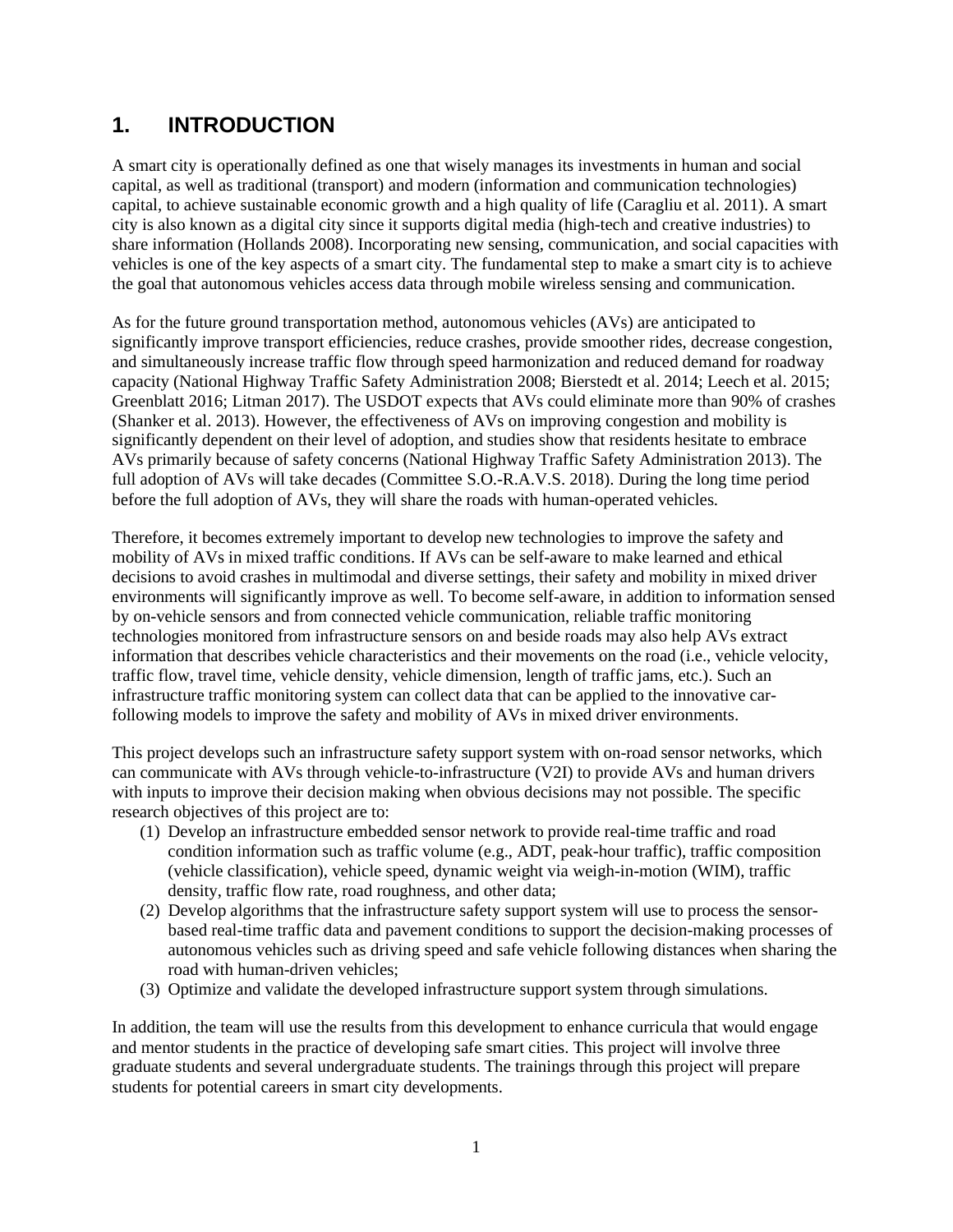Thus, this report is organized according to objectives. In Chapter 2, a brief introduction on the development of the infrastructure sensor network for traffic and road condition monitoring is described; Chapter 3 introduces the development of the new V2I algorithms of the infrastructure supporting system; Chapter 4 illustrates the optimization and the validation of the developed sensor network and V2I algorithm using an autonomous vehicle prototype with a simulated mixed driver environment; Chapter 5 shows the curriculum and educational development of this project, including student mentoring and outreach activities; and Chapter 6 summarizes the conclusions and recommendations from the study.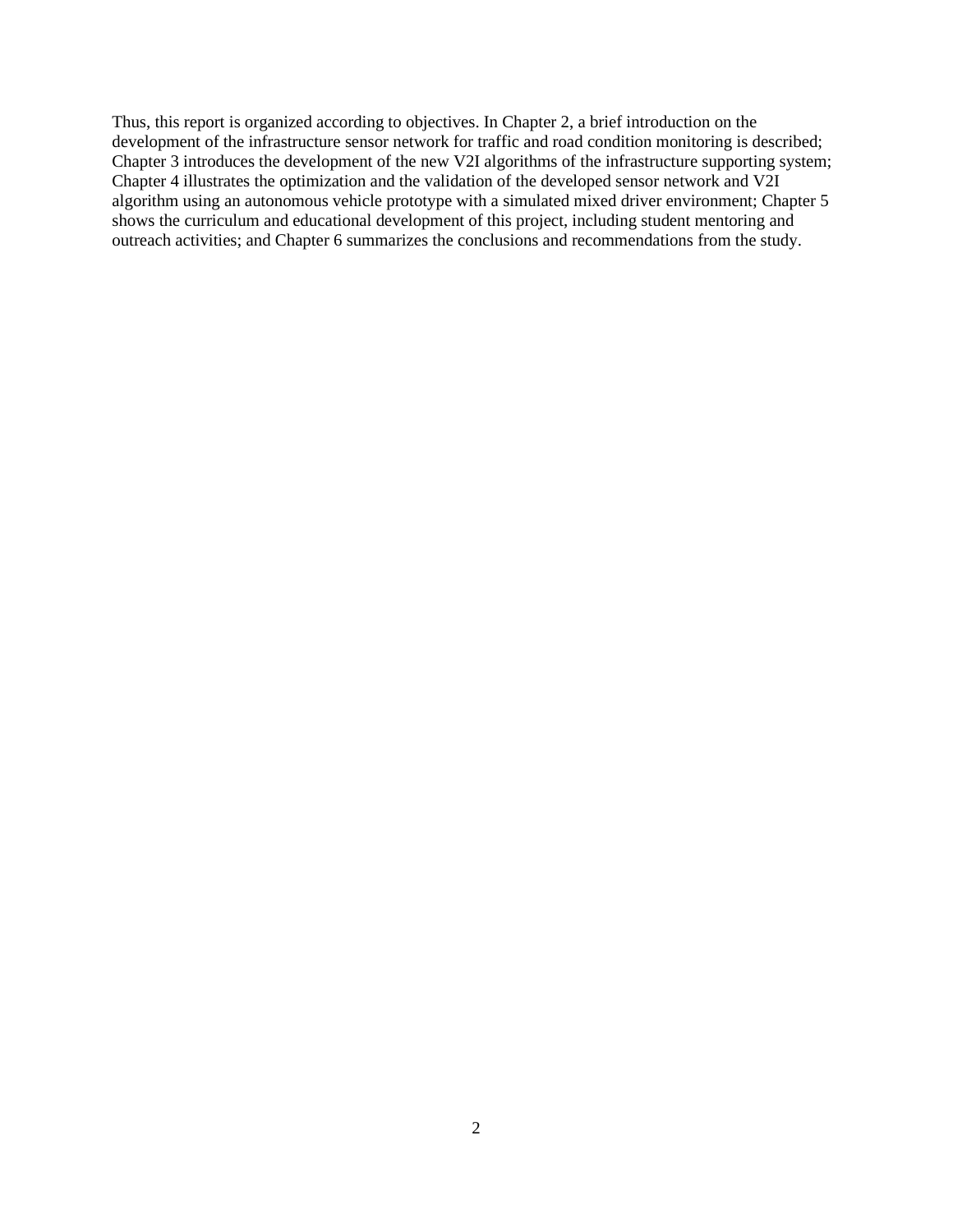## <span id="page-11-0"></span>**2. INFRASTRUCTURE SENSOR NETWORK FOR TRAFFIC AND ROAD CONDITION MONITORING**

To monitor traffic on roads, visual tracking using roadside cameras is the most commonly applied technology. However, the effectiveness of visual tracking depends significantly on weather conditions, which may limit detection during extremes such as during winter storms when the visibility is limited. In addition, it is challenging for the visual inspection to obtain some important traffic information such as vehicle weight and road roughness. To measure vehicle weights on roads, in addition to other traffic data, several in-pavement sensors that can be considered, including piezoelectric sensor, bending plates, and load cells (Liu et al. 2006). However, these electrical sensors generally show a relatively high cost and short design life, but with moderate accuracy. In addition, these common electrical sensors are highly affected by the surrounding environment (such as moisture). These sensors also have some disadvantages, such as susceptibility to electromagnetic interference (EMI), and extended traffic shut-downs for installing the sensors within the road (Bushman and Pratt 1998; Wierzba and Kosmowski 2000).

In recent years, optic fiber sensors have been used for traffic engineering applications due to their unique advantages: small size, light weight, high sensitivity, immunity to EMI, ability to be embedded in a hostile environment, low cost of less than \$1,000, easy installation, and long design life (Mendez 2007; Malla et al. 2008). These advantages may provide a potential solution for reliable long-term in-pavement traffic monitoring sensors. Currently, Fiber Bragg Grating (FBG) sensors are commonly used for civil engineering applications and have been widely accepted in field applications to measure loads, strain, and temperature (Lee 2003; Majumder et al. 2008). A single FBG sensor could potentially provide many, if not all, traffic and road condition data, such as vehicle weight, vehicle speed, vehicle type, pavement fatigue, and temperature. All these advantages can extend the system's durability (Meller et al. 1998). Hence, FBG sensors can be a potential solution for the traffic monitoring system. However, a bare FBG sensor, which is composed of glass material, is very weak without packaging, which is not practical for applications inside pavements with harsh construction processes. Thus, there is an urgent need to develop a robust packaging method for FBG sensors to monitor traffic in a long-term and reliable manner. Glassfiber-reinforced polymer (GFRP) material, which has become widely accepted for use in civil engineering applications, provides durable and reliable packaging (Oh and Sim 2004). Hence, previous research used the GFRP material to package a three-dimensional (3D) FBG sensor to improve its ruggedness.

In addition, for road condition inspection, various established methods to evaluate the ride quality of a road section and investigate surface irregularities (Loprencipe and Zoccali 2017). Transportation agencies widely use the international roughness index (IRI) to quantify ride quality, which is an indicator of pavement condition. IRI produces longitudinal elevation profiles showing variation in surface roughness by using special inertial profiler vehicles, which require skilled labor to operate and to evaluate the data. Some shortcomings associated with this procedure include the fixed reference speed of 80 kilometers-perhour required by the golden car model (Bridgelall 2013), a high cost of about \$6.12 per mile (McGhee 2004), and wavelength biases due to the fixed quarter-car model used to calculate IRI (Marcondes et al. 1991). The use of smartphones has become a potential alternative approach to measure roadway roughness to reduce cost, increase monitoring frequency, and increase coverage network-wide (Forslöf and Jones 2015). In-pavement sensors also have been used to measure road roughness (Zhang et al. 2015a).

Thus, this study develops an effective in-pavement sensing network based on GFRP-packaged FBG sensors for a robust and cost-effective long-term traffic and road condition monitoring system. Specifically, seven different traffic and road conditions are monitored using the in-pavement sensing network, including: 1) vehicle speed, 2) vehicle wheelbase (Al-Tarawneh and Huang 2018), 3) vehicle weight in motion (WIM) (Al-Tarawneh and Huang 2017; Zhang et al. 2017; Al-Tarawneh et al. 2019;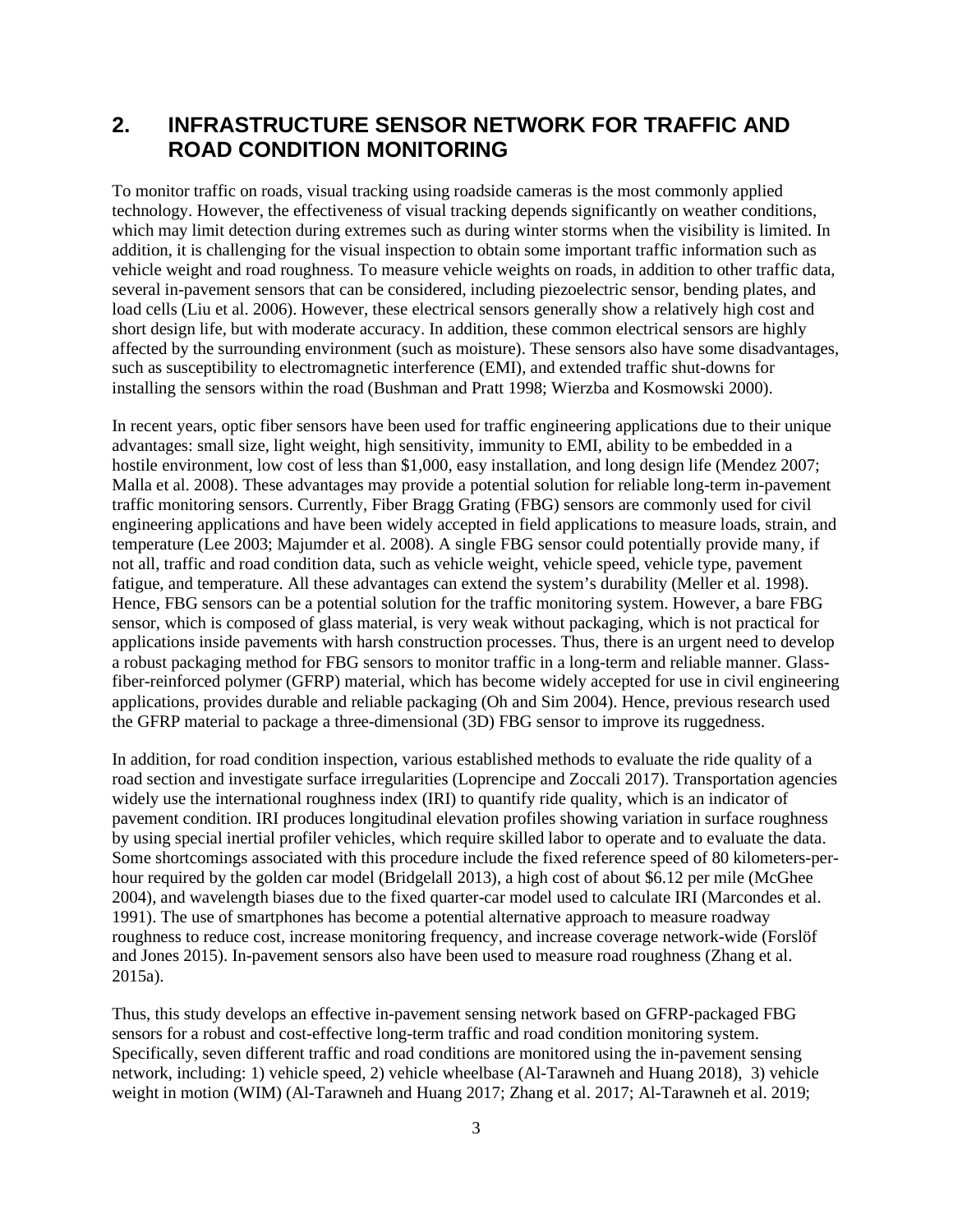Zhang et al. 2019, 4) vehicle counting, 5) vehicle classification (Al-Tarawneh et al. 2018), 6) road roughness (Yang et al. 2020; Ahmed et al. 2021), and (7) cracks inside pavements (Alshandah et al. 2019 and 2020). For the detailed developments of these sensing networks please refer to journal and conference publications generated from this project listed after each traffic and road condition parameter. Below is a summary of the sensor network development and the estimation of these data based on the monitoring.

## <span id="page-12-0"></span>**2.1 Infrastructure Traffic Monitoring Sensor Network**

An effective infrastructure traffic monitoring system requires a sensor network with multiple sensors inside the pavements for data collections. To ensure the detection of all the needed traffic and road condition data, it requires an accurate vehicle speed estimation. Therefore, a sensor network with an acceptable speed estimation error will be needed to construct an effective traffic monitoring system. Numbers, locations, and distances between sensors are the major factors influencing the accuracy of a sensor network. To effectively estimate vehicle speed, wheelbase, and vehicle classification, requires a minimum of two sensors in the network which need to be installed under the vehicle wheel path for maximum measurement sensitivity. The optimized distance between the two in-pavement sensors in the network for vehicle detection and classification usually falls between 7 ft. and 20 ft. (Bajwa et al. 2011; Udd and Kunz 2003). Also, the variation caused by the inaccurate installation of the sensors (D is the distance between parallel sensors) will cause some systematic error in speed estimation, thus resulting in errors in vehicle classification and other traffic data estimation. To minimize this installation systematic error, the distance between sensors should be large enough to get maximum speed estimation accuracy (Doi 2004). In this study, a sensor network is formed using the minimum numbers of sensors required, which is two 3D GFRP-FBG sensors previously developed by the PI's research group, as shown in Figure 2.1 on the left side for the detailed dimensions of the used sensor. As shown in Figure 2.1, a distance of 16 ft. between the two sensors is used, which is between 7 ft. and 20 ft. as suggested by the literature. The sensors are installed under the wheel path to be more accurate for vehicle passing measurements. In addition to the two 3D GFRP-FBG sensors, to eliminate the temperature effects, one temperature compensation FBG sensor was installed 2.42 ft. away from the 3D-2 sensor to monitor the pavement temperature variances. Also, to study the multiple tire and dynamic effects, a 1D GFRP-FBG sensor was installed on the side of Sensor 3D-2 as shown in Figure 2.1 (Al-Tarawneh and Huang 2018).





<span id="page-12-1"></span>To validate the developed traffic monitoring system as shown in Figure 2.1, field testing was performed at the Cold Weather Road Research Facility in Minnesota (MnROAD) of the Minnesota Department of Transportation (MnDOT). MnROAD consists of two unique roadways: a two-lane low-volume loop that is loaded with a 5-axle 40-ton (80 kips) semi-truck and a section of interstate I-94 "mainline" that contains two westbound lanes with live traffic. The developed sensor network in Figure 2.1 was installed inside Pavement Cell 17, one section of I-94 at MnROAD, which belongs to the I-94 mainline westbound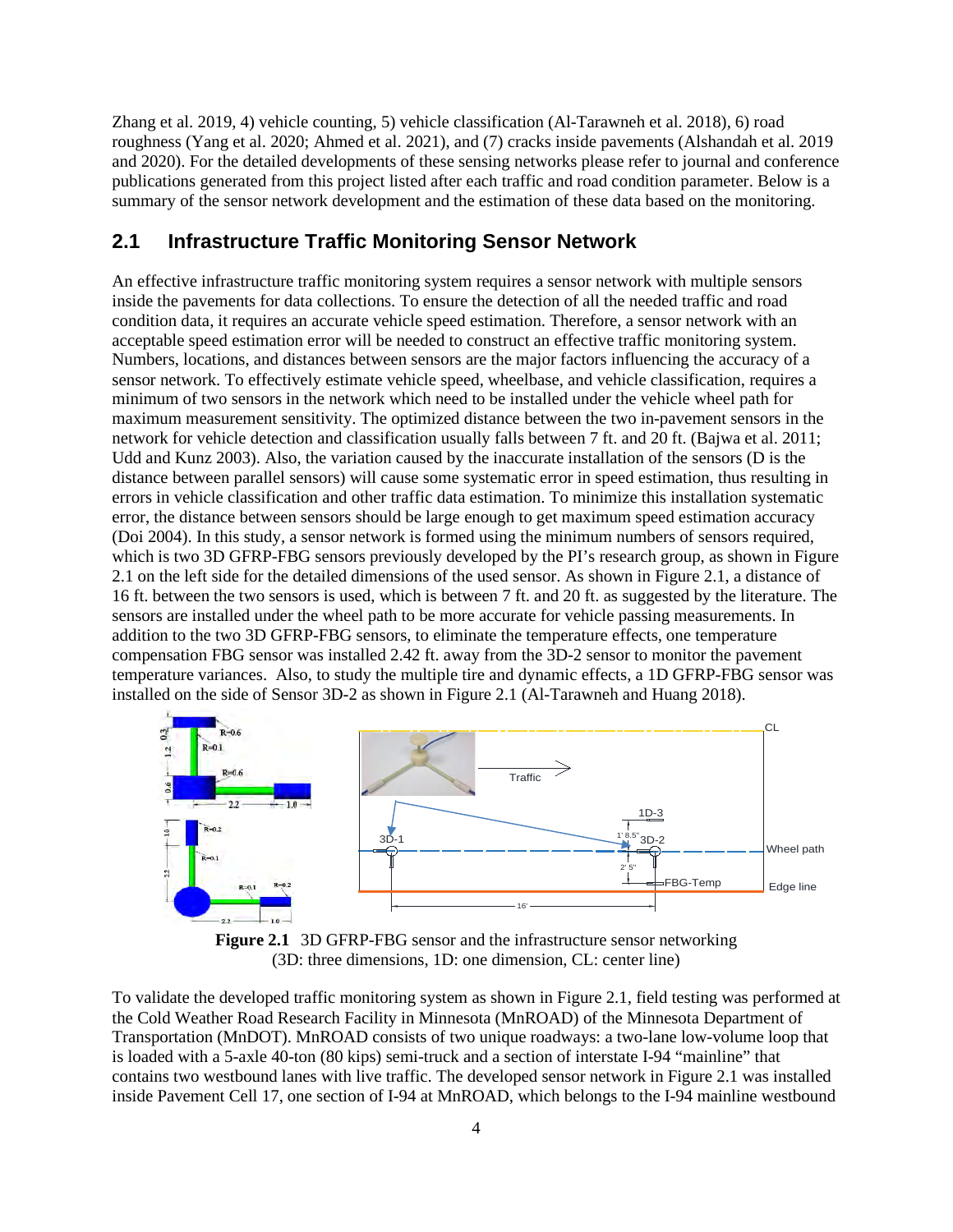lanes as shown in Figure 2.2 (a). The 3D GFRP-FBG sensors were installed beneath the wheel path on the asphalt pavement as shown in Figure 2.2 (b). The longitudinal components of the 3D sensors were installed at the bottom of the road asphalt layer (5 in. under the road surface) and the vertical components of 3D sensors were installed in the base layer and sealed with asphalt sealing to fix it in the desired location (1.6 in. beneath the base layer) and to reduce the failure risk due to compaction during the paving process. After the installation of the sensor network, the three components of the sensors in the network together with a temperature compensation FBG sensor were connected to an FBG integrator with a 5 KHz sampling rate (which is efficient for WIM measurement at low and high speed when the sampling rate more than 1.2k (Zhang et al. 2015b)). The FBG integrator was further connected to a personal computer to record the data.



**Figure 2.2** (a) MnROAD facility and (b) the sensor installation scene

## <span id="page-13-1"></span><span id="page-13-0"></span>**2.2 Vehicle Speed and Wheelbase Detection**

When a vehicle tire passes over the road, the pavement produces strain signals and the strain changes on an FBG sensor will produce corresponding Bragg wavelength changes, which can be recorded and analyzed to recover the strain information inside the pavements as shown in Figure 2.3. To derive the wheelbase of a vehicle, it is very important to accurately estimate the vehicle speed. Because the distance between the two sensors in the sensor network, 3D-1 and 3D-2, is a known parameter (D) which was selected to be 4.88 m (16 ft.) in this study (as seen in Figure 2.1), with the recorded time, the vehicle driving speed can then be estimated by dividing D over t where t is the time interval between the peaks of the two sensors for the same axle of a vehicle. Because there is a minimum of two axles for a vehicle, the time intervals can be measured twice by using the first peaks of the two sensors in the network (t1) and the second peaks of the two sensors (t2) as shown in Figure 2.3. Thus, the accuracy of speed estimation can be improved by taking the average of the two adjective sensor peaks. Therefore, by knowing the vehicle driving speed (v), the vehicle's wheelbase can be estimated as v times t. Also, the accuracy of wheelbase estimation can be improved by taking the time estimation average of the two adjective sensor peaks.

A 5-axle semi-truck with total gross weight of 80 kips (36.29 tons) was used to validate the developed system for speed and wheelbase detection. The truck moves on top of the sensor at different high speeds (25, 35, and 45 mph). Figure 2.4 shows the axle load distribution of the truck at each axle. The truck has estimates for the wheelbase distances of 17.042, 4.542, 33.75, and 4.167 feet, respectively.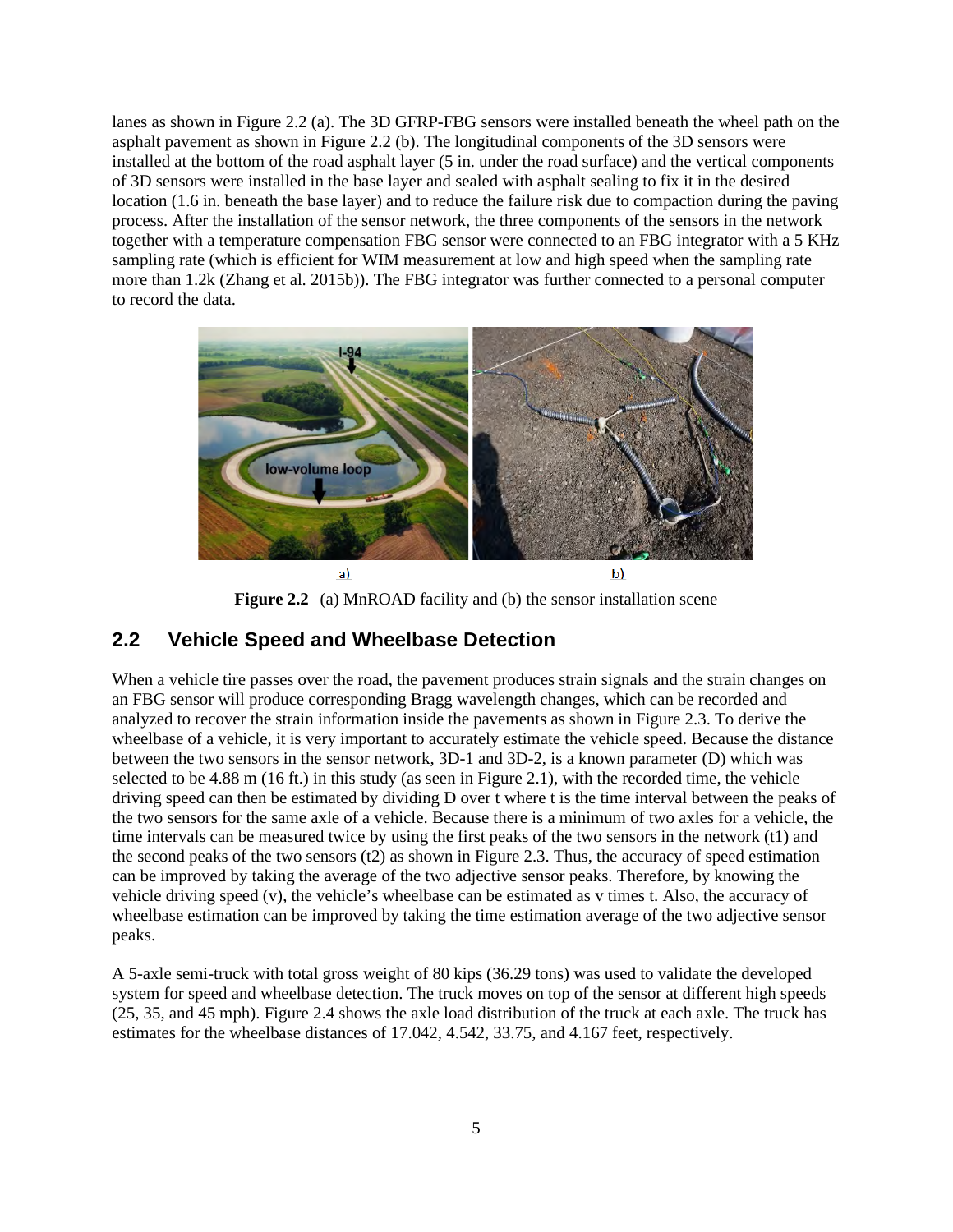

**Figure 2.3** Sensor responses for a passing two-axle vehicle

<span id="page-14-1"></span>

**Figure 2.4** MnROAD loading truck.

<span id="page-14-2"></span><span id="page-14-0"></span>The speed measurement results from the vehicle classification system were compared with the results from a radar gun to validate the system measurement accuracy. Table 2.1 shows the comparison of the speeds and wheelbase measurements between the estimated values from the developed system and that from the reference calculated from a radar gun. From Table 2.1, the system can estimate the speed and the wheelbase with an accuracy of 95% or higher.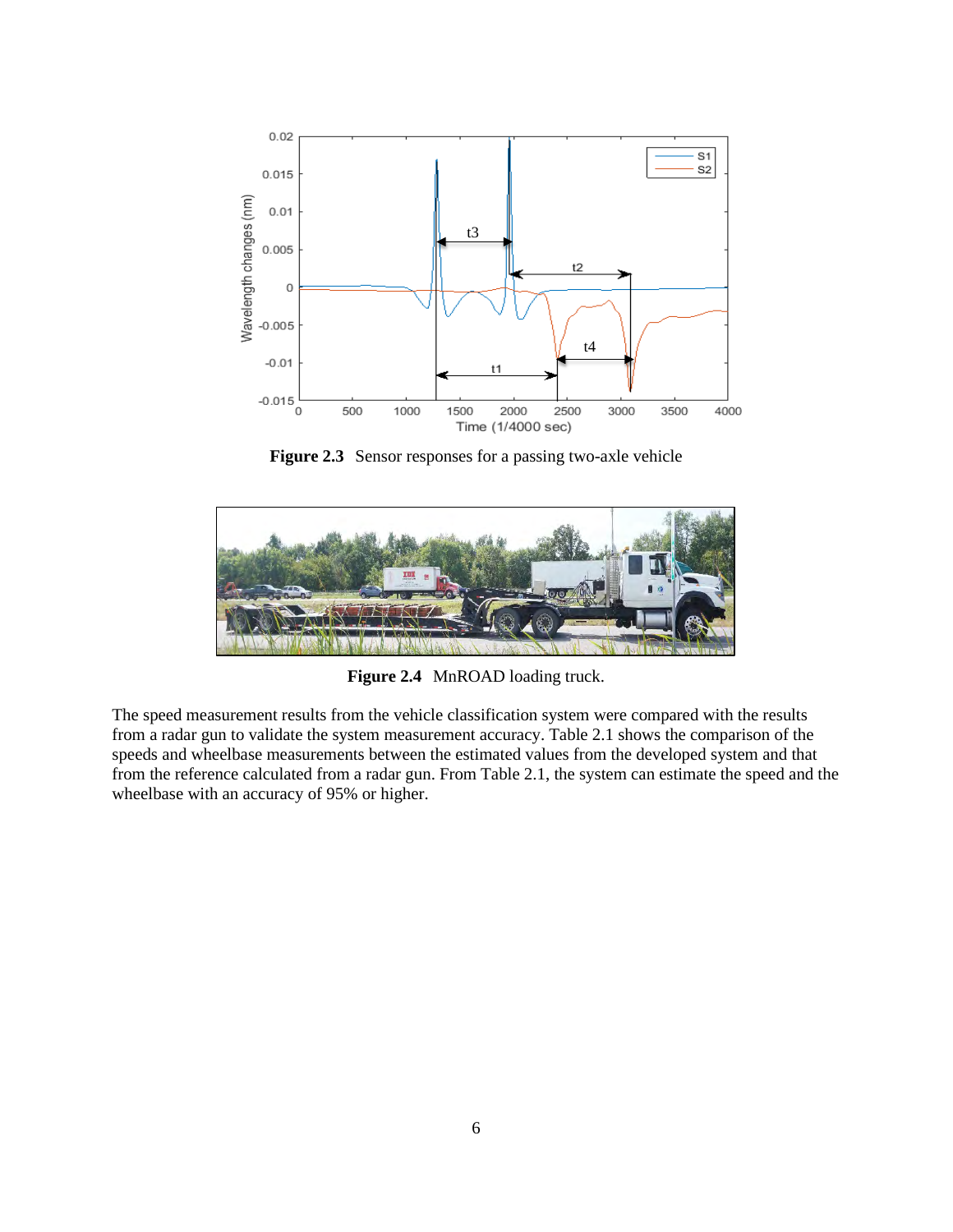| Number         | $V$ (ft/sec) | Actual V (ft/sec) | V-error $(\%)$ | WB (ft) | Actual WB (ft) | WB-error $(\% )$ |
|----------------|--------------|-------------------|----------------|---------|----------------|------------------|
|                | 36.89        | 36.667            | 0.61           | 16.953  | 17.042         | 0.52             |
| $\overline{2}$ | 36.89        | 36.667            | 0.61           | 4.744   | 4.542          | 4.45             |
| 3              | 36.89        | 36.667            | 0.61           | 33.806  | 33.75          | 0.17             |
| 4              | 36.89        | 36.667            | 0.61           | 4.268   | 4.167          | 2.42             |
| 5              | 51.912       | 51.333            | 1.13           | 17.048  | 17.042         | 0.04             |
| 6              | 51.912       | 51.333            | 1.13           | 4.719   | 4.542          | 3.90             |
| 7              | 51.912       | 51.333            | 1.13           | 33.629  | 33.75          | 0.36             |
| 8              | 51.912       | 51.333            | 1.13           | 4.192   | 4.167          | 0.60             |
| 9              | 62.943       | 61.6              | 2.18           | 17.202  | 17.042         | 0.94             |
| 10             | 62.943       | 61.6              | 2.18           | 4.721   | 4.542          | 3.94             |
| 11             | 62.943       | 61.6              | 2.18           | 33.609  | 33.75          | 0.42             |
| 12             | 62.943       | 61.6              | 2.18           | 4.183   | 4.167          | 0.38             |

**Table 2.1** Speed and wheelbase measurements for 5-axle truck

#### <span id="page-15-0"></span>**2.3 WIM Measurements**

In this research, the multilayer system theory is used to determine stress and strain through the flexible pavement to measure the weigh-in-motion (WIM) of passing vehicles. The 3D GFRP-FBG sensor is embedded inside a flexible pavement with six layers. Each layer has three parameters: modulus of elasticity E, Poisson's ratio v, and depth. By applying the classical theory of elasticity and considering that x-direction is the longitudinal direction of the 3D GFRP-FBG sensor, which is parallel to the wheel path, y-direction is the transverse direction of the sensor, which is perpendicular to the wheel path, and zdirection is the vertical direction of the sensor, which is beneath the asphalt surface, the strain components under the circular loaded area in the three directions can be found (Huang 1993). Because a multi-layer system poses difficulties for analyzing flexible pavement theoretically, the KENLAYER software established by Huang (1993) is used in this study to determine the strains at the sensor location and to perform sensitivity a study. KENLAYER can be applied to determine stress, strain, and deflection at any point in the layered systems under single, dual, dual-tandem, or dual-tridem wheels with each layer behaving differently. To get the weight sensitivity functions of the GFRP-FBG sensor for the three components, the strain at the locations of the three components are calculated for one-unit load using KENLAYER software and represented longitudinal, transverse, and vertical components, respectively. After the estimation of strain sensitivity of each sensor component  $(A_L, A_T, and A_v)$ , WIM measurement (wheel load, P) in three directions (longitudinal, transverse, and vertical direction) can be computed based on the measured center wavelength changes from the FBG sensors as:

$$
P = A_L \left(\frac{\Delta \lambda_L}{\lambda_L} - \frac{\Delta \lambda_{Te}}{\lambda_{Te}}\right) = A_T \left(\frac{\Delta \lambda_{Tr}}{\lambda_{Tr}} - \frac{\Delta \lambda_{Te}}{\lambda_{Te}}\right) = A_V \left(\frac{\Delta \lambda_V}{\lambda_V} - \frac{\Delta \lambda_{Te}}{\lambda_{Te}}\right)
$$
(1)

in which  $\lambda_L$ ,  $\lambda_{Tr}$ ,  $\lambda_V$ , and  $\lambda_{Te}$  are the measured center wavelengths from longitudinal, transverse, and vertical components of the 3D GFRP-FBG sensor and the temperature compensation sensor, respectively.

The sensitivity of the 3D GFRP-FBG sensor for WIM measurement in all three dimensions  $(A_L, A_T,$  and Av) are significantly influenced by different factors, such as sensor installation depth, host material property, and the location of the wheel path. The longitudinal and transverse components of the 3D sensor show highest measurement sensitivity either on the surface of the pavement or on the bottom of the asphalt layer, and the vertical component has the highest sensitivity near the middle of the HMA layer. If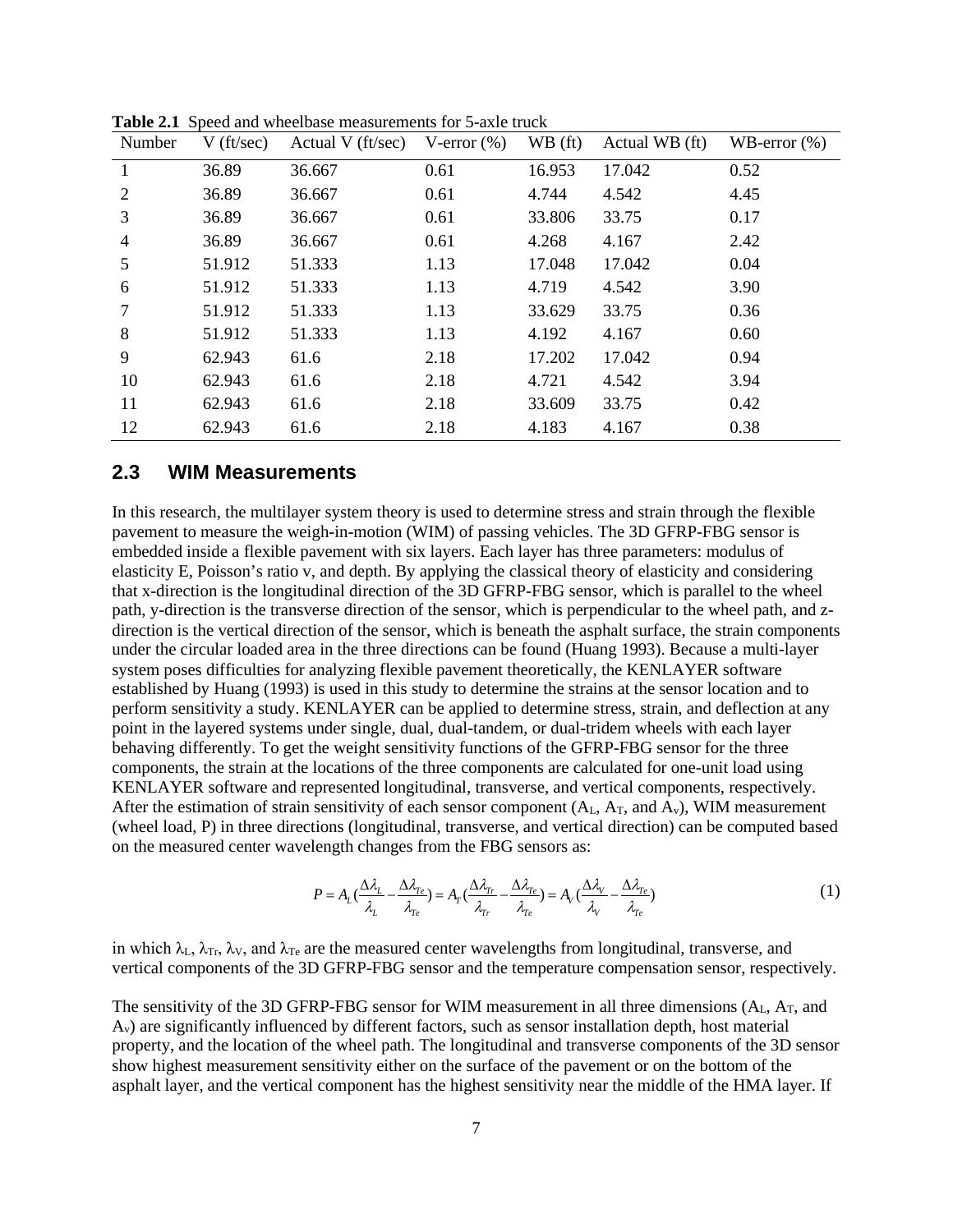installed on the surface of the pavement, the sensor will be vulnerable to damage, resulting in a shorter service life. Thus, the recommended practice is to install the sensor at the bottom of the asphalt concrete layer to secure the best measurement sensitivity. For the highest measurement accuracy, the future WIM measurements will use the measurements from the longitudinal components of the 3D sensors.

Table 2.2 compares the WIM measurements from the longitudinal component of the 3D sensor with the reference weights for each truck axle at 5 mph and 45 mph vehicle speeds. When compared with the reference weights, which are the actual truck's weights at each of the tires, the longitudinal component of the sensor has a measurement error of 13.2% and 10.5% at 5 mph and 45 mph, respectively. Errors for Axle 1 are larger than for the other axles because its weight is less than other axles. Consider the following situations: 1) There are only three sensors, and the position of the sensors cannot be changed according to the moving vehicles; 2) Based on the infrastructure sensor network shown in Figure 2.1, when the vehicles pass through, only one or two sensors can measure the wheels' weight; 3) The wheels cannot be placed exactly in the front of the sensors. This study assumes that the weight is equally distributed on each wheel to estimate the weight of the vehicle. The measurement errors of Axle 4 are higher than Axle 2,4, and 5, which are able to decrease by adding sensors. This study serves as a preliminary study to investigate the feasibility of the GFRP-FBG sensor for WIM systems in flexible pavement. As seen in Table 2.2, there is a large variance of measurement error between different axles. The major contributor to this variance of error which may be the variance of loading position for each axle. Because the 3D sensor is still categorized as a point sensor and the loading position for each axle is not the same when the vehicle is passing the sensor location, this error may be significant.

|           | <b>Table 2.2</b> Combanson of the Willy measurements whill references |                          |        |                          |          |                          |        |                          |            |            |
|-----------|-----------------------------------------------------------------------|--------------------------|--------|--------------------------|----------|--------------------------|--------|--------------------------|------------|------------|
| Measured  | Axle 1                                                                |                          | Axle 2 |                          | Axle $3$ |                          | Axle 4 |                          | Axle 5     |            |
| Weight    | WIM                                                                   | Error                    | WIM    | Error                    | WIM      | Error                    | WIM    | Error                    | <b>WIM</b> | Error      |
|           | (Kips)                                                                | $\%$                     | (Kips) | $\frac{9}{0}$            | (Kips)   | $\frac{9}{6}$            | (Kips) | $\mathcal{O}_0$          | Kips)      | $\gamma_0$ |
| Reference | 5.8                                                                   | $\overline{\phantom{0}}$ | 9.05   | $\overline{\phantom{a}}$ | 8.05     | $\overline{\phantom{a}}$ | 8.6    | $\overline{\phantom{a}}$ | 8.2        | -          |
| 5 mph     | 4.5                                                                   | 21.9                     | 8.15   | 9.9                      | 7.31     | 9.14                     | 6.98   | 18.82                    | 7.4        | 9.34       |
| $45$ mph  | 4.37                                                                  | 14.32                    | 8.82   | l.9                      | 8.28     | 4.49                     | 6.94   | 17.8                     | 7.27       | 12.7       |

<span id="page-16-1"></span>**Table 2.2** Comparison of the WIM measurements with references

#### <span id="page-16-0"></span>**2.4 Vehicle Counting and Classification**

In 1980, the Federal Highway Administration (FHWA) developed a vehicle classification system (Hallenbeck et al. 2014), that divided vehicle types depending on the number of axles and the wheelbase (Hallenbeck et al. 2014). However, establishing a fixed threshold for classifying a vehicle is difficult. Many effective pattern recognition methods have been used for vehicle classifications in the literature, including a vision-based preceding vehicle recognition method (Kato et al. 2002), inductive classifying artificial network (ICAN) (Sun et al. 2003), fuzzy inference system (Sroka 2004; Nelson 2001), the probabilistic neural network method (Selekwa et al. 2005; Mussa et al. 2006), and the support vector machines (SVM) learning method (Scholkopf et al. 1997). The SVM machine learning classifier predicts the output from the given input and is reported as a well-founded technique in statistical learning theory (Scholkopf et al. 1997). In this research, a vehicle classification system was developed based on a sensor network from GFRP packaged FBG sensors supported by the SVM machine learning method, neural network (NN), and k-nearest neighbors (KNN) algorithms to extract the vehicle classification information.

FHWA (Hallenbeck et al. 2014) divided vehicles into 13 categories based on the number of axles and the wheelbase. According to the FHMA standard, vehicles are divided into six classes: passenger cars, motorcycles, buses, other 2-axle 4-tire vehicles, single-unit 2-axle 6 tire or more trucks, and combination trucks. Taking into account the limited numbers and types of vehicles collected, and all classification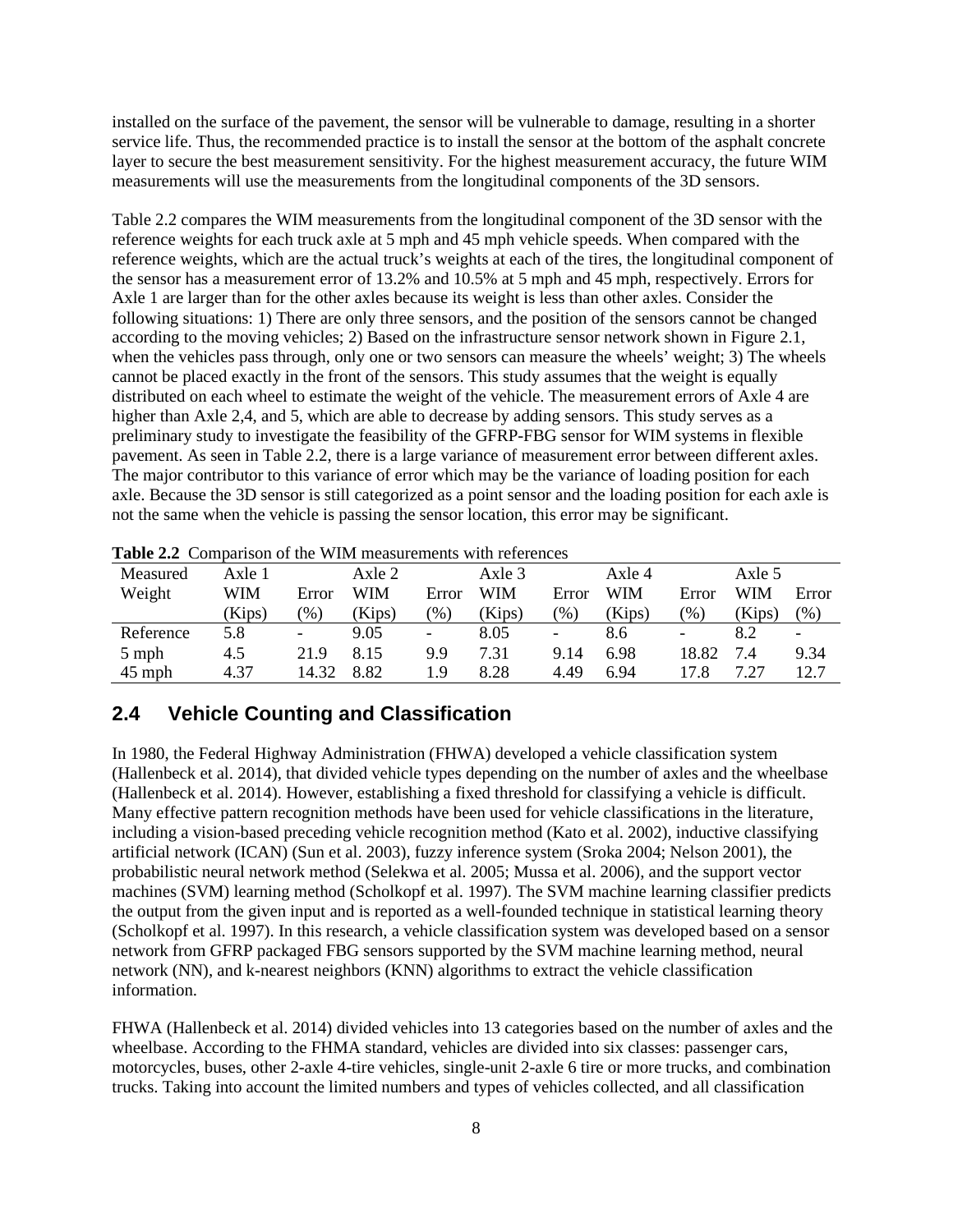validation are based on the videos which not clearly enough to clearly identify the difference between these 13 types of vehicles. In this research, vehicles are sorted into three categories depending on the flow type in the selected case study as shown in Table 2.3. Because the multiple data sources can give a more efficient performance and yield higher accuracy, a centralized fusion strategy was used in this paper, as shown in Figure 2.5. This strategy collects parameters from data sources and combines them to form one input dataset; then a multiclass SVM is trained to decide on vehicle classes.

| Vehicle type          | <b>Class</b>   | Number of<br>axles | Axles distribution | <b>FHWA</b> category              |
|-----------------------|----------------|--------------------|--------------------|-----------------------------------|
| Small vehicles        | C1             | 2                  | $1F+1R$            | Passenger car,                    |
|                       |                |                    |                    | 2-axle 4-tire vehicle             |
| Medium-large trucks   | C <sub>2</sub> | 2                  | $1F+1R$            | 2-axle 4-tire vehicle,            |
|                       |                |                    |                    | 2-axle 6-tire trucks              |
| Single unit trucks-   | C <sub>3</sub> | $3-6$              | $1F+2R$            | single-unit 2-axle 6-tire trucks, |
| combination of trucks |                |                    | $1F+2M+2R$         | trucks combination                |
|                       |                |                    | $1F+2M+3R$         |                                   |
|                       |                |                    | $1F+1M+1R$         |                                   |
|                       |                |                    | $1F+1M+2R$         |                                   |

<span id="page-17-0"></span>**Table 2.3** Vehicle class description



**Figure 2.5** Data fusion strategy scheme

<span id="page-17-2"></span>To validate the vehicle counting and classification capability, one longitudinal component of sensor 3D-1 (S1) and one vertical component of sensor 3D-2 (S2) in the sensor network, as shown in Figure 2.1, were used to feed the vehicle classifier for classification. Two hours of real-time traffic data were collected. During the two-hour period, a total of 477 vehicles were recorded. The recorded dataset for each vehicle type (C1, C2, and C3) were divided into a training set (50% of the data) with 241 vehicles, a validation set (25% of the data) with 117 vehicles, and a test set (25% of the data) with 117 vehicles of randomly selected records. Table 2.4 shows the detailed number of vehicles in each class for all three datasets and

<span id="page-17-1"></span>Figure 2.6 shows a two-minute data example from one of the infrastructure sensors.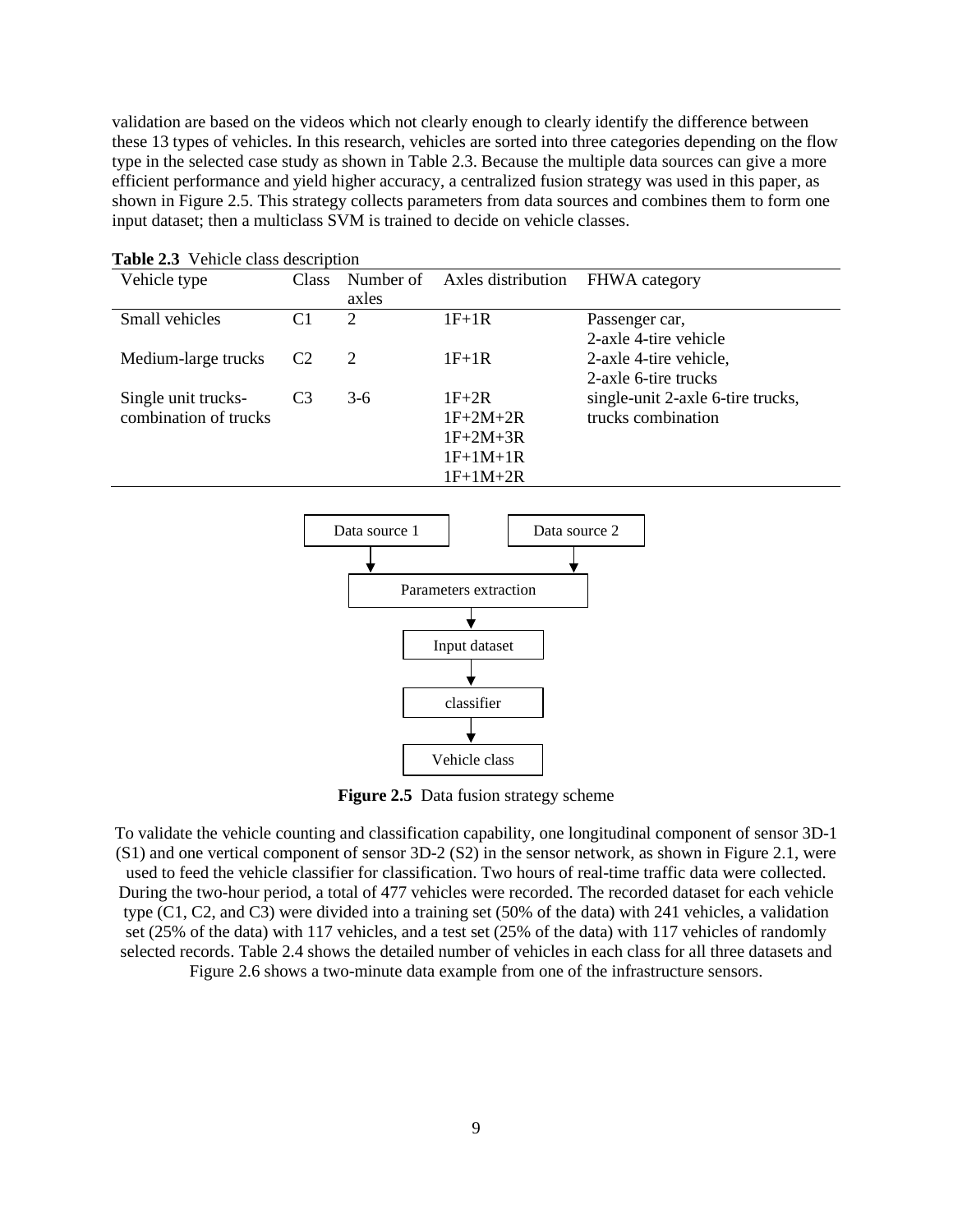| Class | Training set | Validation set | Test set |
|-------|--------------|----------------|----------|
| ◡ェ    | $\Omega$     | UJ             | U.       |
| ◡▵    | ∠∠           |                |          |
| ັ     | 86           | $+2$           | 42       |

**Table 2.4** Collected real-time vehicle classification data



**Figure 2.6** S1 sensor's response for 2 minutes real traffic

<span id="page-18-2"></span>To classify a vehicle into the three categories above, two SVM methods, including the one-against-all (OAA) and the one-against-one (OAO) methods (Chen et al. 2009), and the NN, and KNN methods, can be considered. To solve the vehicle classification problem, the MATLAB Classification toolbox was used in this paper for multi-class classification problems. The accuracy of different classifiers is shown in Table 2.5. Both the OAO and OAA algorithms work well for the developed system to classify vehicles with real traffic. The OAO method (>94% accuracy) has slightly higher accuracy than the OAA method (>90% accuracy). When SVM methods were compared with KNN and NN methods, the results from SVM-OAA and NN have slightly higher accuracy than KNN and SVM-OAO. The difference between algorithm performances for vehicle classification is not significantly clear; it may be because of the small dataset used in this research.

|            | $\rm C1$ | ∩∩<br>◡▵ | oח<br>ت |  |
|------------|----------|----------|---------|--|
| <b>OAA</b> | 99%      | 94%      | 100%    |  |
| <b>OAO</b> | 99%      | 91%      | 100%    |  |
| <b>NN</b>  | 99%      | 94%      | 100%    |  |
| <b>KNN</b> | 98.5%    | 90%      | 100%    |  |

<span id="page-18-1"></span>**Table 2.5** Classification accuracy with OAA, OAO, NN, KNN methods

## <span id="page-18-0"></span>**2.5 Road Condition Detection**

The roughness of roads was measured using both in-pavement sensors and smartphones on vehicles to quantify the road conditions. Previous studies showed that the developed infrastructure sensor system can also detect road roughness. Based on the strains detected from the 3D GFRP-FBG sensors, the roughness of the roads can be estimated (Zhang et al, 2015a). The international roughness index (IRI) is one of the most frequently used characterizations of road roughness or ride quality. However, use of the IRI requires trained staff to operate specialized equipment driving at a fixed speed, resulting in a relatively high cost. Therefore, both infrastructure sensors and smartphones used the ensemble average RIF (EAR) index, based on the road impact factor (RIF) transform, to describe road roughness. Previous research already established a relationship between the EAR index and the commonly used IRI index (as shown in Table 2.6) using three different panels, which can be used to measure the road conditions for testing Cell 17 at the MnROAD facility.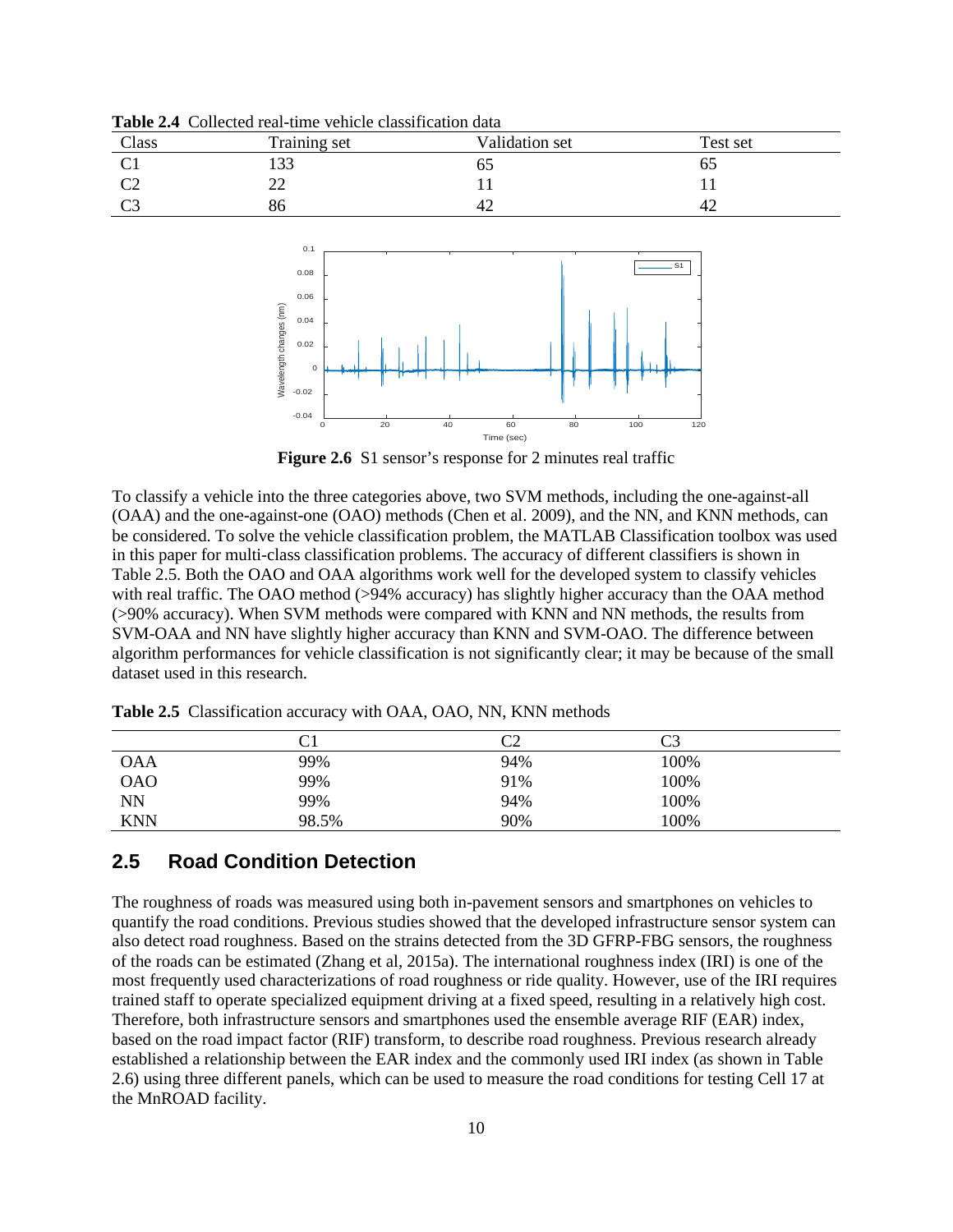|                                      | Panel 36 | Panel 40 | Panel 53 |
|--------------------------------------|----------|----------|----------|
| IRI derived from strain-based method | 3.33     | 3.34     | 3.19     |
| EAR index from the                   | 0.149    | 0.162    | 0.144    |
| connected-vehicle method             |          |          |          |
| IRI/EAR index                        | 22.35    | 20.62    | 22.15    |

<span id="page-19-0"></span>**Table 2.6** Comparison of IRI and EAR-index on sensor-deployed panels (Zhang et al. 2015a).

In addition to the roughness, the cracks inside pavements can also be monitored using the infrastructure FBG sensors. To validate this capacity, FBG sensors were embedded into three sample pavements and cracks were detected using the FBG sensors and visual inspection as shown in Figure 2.7. Algorithms were developed to detect the crack locations (Alshandah et al. 2020). Table 2.7 summarizes the comparison of maximum variance of crack location calculated from developed analytic analysis and measured from experimental results from all three samples which tested for compression, tensile, and flexural strength tests. Table 2.7, indicates that the average variance between the crack pattern detected using the discrete sensors on the bottom of the concrete beam and the actual crack pattern for all three samples is 17.6 %, indicating a very promising crack detection approach for field internal crack detection. The maximum error of 30.1% was shown in Sample 2 because the crack location was very close to the sensor location and induced some potential damage to the sensor. However, for the other samples where the cracks were not generated directly on the sensors, the detection accuracy was below 17.7% as indicated from the experiments.



**Figure 2.7** Example sample 1 and 2 for in-pavement crack detection using strain sensors

<span id="page-19-2"></span><span id="page-19-1"></span>

| <b>Table 2.7</b> Comparison of maximum variance of crack location calculated from developed analytic |
|------------------------------------------------------------------------------------------------------|
| analysis and measured from experimental results                                                      |

| Sample Number | Analytical solution calculated from | Experimental result measured | Maximum       |
|---------------|-------------------------------------|------------------------------|---------------|
|               | developed sensing plan              | from the experiments         | $error (\% )$ |
|               | (mm)                                | (mm)                         |               |
| Sample 1      | 106                                 | 114                          |               |
| Sample 2      | 146                                 | 100                          | 30.1          |
| Sample 3      | 120                                 | 135                          | 17.7          |
| Average       |                                     |                              | 17.6          |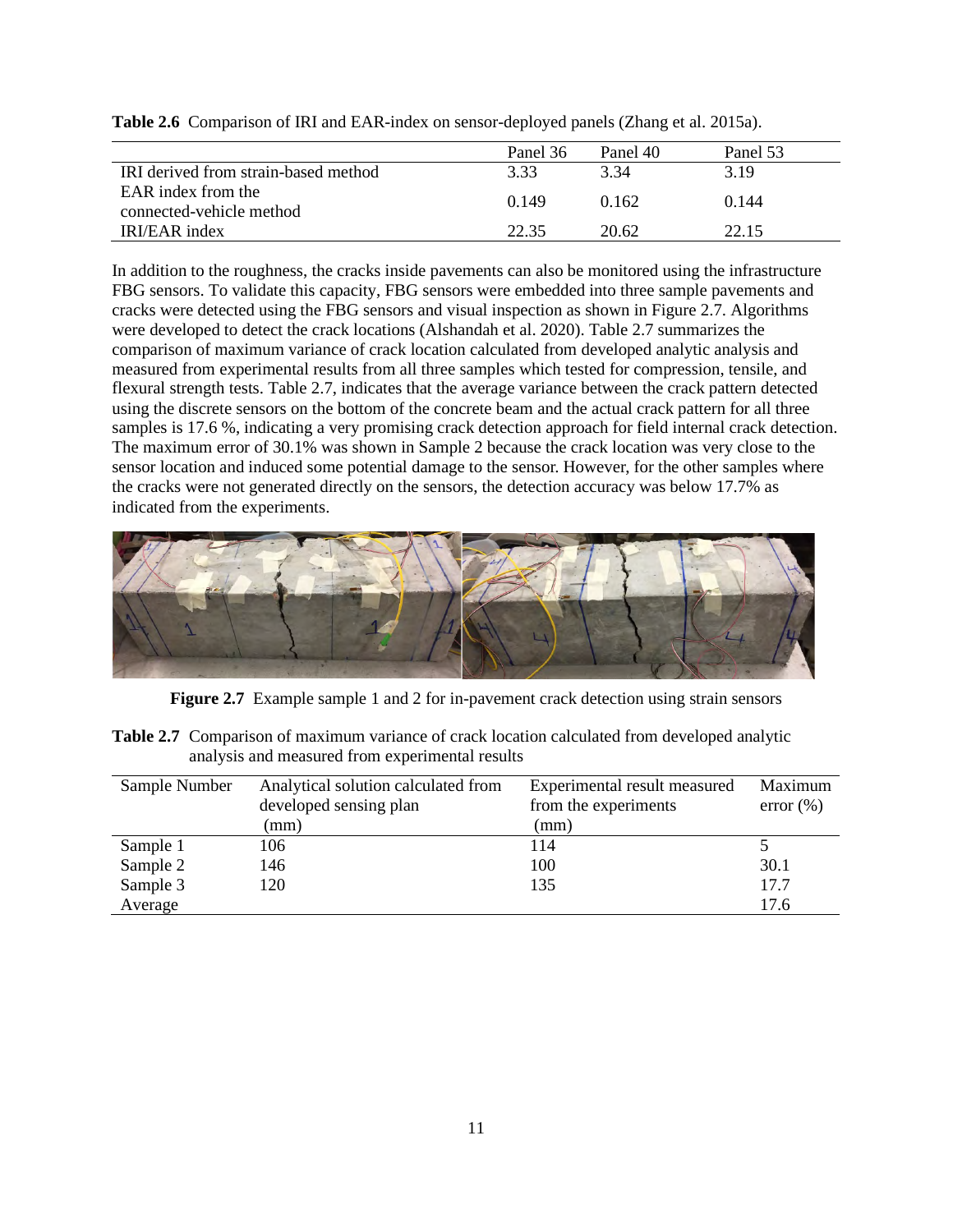# <span id="page-20-0"></span>**3. DEVELOPMENT OF THE NEW V2I ALGORITHM OF THE INFRASTRUCTURE SUPPORTING SYSTEM**

To drive automatically, an AV relies on sensors on board the vehicle, such as video cameras, radar sensors, ultrasonic sensors, lidar, global positioning systems, and the central computer (Younsi et al. 2020; Harlow and Peng 2001; Wu et al. 2020; Tang et al. 2020). The cameras, radar sensors, and lidar units are used to detect surrounding information, such as the distance to objects (e.g., pedestrians) and traffic signs, as well as speed and acceleration of nearby objects. The autonomous vehicles will then send all that information to the central computer. The computer combines and organizes the data collected by the ego autonomous vehicles and communication with other devices to control the autonomous vehicles' behavior. Any autonomous vehicle requires a car-following model to be functional when the robot car is driving by itself on a road. A car-following model, as a basic model used in traffic flow simulation, can simulate the behaviors of vehicles, and provide recommendations of AV reactions.

#### <span id="page-20-1"></span>**3.1 Current Status of Car-Following Algorithm for AVs**

There are many kinds of car-following models, such as stimulus-response models, safe-distance models, desired headway models, psychophysical models, and artificial intelligence models (Chen et al. 2016; Brackstone et al. 1999; Aghabayk et al. 2015). Among those, the stimulus-response model is a widely used car-following model. It assumes that each driver responds to the stimulus from the other vehicles. The stimulus includes parameters such as velocity, acceleration, and headway. The three most commonly used stimulus-response car-following models were reviewed with the advantages and challenges, including the cooperative adaptive cruise control (CACC) and adaptive cruise control (ACC) models, the optimal velocity model (OVM), and the multi-anticipative car-following model.

Adaptive cruise control (ACC) extends the traditional cruise control (CC) system, which reaches and maintains the vehicle's preset speed (Stanton and Young 2005). As the first driver control assistance system entering the market, ACC has the potential to influence traffic flow characteristics (VanderWerf et al. 2001). ACC systems can automatically adjust speed based on the desired spacing or speed from the preceding vehicle. CACC has better performance on collision avoidance and safety than ACC since it not only receives the information from preceding vehicles but also the vehicles ahead of the preceding one (Milanés et al. 2013). The CACC/ACC model well represented the behaviors of the vehicles. However, it controls the behavior of the model based only on the information of the target vehicle, even though the following vehicle can get information from multiple vehicles ahead of it. In addition, the vehicle with the CACC system can only communicate with other autonomous vehicles equipped with the CACC systems. Therefore, CACC systems can work well if autonomous vehicles are fully adopted. Unfortunately, the full penetration of autonomous vehicles into the road network will take decades, during a time when human drivers will share the same road systems with autonomous vehicles. In such a mixed driver condition, most accidents associated with autonomous vehicles are induced by the operational inconsistency of human drivers.

To better use the information obtained from multiple vehicles before the ego vehicle, the OVM (only related to the preceding vehicle) and multiple-anticipate car-following model (using the information from multiple preceding vehicles) can be considered. The OVM, first developed by Bando et al. (Bando et al. 1995), is a well-known car-following model and considered a prominent stimulus-response model. The OVM performs based on four assumptions (Bando et al. 1995): 1) the motion of each vehicle is based on the responses of the driver to the stimulus from other vehicles; 2) the driver can express the response by acceleration, which is direct control by the driver; 3) each vehicle has a legal velocity, which depends on the headway of the preceding vehicle; and 4) there is no time lag of response. Based on these assumptions, the OVM sets the stimulus as the difference between the optimal velocity and the velocity of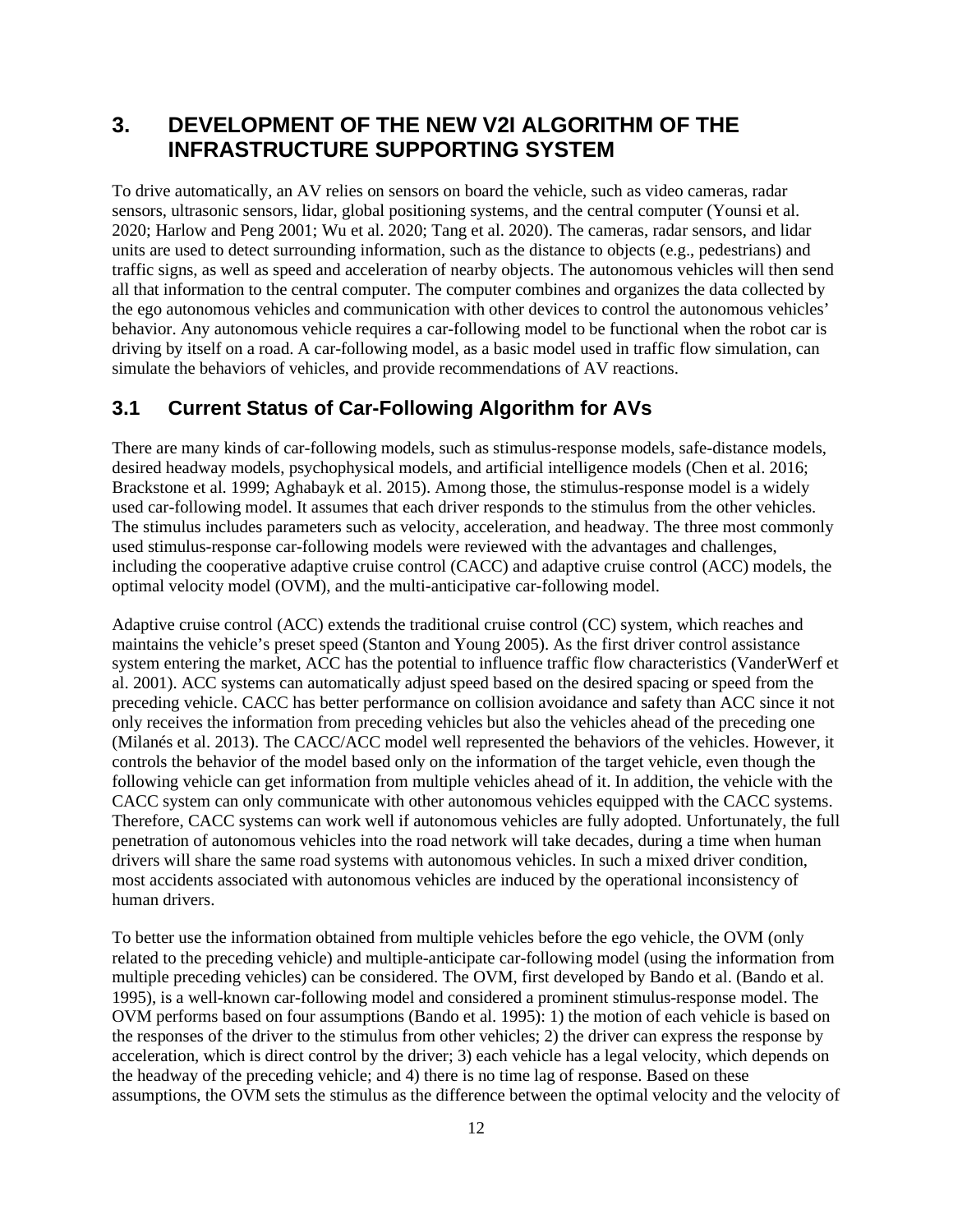the considered vehicle, and the sensitivity is a constant factor. However, sometimes the OVM showed extremely high acceleration because the empirical accelerations were limited to constant.

The unrealistically high acceleration and deceleration of the OVM can be resolved by using the multianticipative car-following model, which was developed by Lenz (Lenz et al. 1999). The multi-anticipative car-following model solves the problem of instability in the dynamical behavior of the OVM model by considering the reaction to more than one vehicle ahead of the ego vehicle. Although the multianticipating model considered the stabilization of dynamical behavior by multiple preceding vehicles, the desired velocity depends on the average clearance of preceding vehicles, which will influence the accuracy of the result when vehicles operate at non-normal velocity and accelerations. In addition, the desired velocity in the traditional multi-anticipative car-following model depends on the average car following clearance of the vehicles in front of the AVs, which might lead to errors because it ignores the influences of any unusual conditions such as car crashes.

#### <span id="page-21-0"></span>**3.2 The New Cumulative-anticipative Car-Following Algorithm**

Vehicle-to-everything (V2X) communication can solve the operational inconsistency between human drivers and autonomous vehicles because it passes information between the vehicles and other devices that may affect driving to avoid collisions, reduce traffic congestion, and improve the driving environment. The V2X communication is an integration of several more specific vehicular communication systems (Chen et al. 2017), including vehicle-to-vehicle (V2V) (Harding et al. 2014; Gupta et al. 2020), vehicle-to-pedestrian (V2P) (Craig et al. 2017), vehicle-to-network (V2N) (Kim and Kwak 2016; Sun et al. 2016), and vehicle-to-infrastructure (V2I) (Milanes et al. 2012). Autonomous vehicles can significantly reduce human errors by collecting numerous data and information that can be used in autonomous driving models.

Based on the various monitored traffic and road condition data from the infrastructure sensor network described in Section 2, a new V2I algorithm car following model is needed and is developed in this research as the cumulative-anticipative car-following (CACF) model, which provides these traffic and road conditions to the AVs with enhanced decision-making capacity. Different from the traditional multianticipative car-following model, the new CACF model developed in this project uses the actual measured information of vehicles from V2X systems to calculate the desired velocity and acceleration of the AVs. The CACF model can then predict the driving distances after every system time period with the actual measured traffic data and the desired data separately and also calculate the difference between them. Instead of simply summing all the differences of predicted desired clearance and predicted clearance of each vehicle together and dividing the sum by the total number of vehicles, the new CACF model considers the influences of every two adjacent vehicles' interaction. The new CACF model applies the difference of predicted desired clearance and predicted clearance to provide assistance to the following vehicles one by one and guide the AVs to safer decisions. In addition, the new model also considers the crashes and set factors to avoid the influences of crashes.

Specifically, in the new CACF model, reference preceding vehicles will need to be selected as shown in Figure 3.1. Not all the vehicles ahead of the ego vehicle will be considered as reference vehicles. Based on the headway between each of the two preceding vehicles, the CACF model will only select the vehicles (in green) whose headway is less than the maximum range of the vehicles' headway (h) (Considering the RADAR-equipped vehicles are not able to collect the information about vehicles that fall beyond 50 meters (Brogg et al. 2008, Park et al. 2016)) and ignore other vehicles (yellow). The value of the maximum range of the vehicles' headway (h) depends on the speeds of vehicles and the volumes of the road.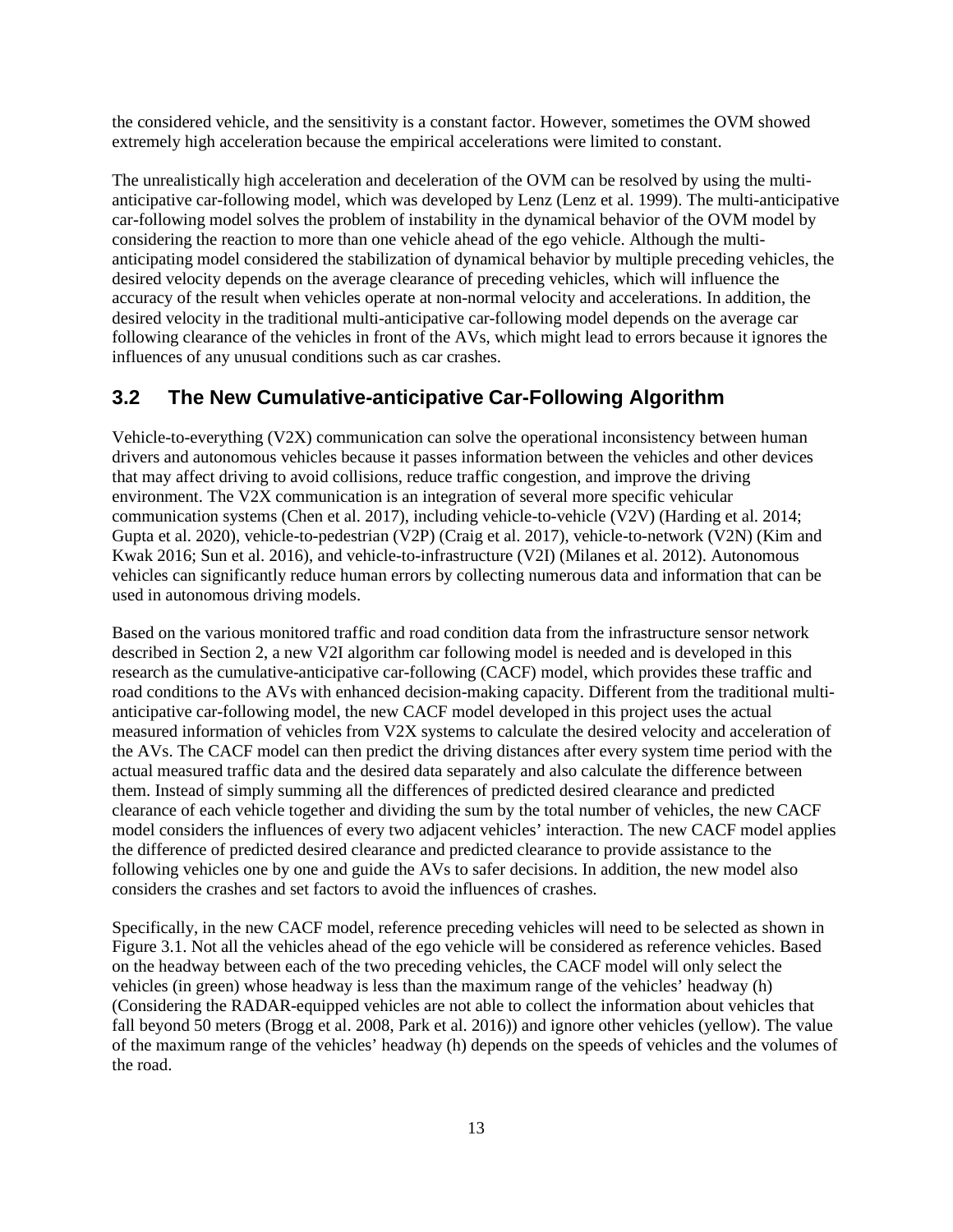

**Figure 3.1** Schematic of the new CACC model

<span id="page-22-0"></span>After each reference preceding vehicle is selected, the desired velocity of the next vehicle  $(v_d)$  can be calculated based on the coordinate of itself and the vehicles before it ( $x$  and  $x_p$ ), the length of the preceding vehicle  $(l_p)$ , actual velocity of itself and the vehicles before it (  $v$  and  $v_p$ ), actual acceleration of the following vehicle (a) and predicted clearance of desired and real data of the preceding vehicle ( $X_d$ and  $X_r$ ), as below:

$$
v_d = g * [v_p + k_d * (r - t_{system} * v)] + m * \{v_p + k_d * [r - t_{system} * v + (-1)^c * (X_d - X_r)]\} + k * [v + (a * t_{system})
$$
\n(2)

in which, g equals 1 if the desired acceleration of the target vehicle is unknown and 0 otherwise; m equals 1 if the desired acceleration of the target vehicle is known and  $a_c = a_d$ , and 0 otherwise; k is equal to 1 if the desired acceleration of the target vehicle is known and  $a_c \neq a_d$ , and 0 otherwise;  $k_d$  is constant factor;  $t_{system}$  is system time period, if the preceding and following vehicles are in the CACC model, the system time period is 0.5s, otherwise, it is 1.4s. c is equal to 1 if  $X_d > X_r$ ,  $r >$  safe distance, and 0 otherwise.

The control acceleration of the following vehicle can then be computed based on the clearance of the following vehicle (r), actual velocity of itself and the vehicles before it (v and  $x_n$ ), actual acceleration of the preceding vehicle  $(a_p)$ , and predicted clearance of desired and real data of the preceding vehicle ( $X_d$ and  $X_r$ ), as below:

$$
a_c = k_a * a_p + k_v * (v_p - v) + k_d * (r - t_{system} * v + (-1)^c * (X_d - X_r))
$$
\n(3)

where,  $k_a$ ,  $k_v$  is a constant factor.  $k_a$  equals 1.0,  $k_v$  and  $k_d$  equal to 3.0 and 0.2 in accordance with Simulation of Intelligent Cruise control studies and set to 0.58 and 0.1 in the recent study (Van Arem et al. 1997, VanderWerf et al. 2002, Van Arem et al. 2006). Thus, the clearance of the following vehicle at the next system time period can be predicted using the actual velocity and acceleration through the kinematic equation as below:

$$
X_r = v * t_{system} + \frac{1}{2}a * t_{system}^2
$$
 (4)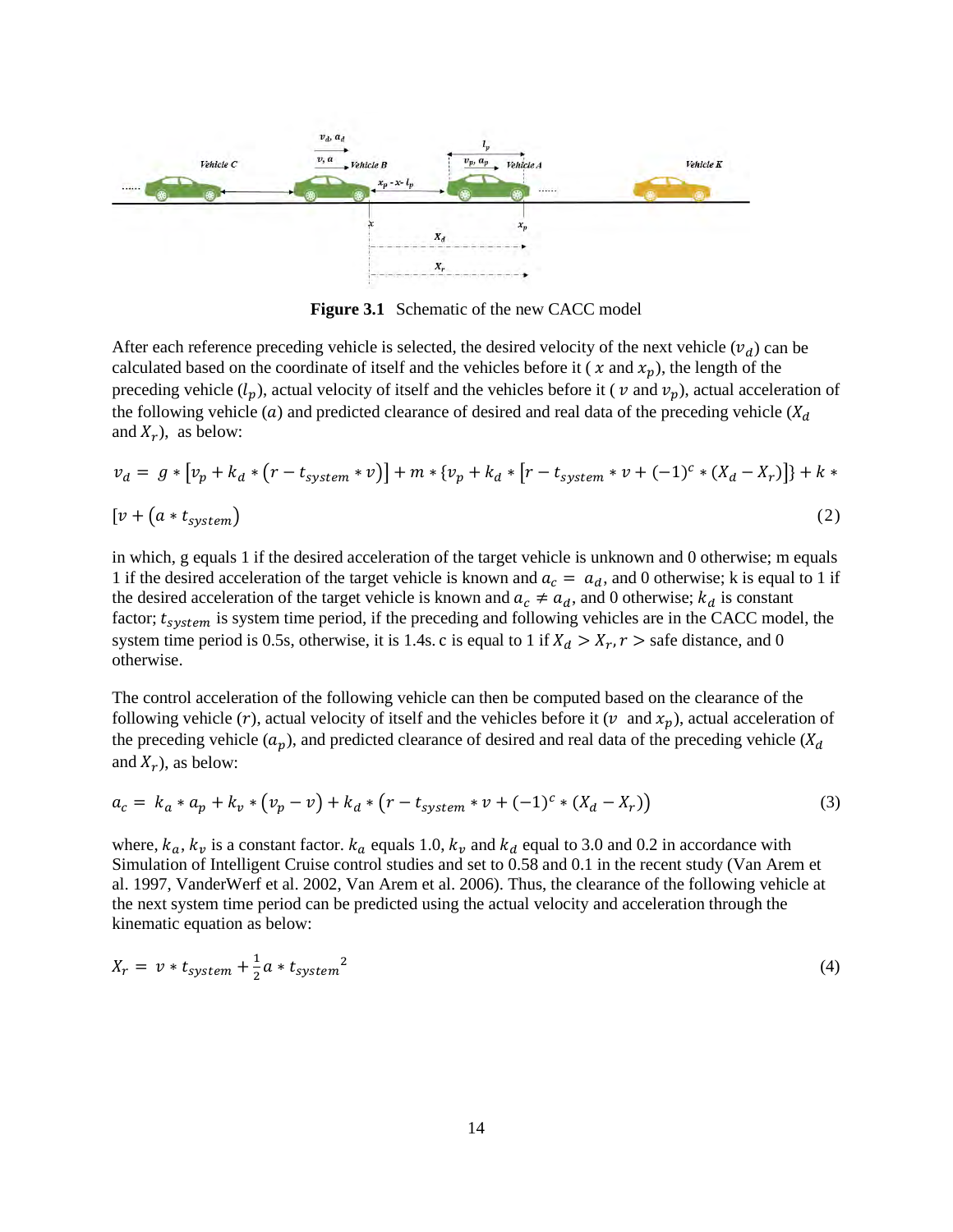<span id="page-23-0"></span>If the predicted clearance  $(X<sub>r</sub>)$  is smaller than the predicted desired clearance, it means that the following vehicle maintains more distance from the vehicle ahead of it while it maintains the same velocity and acceleration at the next system time period. Then the difference between the predicted desired clearance and predicted clearance needs to be subjected to the CACF model to decrease the acceleration of the third reference preceding vehicle to increase its headway. However, if the desired distance is less than the predicted clearance, that indicates the following vehicle does not have enough distance from the vehicle ahead of it while it maintains the same velocity and acceleration at the next system time period.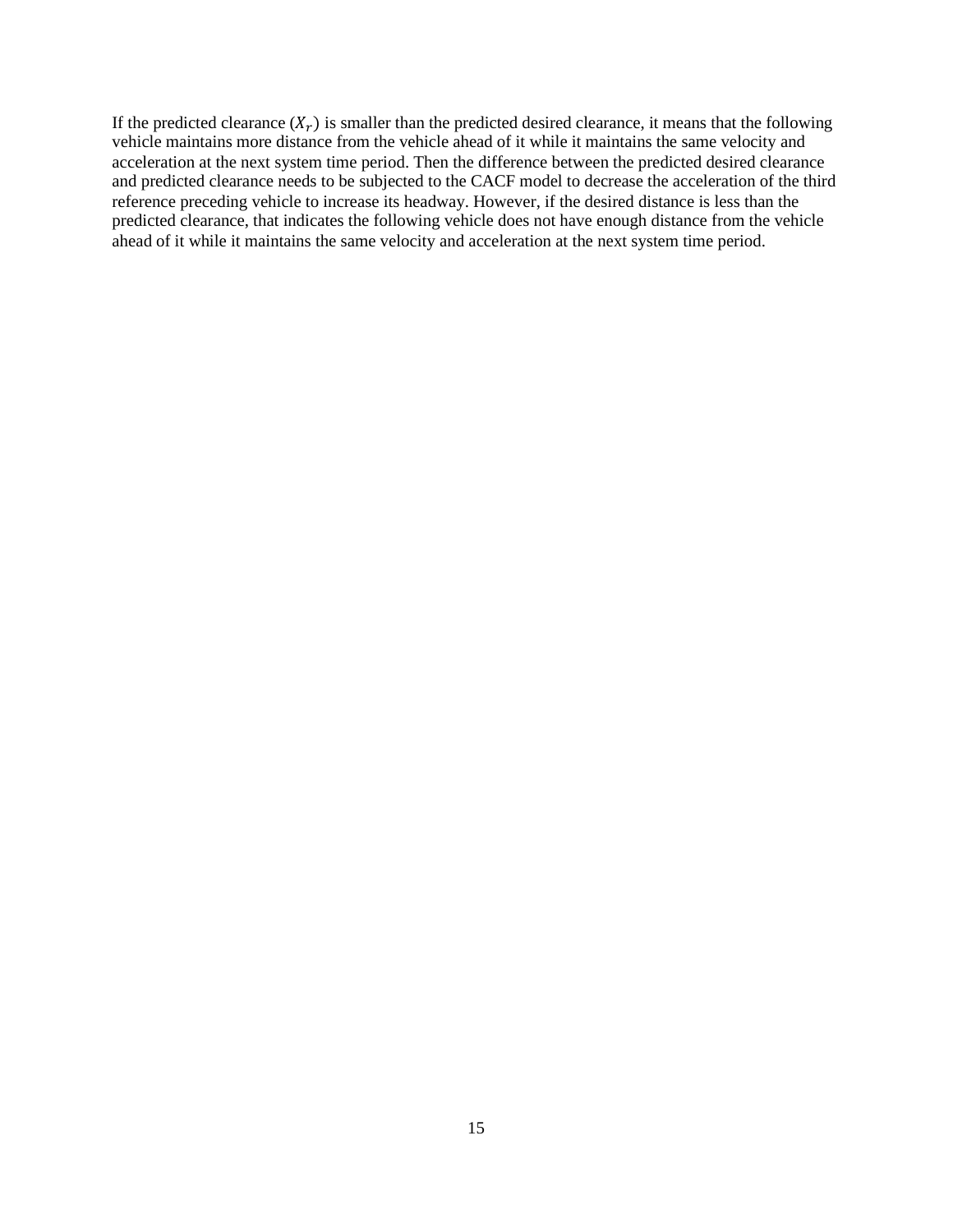# **4. OPTIMIZATION AND VALIDATION OF THE DEVELOPED V2I ALGORITHM**

Any data transferred through V2X can be used as inputs to the developed new CACC model in Section 3. However, based on the collected traffic and road condition data from Section 2, a V2I communication was investigated in this research to demonstrate, optimize, and validate the effectiveness of the developed new CACF model. The V2I allows sensors in or alongside traffic infrastructures, such as in-pavement sensors, overhead RFID readers, streetlights, traffic lights, cameras, lane markers, parking meters, etc., to communicate with the AVs,. V2I communication can transfer the traffic and road condition data (such as vehicle location, velocity and acceleration, road roughness) from the infrastructure sensing network to the AVs. The data from the sensing network, which are expected to be accurate and quick, can then be used by the AVs to support their decision making.

## <span id="page-24-0"></span>**4.1 Validation of the CACF Model in VISSIM**

To optimize and validate the developed new CACF model, microsimulation using VISSIM was conducted in this research. The VISSIM software is a behavior-based micro-simulation traffic software widely used in urban and highway simulation. The technical features of pedestrians, bicyclists, motorcycles, cars, trucks, buses, trams, and light (LRT) and heavy rail are included in VISSIM to analyze and optimize traffic flow under a variety of traffic conditions, such as lane setting, traffic composition, traffic signals, and bus stops (Fellendorf et al. 2010). The VISSIM-APIs (application programming interfaces) are an add-on module that allows the user to integrate external applications into VISSIM (PTV 2020) and thus enhance the user's experience. It includes COM-Interface, DriverlModel-DLL, DrivingSimulator-DLL, EmissionModel-DLL, and SignalControl-DLL (PTV 2020). The advanced V2I communication features of the AVs are modeled through VISSIM APIs by various researchers (Zhao and Sun 2013; Fyfe 2016; Sukennik and Group 2018; Papadoulis et al. 2019). To evaluate the effectiveness of a new model, the Federal Highway Administration (FHWA) suggests the Surrogate Safety Assessment Model (SSAM), which can analyze vehicle safety in the microscopic traffic simulation model (Huang et al. 2013; Abou-Senna et al. 2015). In this study, SSAM is applied to evaluate the number of conflicts between vehicles to test the suitability of the transportation model. The traffic events could be considered as traffic conflicts when the drivers need evasive maneuvers such as slowing down quickly, changing lanes suddenly to avoid collision (Fyfe 2016). The simulation results could be used to improve the traffic state to reduce congestion and emissions.

To evaluate the effectiveness of the new CACF model, simulation results from the four different models, including the Wiedemann 99, the ACC, the CACC, and the newly developed CACF, were compared using safety and mobility measures. Table 4.1 shows the percentage of reduction in average number of conflicts compared with the new CACF model for the three currently available models. It can be seen that an average of 80% reduction in conflict was noticed for all five speed limits tested.

| Speed limit |         | Wiedemann99 | ACC    | <b>CACC</b> |
|-------------|---------|-------------|--------|-------------|
| 55          | Average | 77.69%      | 79.31% | 83.31%      |
| 60          | Average | 80.20%      | 84.07% | 82.16%      |
| 65          | Average | 83.99%      | 86.85% | 89.60%      |
| 70          | Average | 80.37%      | 83.33% | 83.84%      |
| 75          | Average | 80.93%      | 87.03% | 89.20%      |

<span id="page-24-1"></span>**Table 4.1** Percentage of reduction in the average number of conflicts comparing the new CACF model with other three models at five different speed limits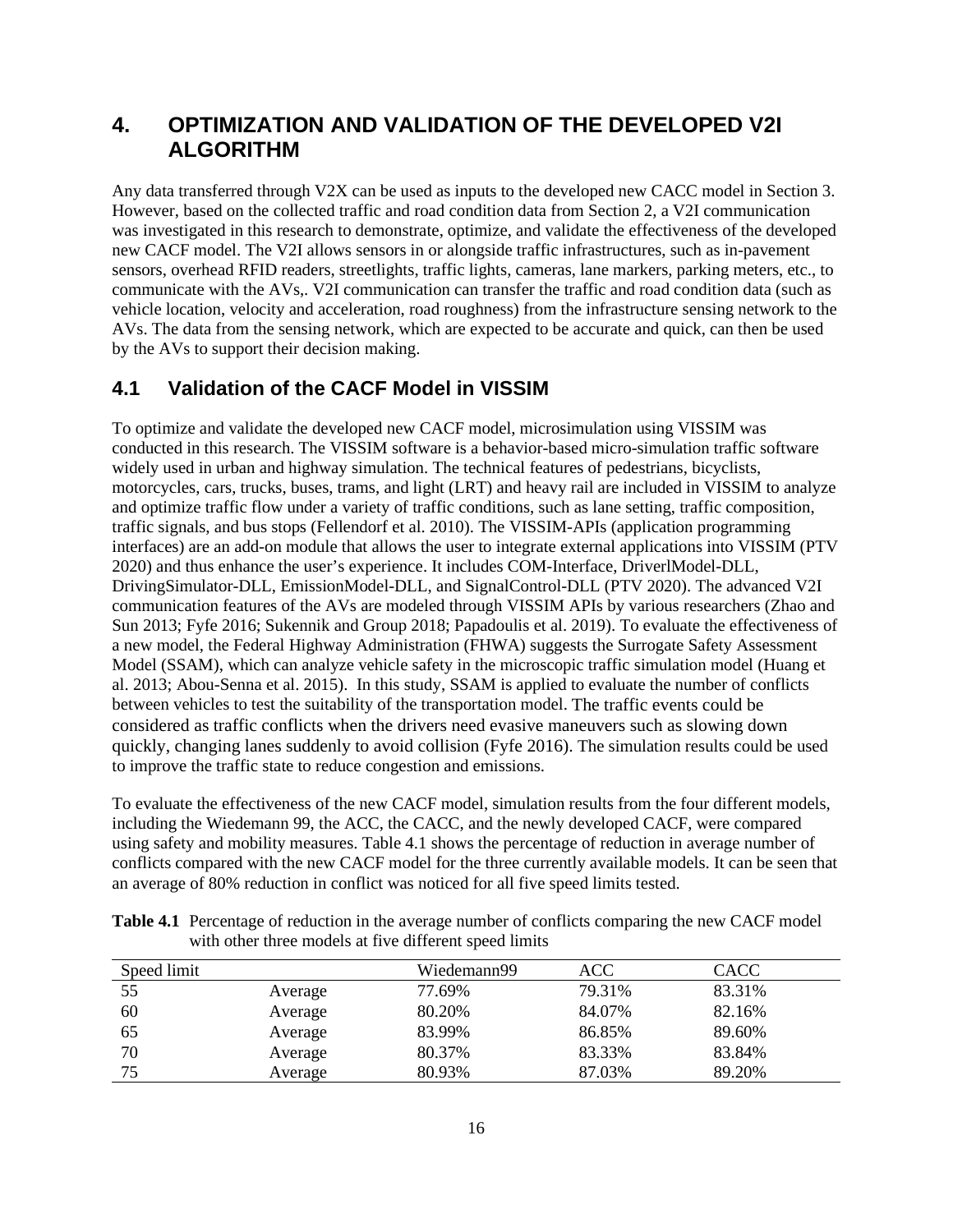Table 4.2 compares the average velocity of all the vehicles with the four different car-following models at speed limits of 55, 60, 65, 70, and 75 mph, respectively. Compared with the other three models, the new CACF model yielded the highest average speeds between 49.78 mph and 59.80 mph. The velocity of the AVs varied from 46.34 to 54.30, 42.68 to 56.62, 40.26 to 61.36, 37.10 to 53.80, and 37.03 to 58.42 mph at the five different speed limits. In addition, the CACF showed the lowest range and sample variance among the models, indicating that the new CACF model can maintain a more stable driving speed and provide better mobility of AVs.

| Speed    |                           | Wiedemann | <b>ACC</b> | CACC  | <b>CACF</b> |
|----------|---------------------------|-----------|------------|-------|-------------|
|          |                           | 99 (mph)  | (mph)      | (mph) | (mph)       |
| 55 mph   | Mean                      | 50.77     | 50.13      | 49.47 | 53.56       |
|          | Range                     | 2.22      | 5.58       | 6.62  | 1.62        |
|          | <b>Standard Deviation</b> | 1.14      | 2.60       | 3.01  | 0.73        |
| $60$ mph | Mean                      | 51.55     | 49.96      | 50.83 | 55.59       |
|          | Range                     | 6.18      | 12.39      | 8.27  | 2.00        |
|          | <b>Standard Deviation</b> | 3.12      | 5.64       | 3.75  | 1.14        |
| $65$ mph | Mean                      | 53.14     | 50.52      | 50.24 | 59.80       |
|          | Range                     | 9.54      | 17.92      | 16.72 | 2.54        |
|          | <b>Standard Deviation</b> | 4.85      | 8.17       | 8.62  | 1.61        |
| 70 mph   | Mean                      | 44.50     | 42.68      | 43.55 | 52.07       |
|          | Range                     | 9.33      | 11.66      | 11.93 | 4.02        |
|          | <b>Standard Deviation</b> | 5.39      | 6.26       | 6.82  | 1.88        |
| 75 mph   | Mean                      | 49.12     | 44.54      | 44.29 | 56.67       |
|          | Range                     | 6.63      | 10.90      | 13.84 | 3.44        |
|          | <b>Standard Deviation</b> | 3.82      | 6.40       | 7.89  | 2.25        |

<span id="page-25-0"></span>

| <b>Table 4.2</b> Comparison of the mean speeds of the AVs using the four different models at speed limits of |
|--------------------------------------------------------------------------------------------------------------|
| 55 mph, 60 mph, 65 mph, 70 mph, and 75 mph                                                                   |

Table 4.3 further compares the mobility and safety improvements of CACF with Wiedemann 19 and CACC models, such as capacity, traffic delay, and network safety at varying market penetration rates of 0%, 20%, 40%, 60%, 80%, and 100%. As shown in the first and second rows of Table 4.3, the CACF model increases the overall road capacity by 35% for a 90% market penetration. The average travel time starts to improve from 10% market penetration and is improved by 6.6% for CACC and 9.1% for the CACF model at a 90% market penetration rate. Finally, the average delay is drastically reduced to "0 sec" for CACF at 80% penetration and 0.6 sec for CACC at 90% penetration, respectively. This test shows that the efficiency of mobility parameters is enhanced for both car-following logics. The mobility performance of the CACC and CACF models have low-significance behavior. The CACF model has slight mobility improvements over the CACC model for increasing market penetration rates.

<span id="page-25-1"></span>The performance of the CACC and CACF models varies significantly through the course of different market penetration rates as shown in the third row of Table 4.3. More importantly, the safety performance is improved significantly for the CACF model as it proceeds with the penetration rates, unlike the CACC model where the safety analysis has resulted in poor performance for the increasing rate of penetration. It is also noticed that the CACF model maintains a larger gap as compared with the CACC model for mild shockwaves, leading to fewer conflicts. For the TTC value of  $\leq 3.0$  sec, the number of conflicts is reduced by 64.5% for a 90% market penetration rate using the CACF model.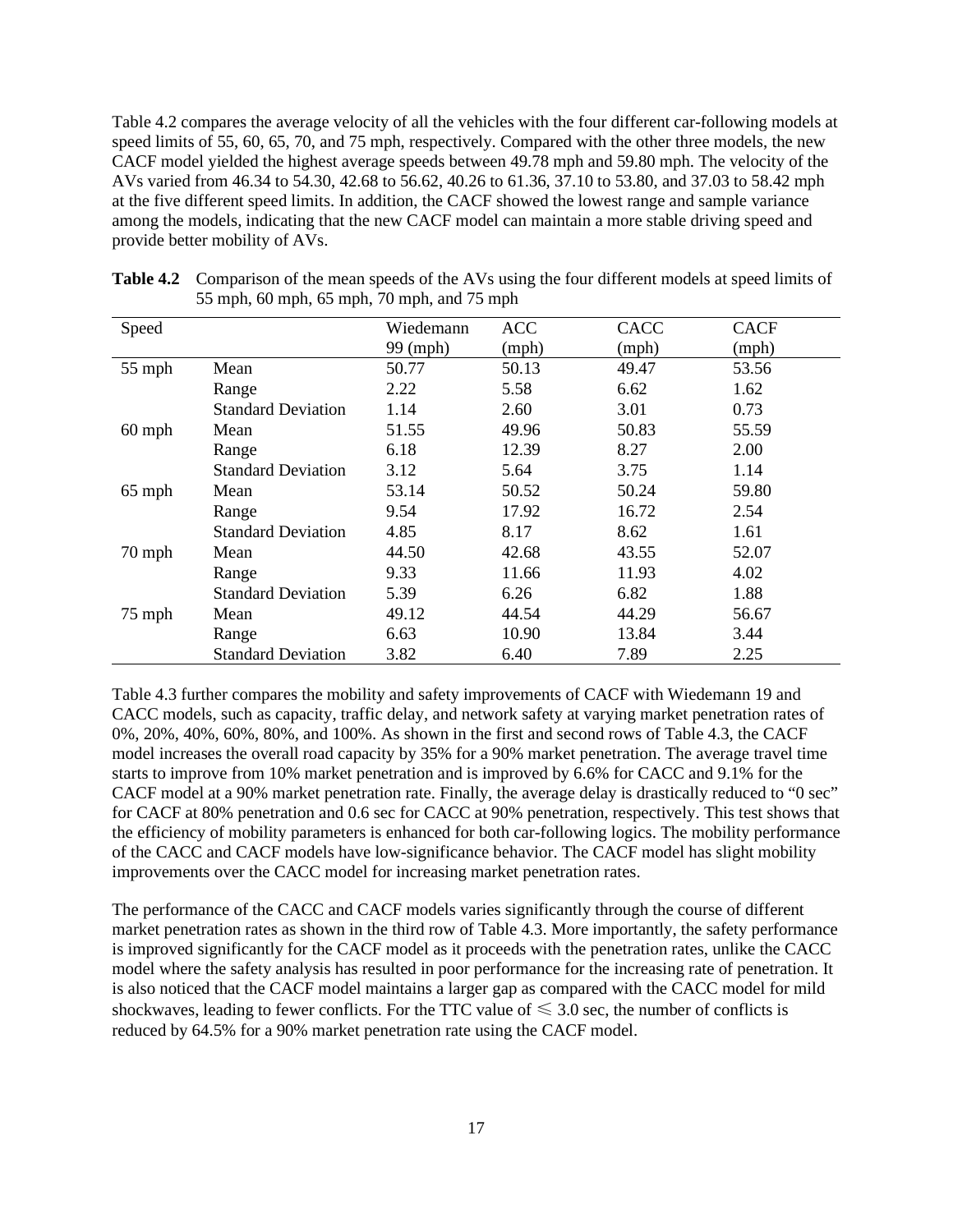| Investigating        | Mobility                                | Safety                               |
|----------------------|-----------------------------------------|--------------------------------------|
| parameters           |                                         |                                      |
| Maximum CACF         | The road capacity for the CACF model    |                                      |
| Throughput           | increases by 35% for a 90% market       |                                      |
|                      | penetration as compared to the          |                                      |
|                      | VISSIM default Wiedemann 99 car-        |                                      |
|                      | following model.                        |                                      |
| Mobility performance |                                         |                                      |
| of CACC and CACF     | The average delay of the Wiedemann      |                                      |
| models               | 99 model is 13.9 sec. However, the      |                                      |
|                      | delay is drastically reduced to 0.2 sec |                                      |
|                      | and 1.6 sec for CACF and CACF           |                                      |
|                      | models at 80% market penetration rate,  |                                      |
|                      | respectively.                           |                                      |
| Mobility and safety  | The mobility performance of both        | The CACC model only performs         |
| performance of CACC  | models has low significance.            | better at 10% market penetration     |
| and CACF models      |                                         | rate. The CACF model drastically     |
|                      |                                         | improves network safety for          |
|                      |                                         | increasing market penetration rates. |

**Table 4.3** Comparison of mobility and safety parameters using the three different models (Wiedemann 99, CACC, and CACF)

## <span id="page-26-0"></span>**4.2 Optimization of the Sensor Network**

To optimize the sensor network for further system improvements, microsimulation using VISSIM was further applied to perform parametric study of the system of the newly developed CACF model. The sensitivity of the VISSIM default driving behavior using Wiedemann 99 model was analyzed as a reference for comparison. There are three parameters investigated for system optimization, including the V2I communication range, the communication signal response delay, and multi-lane influence, with different penetration rates of 10%, 30%, 50%, and 70%. Table 4.4 shows the summary of results for the optimization results.

As shown in Table 4.4, the communication ranges, such as from 200 to 250 meters, generate minimal average rear-end conflicts for lower and higher market penetration rates. However, the communication range with 150 meters showed a slight increase in conflicts for a 10% to 30% market penetration rate. The higher communication range, i.e., 400 meters, showed somewhat equal results with the base case of 300 meters. The results indicated that the CACF model has low significance for operation range greater than 300 meters. Thus, a communication range from 200 to 250 meters is suitable for the CACF model for a single-lane network. For the capability of communicating with 'n' number of cars, such as five cars ahead, 10 cars ahead, and 15 cars ahead, shows no significance for safety and mobility results. Even if the CACF car communicates with five vehicles ahead, it will maintain a safe behavior because of the nature of the proposed model implementation. Hence, it indicates that the CACF model is sensitive to the range of communication (in meters) rather than the number of cars ahead. On the other hand, even only five cars are enough to produce safe behavior for an accident scenario.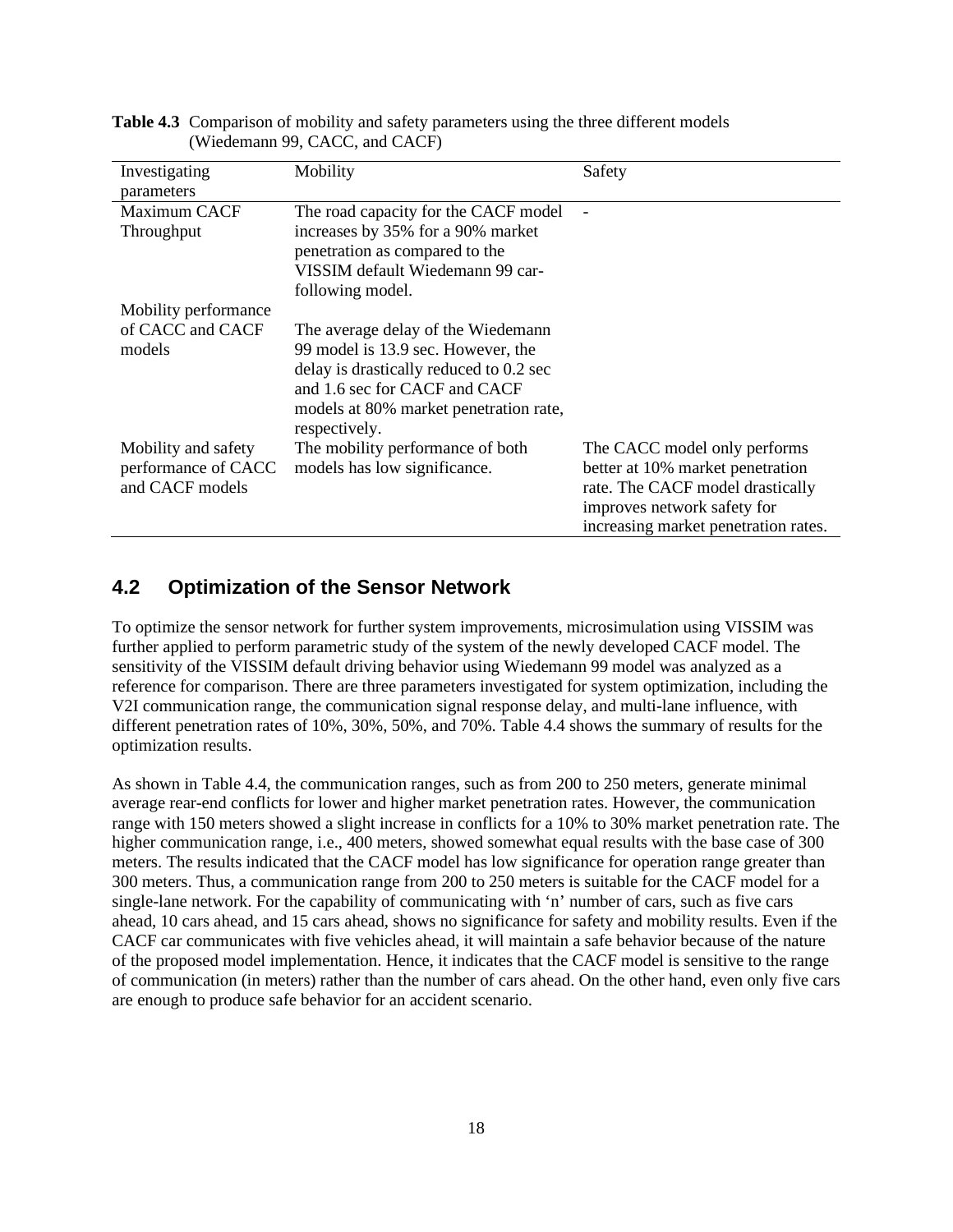The inclusion of signal response delay negatively impacted the acceleration of automatic vehicles as seen in Table 4.4. When the vehicles receive a signal response with a delay (e.g., 0.1-sec), the acceleration of the vehicle is reduced, and vehicles maintain a "careful" behavior. Thus, the number of conflicts is reduced when the response delay is increased. For  $TTC \leq 3.0$  at a 50% market penetration rate, the average number of conflicts is reduced by approximately 11% for case-1, 20% for case-2, and 21% for case-3, respectively. Because the vehicle starts to move with reduced acceleration, the average delay starts to increase. The maximum average delay difference is recorded to 0.9 sec for case-3 at a 70% market penetration rate.

For the impact of multiple lanes, the lane-change conflicts for aggressive behavior are more severe for higher TTC values. The mobility benefits, such as average travel time, average delay, and others, have less significance for different "back" and "front" distance values. Table 4.4 shows that cautious behavior is suitable for the multilane CACF model.

| Optimizing system<br>parameters                  | Mobility                                | Safety                                                                  |
|--------------------------------------------------|-----------------------------------------|-------------------------------------------------------------------------|
| Impact of acceleration<br>coefficients on safety |                                         | The acceleration coefficient of<br>distance "kd" is most influential to |
|                                                  |                                         | network safety. Number of conflicts                                     |
| Impact of V2I                                    |                                         | are increased for higher kd values.<br>A communication range from 200   |
| communication range                              |                                         | to 250 meters is suitable for the                                       |
| on safety                                        |                                         | CACF model.                                                             |
| Impact of                                        | Because the vehicle starts to move with | The inclusion of signal response                                        |
| communication signal                             | reduced acceleration, the average delay | delay negatively impacted the                                           |
| response delay on                                | starts to increase. The maximum         | acceleration of automatic vehicles                                      |
| safety and mobility                              | average delay difference is recorded to | and vehicle maintains a "careful"                                       |
|                                                  | 0.9 sec for case-3 at a 70% market      | behavior. For TTC $\leq$ 3.0 at a 50%                                   |
|                                                  | penetration rate.                       | market penetration rate, the average                                    |
|                                                  |                                         | conflicts are reduced by                                                |
|                                                  |                                         | approximately 11% for 0.1 sec                                           |
|                                                  |                                         | delay, 20% for 0.2 sec delay, and                                       |
|                                                  |                                         | 21% for 0.3 sec delay.                                                  |
| Safety performance of                            |                                         | The CACF cautious lane-change                                           |
| CACF model for                                   |                                         | and VISSIM default lane-change                                          |
| multi-lane logic                                 |                                         | perform safer as compared with                                          |
|                                                  |                                         | CACF aggressive model.                                                  |

<span id="page-27-0"></span>**Table 4.4** Summary of sensor network system optimization of the CACF model

Note: The blank fields show insignificance either for mobility or safety analysis. Hence, no analyses are performed accordingly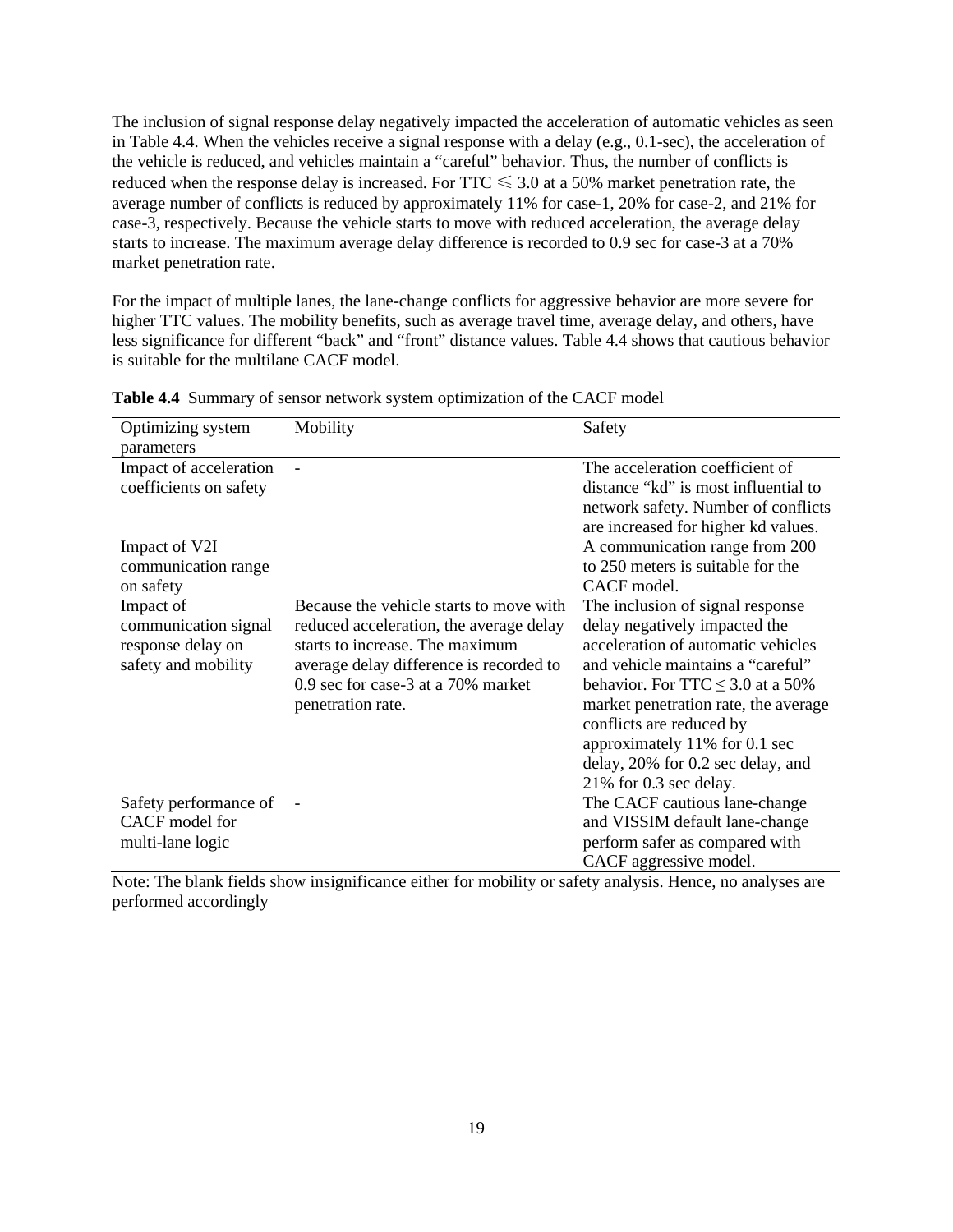# <span id="page-28-0"></span>**5. CURRICULA AND EDUCATIONAL DEVELOPMENT**

This project has trained 11 graduate students, including five master's students (Liuqing Hu, Hafiz Ahmad, Xinyi Yang, Salman Ahmad, and Tofatun Jannat) and six Ph.D. students (Zhiming Zhang, Mohanad Alshandah, Xinyi Yang, Yihao Ren, Leonard Chia, and Dawei Zhang). Among the 11 graduate students, two female students (Xinyi Yang and Tofatun Jannat), three master's students (Liuqing Hu, Hafiz Ahmad, and Xinyi Yang), and two Ph.D. students (Zhiming Zhang and Mohanad Alshandah) graduated with dissertations acknowledging this project. Additionally, this project also provided training to 18 undergraduate researchers. Among these undergraduate researchers, five are female and one is Native American. In summer 2020, this project also provided training for two Fargo high school teachers, Joshua Rogers from Davis High and Martha Nelson from North High. Based on this project, the teachers will develop high school course modules, which will be taught to an average of 20 high school students annually.

In addition, this project also partially supported various outreach activities for underrepresented students, such as female students, minority refugee minors, and Native American students. Specifically, there are four different outreach activities:

- 1) In October 2018 and 2019, this project partially supported a BrainSTEM Workshop which was offered to more than 60 middle school students.
- 2) Between January and April 2018 and 2019, this project also partially supported the CORE Outreach Program, which collaborates with CHARISM (a neighborhood support center for lowincome families, and the Society of Women Engineers (SWE, a society to promote STEM to young girls) to promote engineering to young minority generations. It offered an eight-week workshop every year at four different Fargo centers (Carl Ben: 20 middle school students; Ed Clapp: 22 elementary students; Lewis and Clark: 22 elementary students; and McCormick: 35 elementary students) every Thursday afternoon to underserved youth, including low-income families, refugees, and young girls. These activities were held from 3 pm to 5:30 pm each Thursday for seven weeks.
- 3) From 2017 to 2020, this project also participated in the annual NATURE NDSU Summer Camp, held in June for an average of 22 Native American high school graduates and tribal college attendees every year.
- 4) From October to December 2022, this project also partially supported the NATURE SUNDAY Academy by offering a one-day Sunday camp for Native American high school students at the five different tribal sites (Turtle Mountain Community College, Sitting Bull College, Cankdeska Cikana Community College, Nueta Hidatsa Sahnish College, and United Tribes Technical College) with an average enrollment of 20 students at each tribal site (total ~100 students each year) with fully developed new interactive and hands-on lesson plans.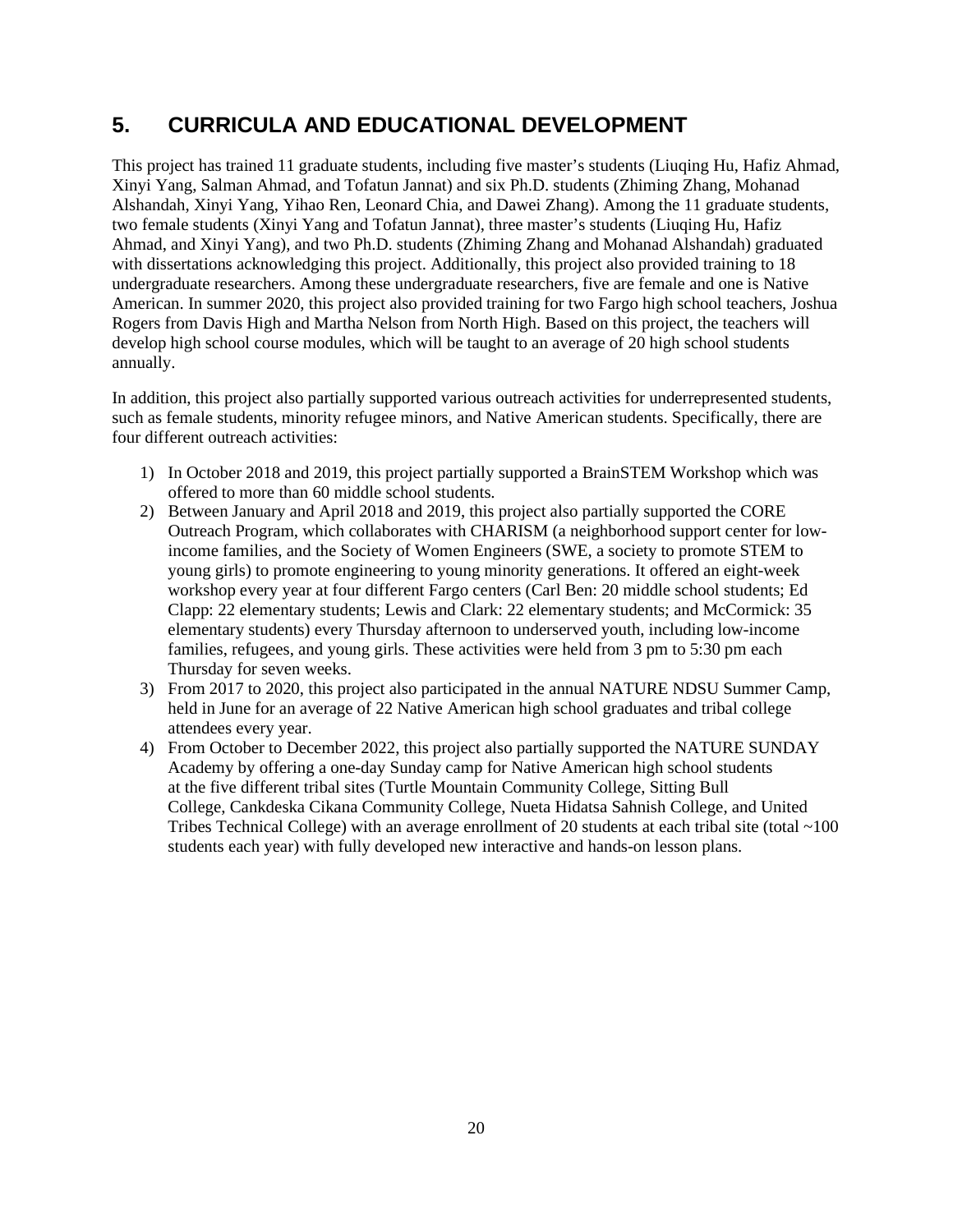# <span id="page-29-0"></span>**6. SUMMARY AND FUTURE RESEARCH**

This project developed an infrastructure support system based on infrastructure sensors and a new V2I algorithm for AVs to effectively use the infrastructure support system for enhanced safety and mobility. The infrastructure support system can monitor various vehicle and road condition data, including vehicle speed, wheelbase distances, the number of axles, vehicle classification, WIM, road roughness, and inpavement cracks. With the real-time information from the infrastructure support system, the new CACF model developed can significantly improve the mobility and safety of the transportation system with different penetration rates of AVs. Specifically, the following conclusions can be drawn:

- 1) This study proposed an infrastructure support system layout that can be used to collect traffic and road condition data through in-pavement sensors, which can accurately estimate the speed and the wheelbase with an accuracy above 98%, classify vehicles with an accuracy of more than 96%, measure WIM with accuracies of 86.3% and 89.5% at 5 mph and 45 mph vehicle speeds, respectively, and measure road roughness and cracks with an estimated accuracy higher than 85%.
- 2) The newly developed CACF car-following model can use the monitored traffic and road conditions to enhance safety and mobility for AVs in mixed traffic environments. Microsimulation using VISSIM showed that the new CACF car-following model with real-time traffic and road condition updating can significantly improve the mobility and safety of the AVs.
- 3) The system optimization analysis showed that the sensor network will require a minimum V2I communication range of 300 meters with five vehicles or more in the network and a maximum communication delay of 10 seconds for the developed infrastructure support system.

This research will potentially contribute to the existing knowledge of vehicle and highway automation in which it uses the intelligent transportation system (ITS) application and implements it in a simulation platform. Effective communication between vehicles using the sensors embedded in the road infrastructure will ensure the safety of drivers by reducing the number of conflicts and crashes, improve travel times for different routes, and provide a tool for managing traffic congestion and traffic flows.

In the future, efforts will continue to increase the accuracy of the collected data from the sensors by testing the influencing factors measured from weather stations such as moisture, wind, etc. Those impact factors will also be applied to the developed model to increase the safety and mobility of the autonomous vehicle. The collected information includes number of axles, spacing between axles, gross weight, and minimum axle weight will be applied to Long-Term Pavement Performance (LTPP) classification rules and classify the vehicles with higher accuracy. Furthermore, the methodology of collecting the vehicular data from the sensors embedded on the roadways and importing it into the VISSIM software would be established. In addition, the proposed logic would expand to consider the functions of arterial and urban intersection networks i.e. an ego vehicle communicates with signalized junctions using V2I technology. Considering the average, minimum, and maximum speed are higher if the vehicles know the road quality based on the RIF (Yang et al. 2021) which are directly proportional with IRI, and the average RIF/IRI is around 0.95 (Bridgelall, 2013), RIF values will be added to the CACF model. Finally, the impacts of fuel efficiency and weather conditions on network optimization and safety would also be considered.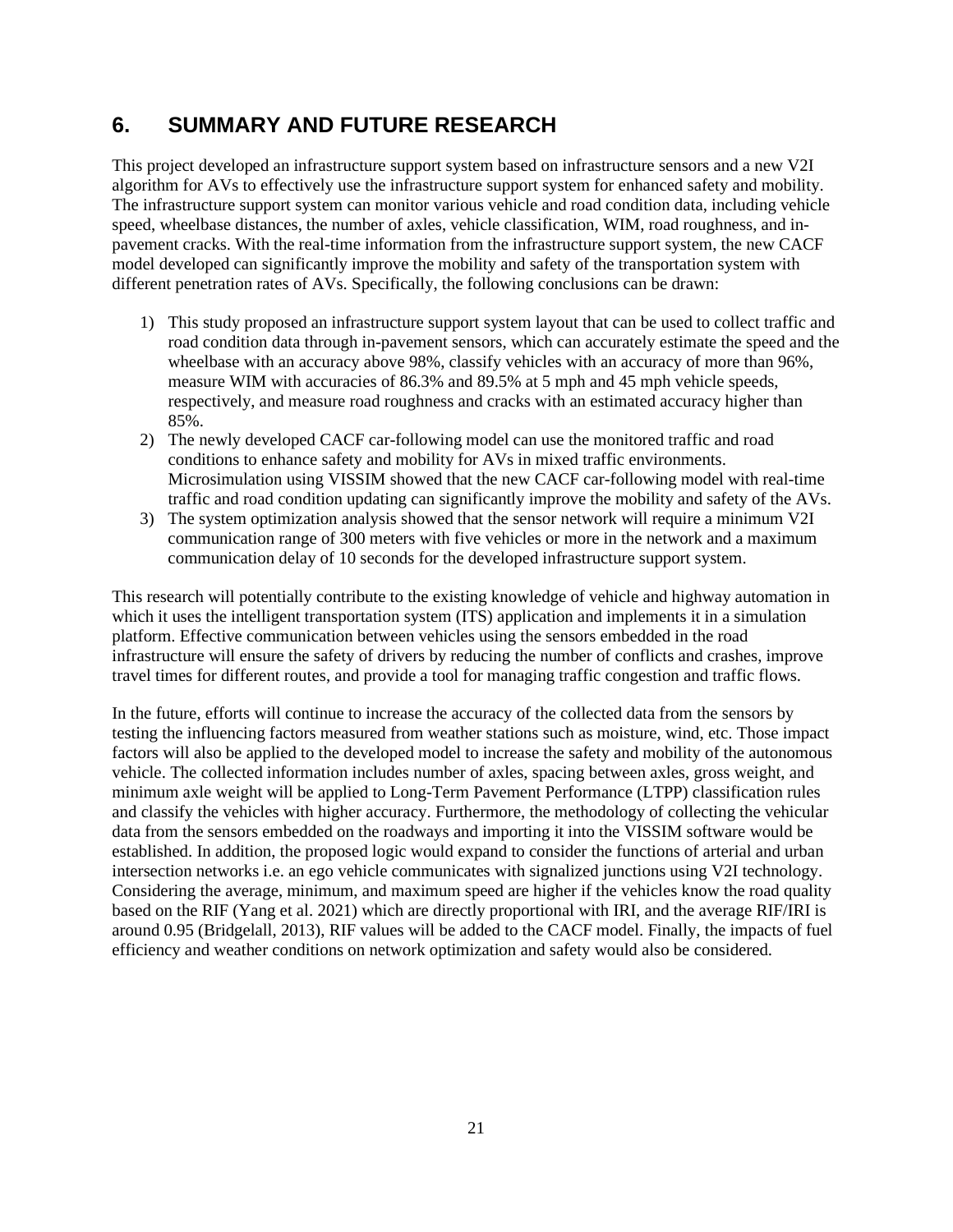## <span id="page-30-0"></span>**7. REFERENCES**

- Abou-Senna, H., Abdel-Aty, M., Wu, J., and Darius, B. (2015). "MRI-2: Integrated Simulation and Safety."
- Aghabayk, K., Sarvi, M., and Young, W. (2015). "A state-of-the-art review of car-following models with particular considerations of heavy vehicles." *Transport Reviews*, *35*(1), 82-105.
- Ahmed, H. U., Hu, L., Yang, X., Bridgelall, R., and Huang, Y. (2021). "Effects of smartphone sensor variability in road roughness evaluation." *International Journal of Pavement Engineering*, 1-6.
- Alshandah, M., Huang, Y., Gao, J., Lu, P., and Tolliver, D. (2019). "Experimental crack detection in concrete pavement using point strain sensors." *2018 SPIE conference of smart structures and NDE*, Denver, CO, March 2019.
- Alshandah, M., Huang, Y., Gao, Z., and Lu, P. (2020). "Internal crack detection in concrete pavement using discrete strain sensors." *Journal of Civil Structural Health Monitoring,* 10(2), 345-356.
- Al-Tarawneh M., and Huang Y. (2017) "In-pavement fiber Bragg grating sensors for high-speed weighin-motion measurements*", 2017 SPIE conference of smart structures and NDE*, Portland, OR, March 2017.
- Al-Tarawneh M., and Huang Y. (2018) "In-pavement fiber Bragg grating sensor for vehicle speed and wheelbase estimation*", 2018 SPIE conference of smart structures and NDE*, Denver, CO, March 2018.
- Al-Tarawneh M., Huang, Y., Lu, P., and Tolliver, D. (2018). "Vehicle classification system using inpavement fiber Bragg grating sensors." *IEEE Sensors Journal*, 18(7), 2807-2815.
- Al-Tarawneh M., Huang, Y., Lu, P., and Bridgelall, R. (2019). "Weigh-In-Motion system in flexible pavements using fiber Bragg grating sensors part A: Concept." *IEEE Transactions on Intelligent Transportation Systems*, *21*(12), 5136-5147.
- Antsaklis, P. J., Passino, K. M., and Wang, S. J. (1991). "An Introduction to Autonomous Control Systems." *IEEE Control Systems*, 11 (4): 5–13.
- Bajwa, R., Rajagopal, R., Varaiya, P., and Kavaler, R. (2011). "In-pavement wireless sensor network for vehicle classification." *10th ACM/IEEE International Conference on Information Processing in Sensor Networks,* 85-96.
- Bando, M., Hasebe, K., Nakayama, A., Shibata, A., and Sugiyama, Y. (1995). "Dynamical model of traffic congestion and numerical simulation." *Physical Review E*, *51*(2), 1035.
- Bierstedt, J., Gooze, A., Gray, C., Peterman, J., Raykin, L., and Walters, J. (2014). "Effects of nextgeneration vehicles on travel demand and highway capacity." *FP Think Working Group*, 8, 10-1.
- Brackstone, M., and McDonald, M. (1999). "Car-following: a historical review." *Transportation Research Part F: Traffic Psychology and Behaviour*, *2*(4), 181-196.
- Bridgelall, R. (2013). "Connected vehicle approach for pavement roughness evaluation." *Journal of Infrastructure Systems*, 20(1), 04013001.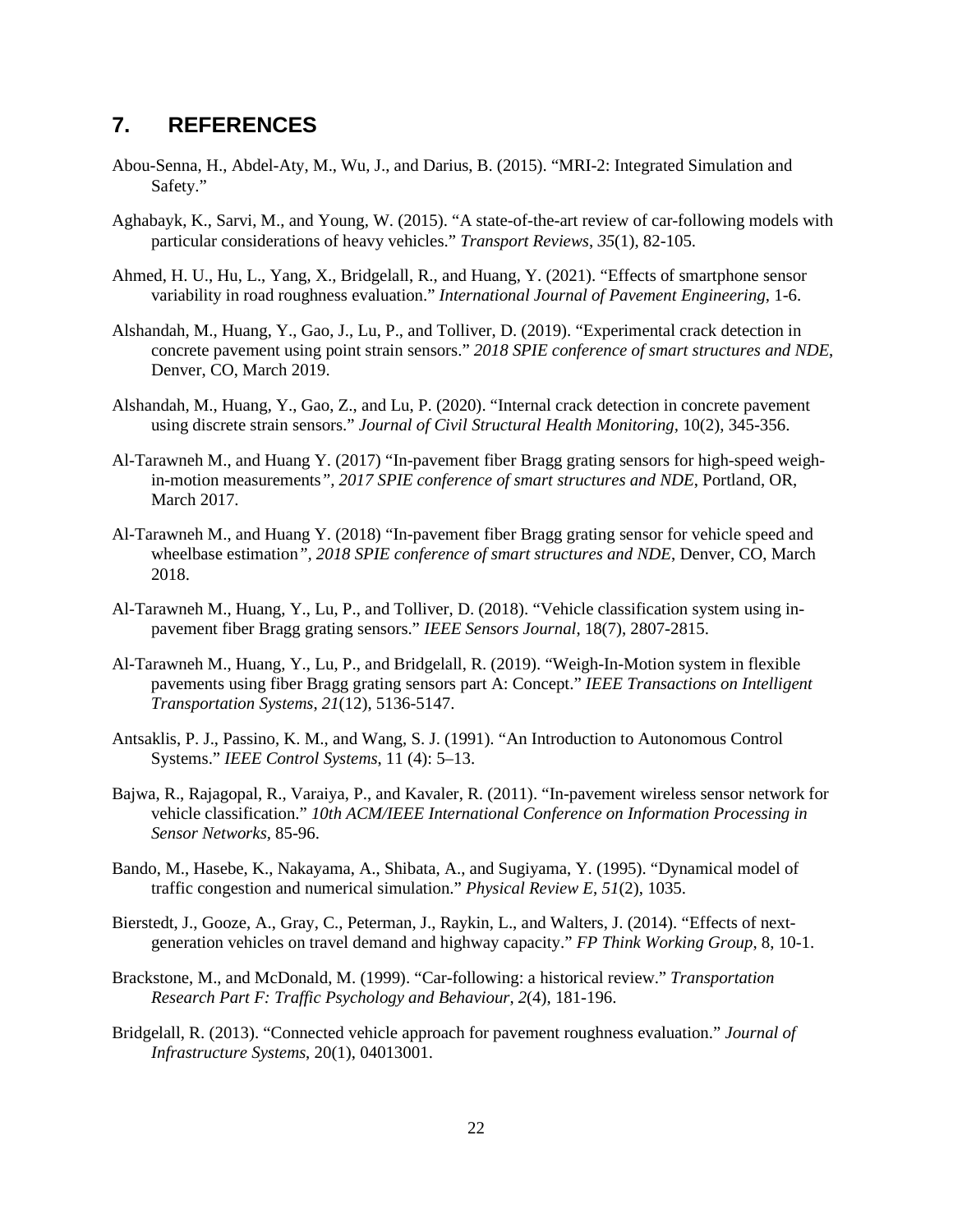- Broggi, A., Cappalunga, A., Caraffi, C., Cattani, S., Ghidoni, S., Grisleri, P., Paolo Porta, P., M. P. Posterli, Zani., and Beck, J. (2008). "The passive sensing suite of the TerraMax autonomous vehicle, " *In 2008 IEEE Intelligent Vehicles Symposium*, pp. 769-774, 2008.
- Bushman, R., and Pratt, A. J. (1998). "Weigh in motion technology-economics and performance." *Presentation on the North American Travel Monitoring Exhibition and Conference (NATMEC). Charlotte*, North Carolina,
- Caragliu, A., Del Bo, C., and Nijkamp, P. (2011). "Smart cities in Europe." *Journal of Urban Technology*, *18*(2), 65-82.
- Chen, J., Liu, R., Ngoduy, D., and Shi, Z. (2016). "A new multi-anticipative car-following model with consideration of the desired following distance." *Nonlinear Dynamics*, *85*(4), 2705-2717.
- Chen, S., Hu, J., Shi, Y., Peng, Y., Fang, J., Zhao, R., and Zhao, L. (2017). "Vehicle-to-everything (V2X) services supported by LTE-based systems and 5G." *IEEE Communications Standards Magazine*, *1*(2), 70-76.
- Chen, Z., Pears, N., Freeman, M., and Austin, J. (2009). "Road vehicle classification using support vector machines." *2009 IEEE International Conference on Intelligent Computing and Intelligent Systems*.
- Committee, S.O.-R.A.V.S. (2018). "Taxonomy and definitions for terms related to driving automation systems for on-road motor vehicles." *SAE International*: Warrendale, PA, USA.
- Craig, J. L., Fraser, J. L., and Campos, J. (2017). "USDOT vehicle-to-pedestrian research: white paper."
- Deakin, M. (2013). "From intelligent to smart cities," In "Smart Cities: Governing, Modelling and Analysing the Transition." *Taylor and Francis*.
- Department of Transportation. (2017) "U.S. Department of Transportation Designates 10 Automated Vehicle Proving Grounds to Encourage Testing of New Technologies." <https://www.transportation.gov/briefing-room/dot1717>
- Doi S. (2004). "Non-uniformity Compensation for Fiber Optic Weigh-in-motion Sensor." Florida Institute of Technology, 2004.
- Fagnant, D. J., and Kockelman K. (2015). "Preparing a nation for autonomous vehicles: Opportunities, barriers and policy recommendations." *Transportation Research Part A: Policy and Practice*, 77, 167-181.
- Fellendorf, M., and Vortisch, P. (2010). "Microscopic traffic flow simulator VISSIM." In *Fundamentals of Traffic Simulation* (pp. 63-93). Springer.
- Forslöf, L. and Jones, H. (2015). "Roadroid: Continuous road condition monitoring with smart phones." *Journal of Civil Engineering and Architecture*, 9(4), 485-496.
- Fyfe, M. R. (2016). "Safety evaluation of connected vehicle applications using microsimulation." University of British Columbia.
- Gehrig, S. K., and Stein, F. J. (1999). "Dead reckoning and cartography using stereo vision for an autonomous car." *IEEE/RSJ International Conference on Intelligent Robots and Systems*, 3, 1507- 1512.
- Greenblatt, N. A. (2016). "Self-driving cars and the law." *IEEE spectrum*, 53(2), 46-51.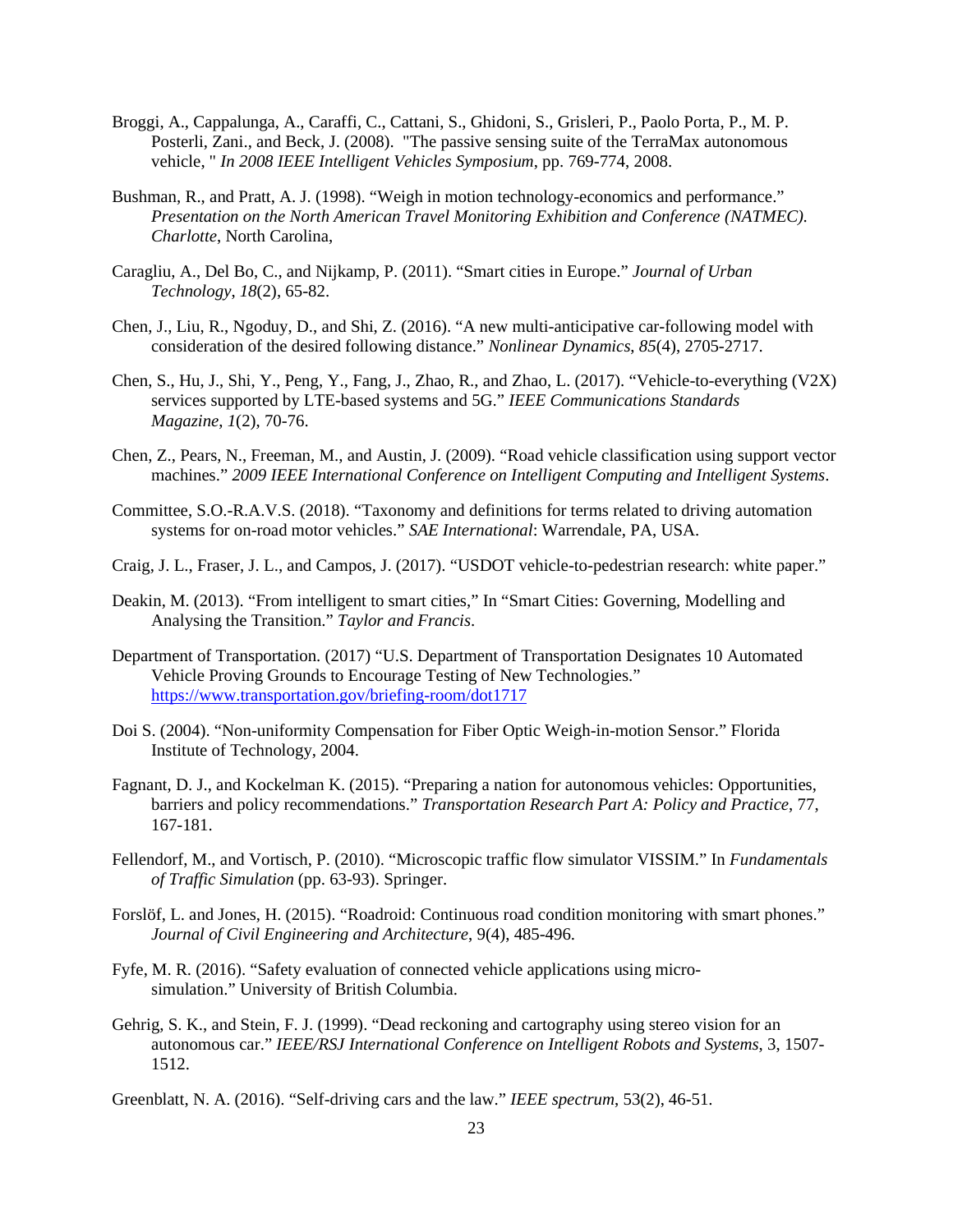- Gupta, M., Benson, J., Patwa, F., and Sandhu, R. (2020). "Secure V2V and V2I communication in intelligent transportation using cloudlets." *IEEE Transactions on Services Computing*.
- Hallenbeck, M. E., Selezneva, O. I., and Quinley, R. (2014). "Verification, refinement, and applicability of long-term pavement performance vehicle classification rules."
- Harding, J., Powell, G., Yoon, R., Fikentscher, J., Doyle, C., Sade, D., Wang, J. (2014). "Vehicle-tovehicle communications: readiness of V2V technology for application." *National Highway Traffic Safety Administration*, United States.
- Harlow, C., and Peng, S. (2001). "Automatic vehicle classification system with range sensors." *Transportation Research Part C: Emerging Technologies*, *9*(4), 231-247.
- Hollands, R. G. (2008). "Will the real smart city please stand up? Intelligent, progressive or entrepreneurial?" *City*, *12*(3), 303-320.
- Huang, F., Liu, P., Yu, H., and Wang, W. (2013). "Identifying if VISSIM simulation model and SSAM provide reasonable estimates for field measured traffic conflicts at signalized intersections." *Accident Analysis and Prevention*, *50*, 1014-1024.
- Huang, Y. H. (1993). "Pavement analysis and design."
- Kato, T., Ninomiya, Y., and Masaki, I. (2002). "Preceding vehicle recognition based on learning from sample images." *IEEE Transactions on Intelligent Transportation Systems*, 3(4), 252-260.
- Kim, D.-H., and Kwak, J. (2016). "Data transmission method for secure v2n communication." *International Information Institute (Tokyo). Information*, *19*(2), 481.
- Komninos, N. (2011). "Intelligent cities: Variable geometries of spatial intelligence." *Journal of Intelligent Buildings International: From Intelligent Cities to Smart Cities*, 3, 172-188.
- Kyriakidis, M., Happee, R., and De Winter, J. C. F. (2015). "Public opinion on automated driving: Results of an international questionnaire among 5,000 respondents." *Transportation Research Part F: Traffic Psychology and Behaviour*, 32, 127-140.
- Laugier C. (1998). "Towards Autonomous Vehicles for Future Intelligent Transportation Systems." http://citeseerx.ist.psu.edu/viewdoc/download?doi=10.1.1.52.4080andrep=rep1andtype=pdf
- Lee, B. (2003). "Review of the present status of optical fiber sensors." *Optical Fiber Technology*, *9*(2), 57-79.
- Leech, J., Whelan, G., Bhaiji, M., Hawes, M., and Scharring, K. (2015). "Connected and autonomous vehicles-the UK economic opportunity". *KPMG*.
- Lenz, H., Wagner, C., and Sollacher, R. (1999). "Multi-anticipative car-following model." *The European Physical Journal B-Condensed Matter and Complex Systems*, *7*(2), 331-335.
- Litman, T. (2017). "Autonomous vehicle implementation predictions." Victoria, Canada: Victoria Transport Policy Institute.
- Liu, R., Chen, X., Li, J., Guo, L., and Yu, J. (2006). "Evaluating Innovative Sensors and Techniques for Measuring Traffic Loads." *Final Project Report, TxDOT Project 0-4509*.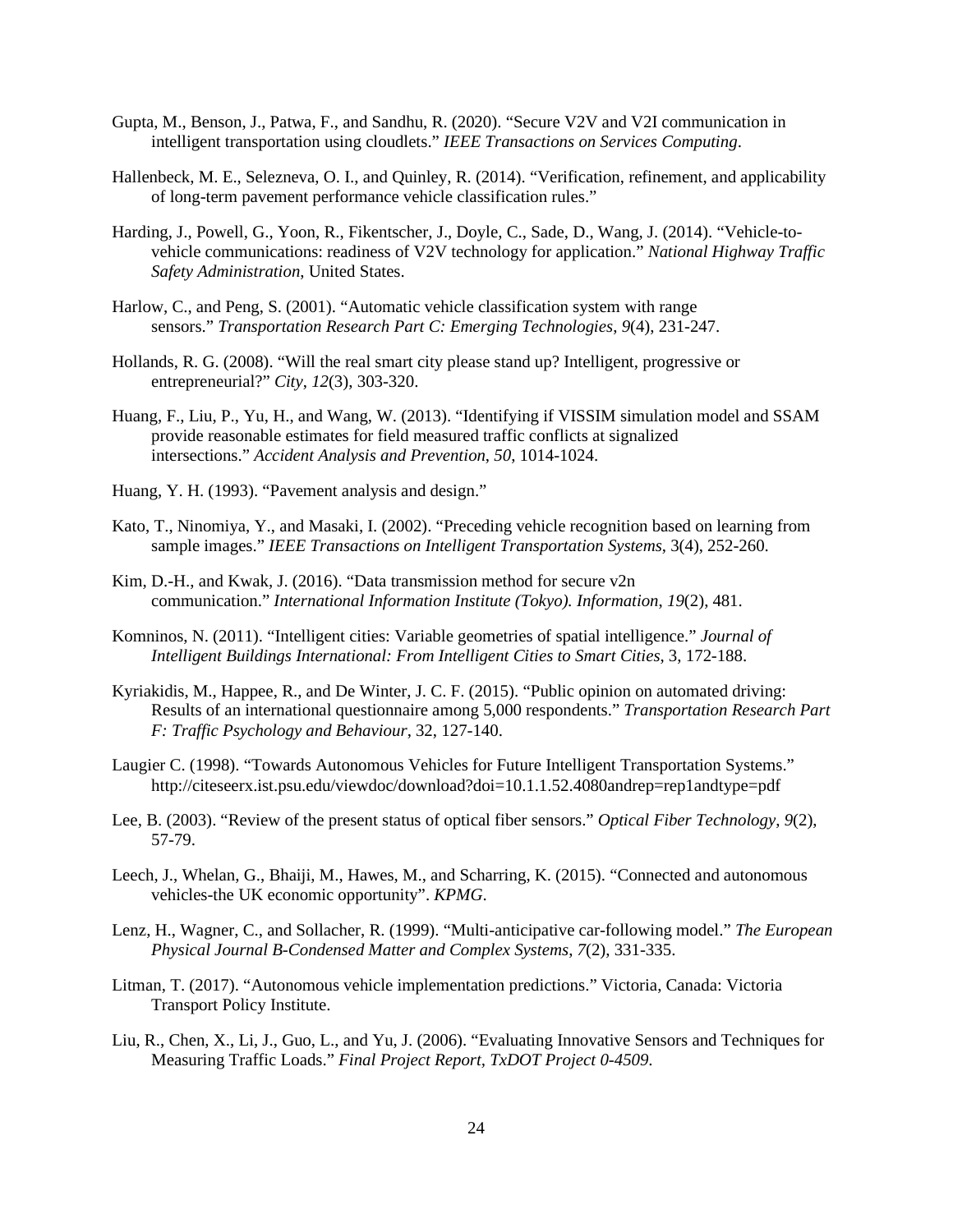- Loprencipe, G., & Zoccali, P. (2017). "Use of generated artificial road profiles in road roughness evaluation." *Journal of Modern Transportation*, 25(1), 24-33.
- Madevska-Bogdanova, A., Nikolik, D., and Curfs, L. (2004). "Probabilistic SVM outputs for pattern recognition using analytical geometry." *Neurocomputing*, *62*, 293-303.
- Majumder, M., Gangopadhyay, T. K., Chakraborty, A. K., Dasgupta, K., and Bhattacharya, D. K. (2008). "Fiber Bragg gratings in structural health monitoring—Present status and applications." *Sensors and Actuators A: Physical*, *147*(1), 150-164.
- Malla, R. B., Sen, A., and Garrick, N. W. (2008). "A special fiber optic sensor for measuring wheel loads of vehicles on highways." *Sensors*, *8*(4), 2551-2568.
- Marcondes, J., Burgess, G. J., Harichandran, R., and Snyder, M. B. (1991). "Spectral analysis of highway pavement roughness." *Journal of Transportation engineering*, 117(5), 540-549.
- Massaroni, C., Saccomandi, P., and Schena, E. (2015). "Medical smart textiles based on fiber optic technology: an overview." *Journal of Functional Biomaterials*, *6*(2), 204-221.
- McGhee, K. H. (2004). "Automated pavement distress collection techniques." *Transportation Research Board.*
- Meller, S. A., De Vries, M. J., Arya, V., Claus, R. O., and Zabaronick, N. (1998). "Advances in optical fiber sensors for vehicle detection." *Intelligent Transportation Systems*.
- Mendez, A. (2007). "Fiber Bragg grating sensors: a market overview." *Third European Workshop on Optical Fiber Sensors*.
- Milanes, V., Villagrá, J., Godoy, J., Simó, J., Pérez, J., and Onieva, E. (2012). "An intelligent V2I-based traffic management system." *IEEE Transactions on Intelligent Transportation Systems*, *13*(1), 49- 58.
- Milanés, V., Shladover, S. E., Spring, J., Nowakowski, C., Kawazoe, H., and Nakamura, M. (2013). "Cooperative adaptive cruise control in real traffic situations." *IEEE Transactions on Intelligent Transportation Systems*, *15*(1), 296-305.
- Mussa, R., Kwigizile, V., and Selekwa, M. (2006). "Probabilistic neural networks application for vehicle classification." *Journal of Transportation Engineering*, *132*(4), 293-302.
- National Highway Traffic Safety Administration. (2008). "National motor vehicle crash causation survey: Report to congress." *National Highway Traffic Safety Administration Technical Report DOT HS, 811,* 059.
- National Highway Traffic Safety Administration. (2013). "Preliminary statement of policy concerning automated vehicles." Washington, DC, 1, 14.
- Nelson, B. N. (2001). "Automatic vehicle detection in infrared imagery using a fuzzy inference-based classification system." *IEEE Transactions on fuzzy Systems*, 9(1), 53-61.
- Oh, H.-S., and Sim, J. (2004). "Interface debonding failure in beams strengthened with externally bonded GFRP." *Composite Interfaces*, *11*(1), 25-42.
- Papadoulis, A., Quddus, M., and Imprialou, M. (2019). "Evaluating the safety impact of connected and autonomous vehicles on motorways." *Accident Analysis and Prevention*, *124*, 12-22.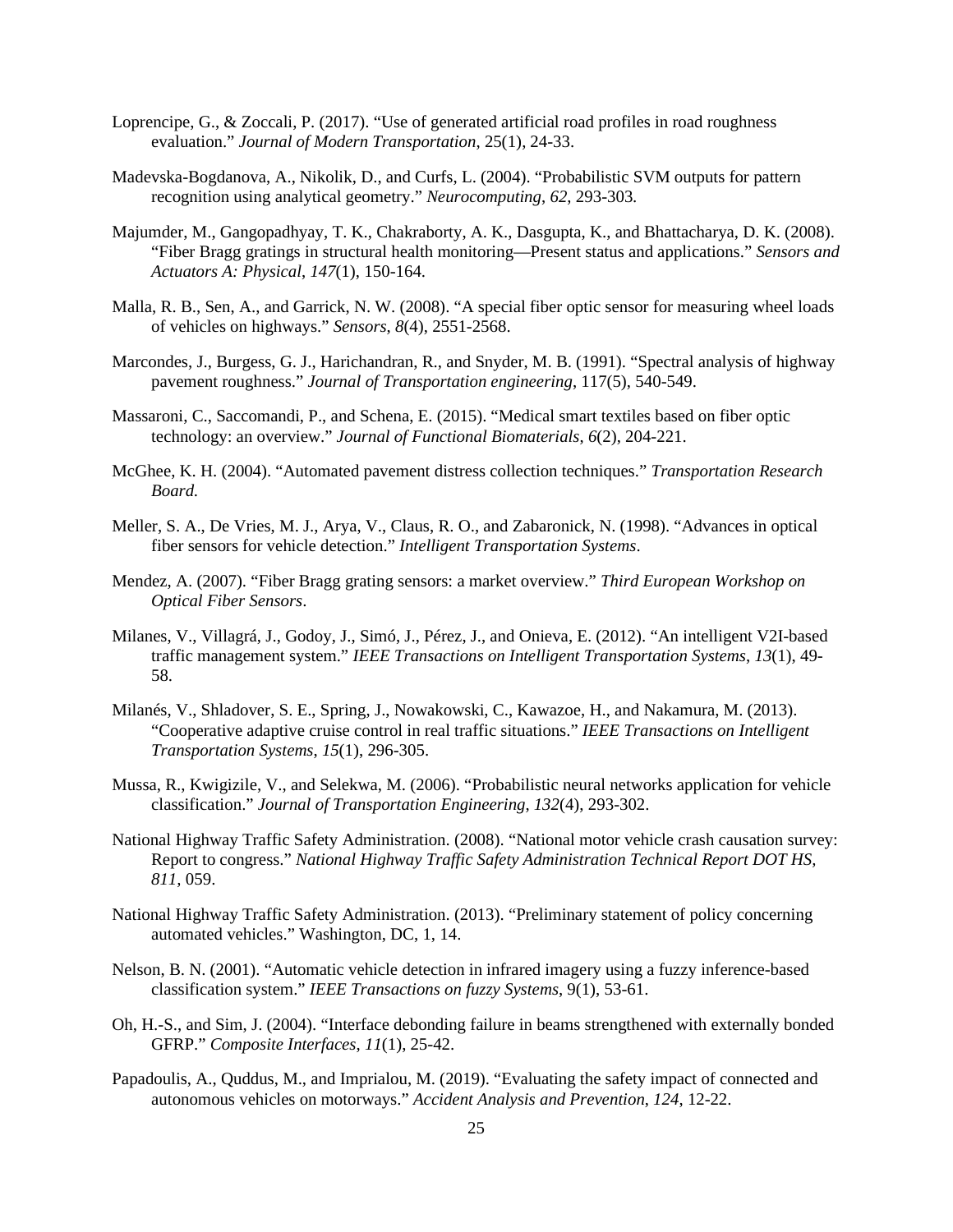- Park, S., Kim, Y., Matson, E. T., and Smith, A. H. (2016). "Accessible synthetic aperture radar system for autonomous vehicle sensing, " In 2016 IEEE Sensors Applications Symposium (SAS0), pp. 1-6.
- Paskaleva, K. (2009). "Enabling the smart city: The progress of e-city governance in Europe." *International Journal of Innovation and Regional Development*, 1 (4), 405-422.
- PTV, A. (2020). *VISSIM 2020 User Manual.* In: PTV Karlsruhe, Karlsruhe, Germany.
- Ramsey, M. (2015). "Self-Driving Cars Could Cut Down on Accidents, Study Says." *The Wall Street Journal*, 1425567905.
- Schermers, G., Malone, K., and Van Arem, B. (2004). "Dutch Evaluation of Chauffeur Assistant (DECA): Traffic flow effects of implementation in the heavy goods vehicles sector." *ITS World Congress*, Nagoya, Aichi.
- Schoettle, B. and Sivak, M. (2014). "A survey of public opinion about autonomous and self-driving vehicles in the U.S., the U.K., and Australia." *The University of Michigan Transportation Research Institute*, Report No. UMTRI-2014-21.
- Scholkopf, B., Sung, K.-K., Burges, C. J., Girosi, F., Niyogi, P., Poggio, T., and Vapnik, V. (1997). "Comparing support vector machines with Gaussian kernels to radial basis function classifiers." *IEEE transactions on Signal Processing*, *45*(11), 2758-2765.
- Selekwa, M. F., Kwigizile, V., and Mussa, R. N. (2005). "Setting up a probabilistic neural network for classification of highway vehicles." *International Journal of Computational Intelligence and Applications*, *5*(04), 411-423.
- Shanker, R., Jonas, A., Devitt, S., Huberty, K., Flannery, S., Greene, W., ... and Humphrey, A. (2013). "Autonomous cars: Self-driving the new auto industry paradigm." *Morgan Stanley blue paper*, 1- 109.
- Simonite, T. (2013). "Data Shows Google's Robot Cars Are Smoother, Safer Drivers Than You or I." *MIT Technology Review.*
- Sroka, R. (2004). "Data fusion methods based on fuzzy measures in vehicle classification process." *Proceedings of the 21st IEEE Instrumentation and Measurement Technology Conference*, 2234- 2239.
- Stanton, N. A., and Young, M. S. (2005). "Driver behaviour with adaptive cruise control." *Ergonomics*, *48*(10), 1294-1313.
- Stenquist, P. (2014). "In Self-Driving Cars, a Potential Lifeline for the Disable." *The New York Times.*
- Sukennik, P., and Group, P. (2018). "Micro-simulation guide for automated vehicles." *COEXIST (h2020 coexist. eu)*.
- Sun, C., Ritchie, S. G., and Oh, S. (2003). "Inductive classifying artificial network for vehicle type categorization." *Computer‐Aided Civil and Infrastructure Engineering*, *18*(3), 161-172.
- Sun, S.-h., Hu, J.-l., Peng, Y., Pan, X.-m., Zhao, L., and Fang, J.-y. (2016). "Support for vehicle-toeverything services based on LTE." *IEEE Wireless Communications*, *23*(3), 4-8.
- Tang, Q., Dagley, G., Ghamsari, A., Price, M., and Hoover, J. (2020). "Automatic vehicle configuration based on sensor data." In: Google Patents.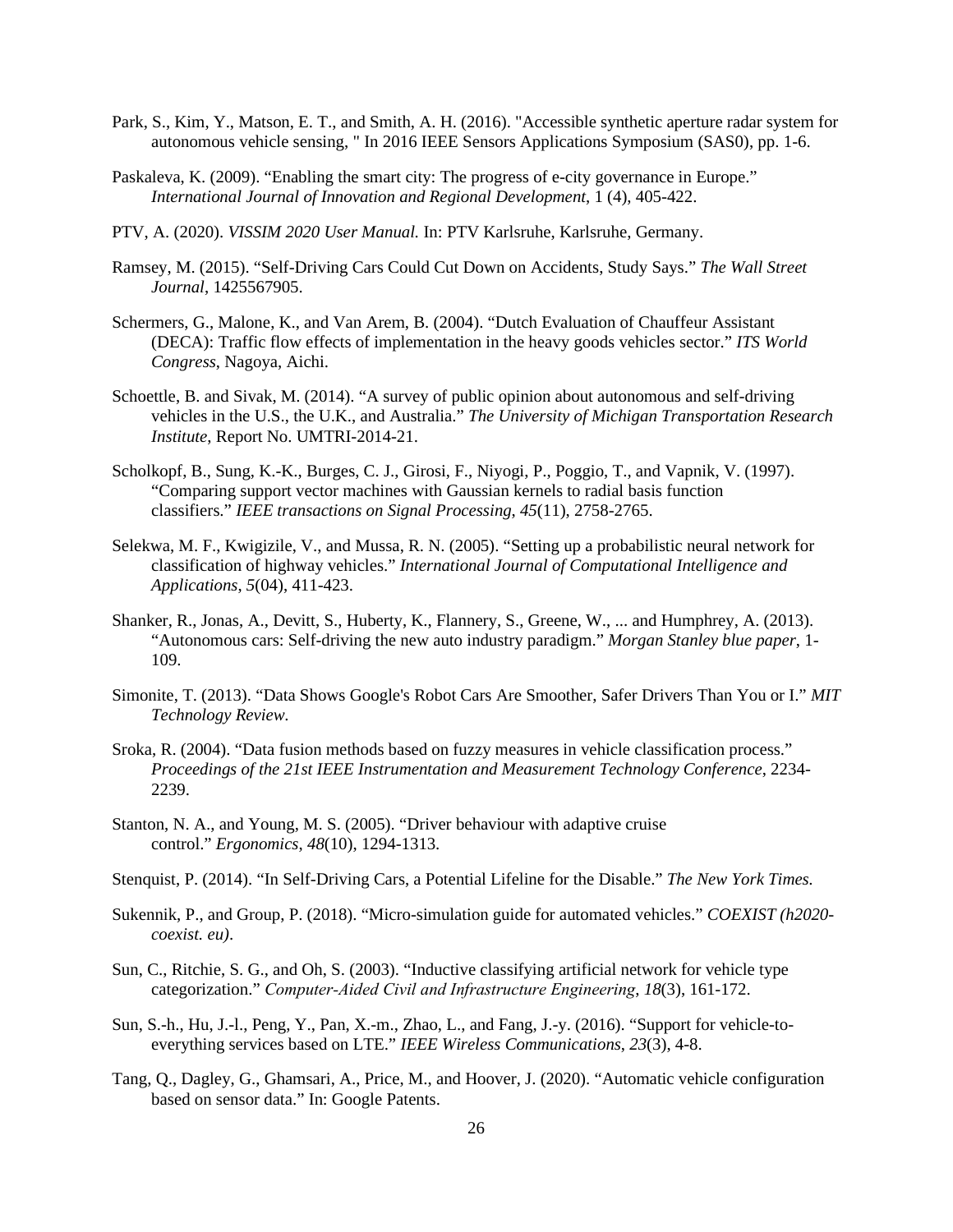- Tientrakool, P., Ho, Y., and Maxemchuk, N. F. (2011). "Highway Capacity Benefits from Using Vehicleto-Vehicle Communication and Sensors for Collision Avoidance." *Vehicular Technology Conference (VTC Fall), 2011 IEEE*, 12407267.
- Udd, E., and Kunz, M. (2003). "Development and evaluation of fiber optic sensors". Oregon Department of Transportation.
- U. S. Department of Transportation. (2016) "Federal Automated Vehicles Policy." National Highway Traffic Safety Administration.
- U.S. Secretary of Transportation. "Beyond Traffic 2045." Final Report, U.S. DOT. <https://www.transportation.gov/policy-initiatives/beyond-traffic-2045-final-report>
- Van Arem, B., Van Driel, C. J., and Visser, R. (2006). "The impact of cooperative adaptive cruise control on traffic-flow characteristics," *IEEE Transactions on intelligent transportation systems*, vol. 7, no. 4, pp. 429-436.
- , B., De Vos, A., and Vanderschuren, M. J. (1997) "The microscopic traffic simulation model MIXIC 1.3.".
- VanderWerf, J., Shladover, S., Kourjanskaia, N., Miller, M. (2002) "Effects of adaptive cruise control systems on highway traffic flow capacity," *Transportation Research Record,* vol. 1800, no. 1, pp. 78-84, Jan. 2002,
- VanderWerf, J., Shladover, S., Kourjanskaia, N., Miller, M., and Krishnan, H. (2001). "Modeling effects of driver control assistance systems on traffic." *Transportation Research Record*, *1748*(1), 167-174.
- Wierzba, P., and Kosmowski, B. (2000). "Polarimetric sensors for weigh-in-motion of road vehicles." *Optoelectronics Review*(2), 181-188.
- Wu, J., Xu, H., Tian, Y., Zhang, Y., Zhao, J., and Lv, B. (2020). "An automatic lane identification method for the roadside light detection and ranging sensor." *Journal of Intelligent Transportation Systems*, *24*(5), 467-479.
- Yang, X., Ren, Y., Hu, L., Huang, Y., and Lu, P. (2021). "Evaluating the impact of road quality in driving behavior of autonomous vehicles." *In Sensors and Smart Structures Technologies for Civil, Mechanical, and Aerospace Systems 2021*,Vol. 11591, p. 1159106
- Yang, X., Hu, L., Ahmed, H. U., Bridgelall, R., and Huang, Y. (2020). "Calibration of smartphone sensors to evaluate the ride quality of paved and unpaved roads." *International Journal of Pavement Engineering*, 1-11.
- Younsi, M., Diaf, M., and Siarry, P. (2020). "Automatic multiple moving humans detection and tracking in image sequences taken from a stationary thermal infrared camera." *Expert Systems with Applications*, *146*, 113171.
- Zhang, Z., Deng, F., Huang, Y., and Bridgelall, R. (2015a). "Road roughness evaluation using inpavement strain sensors." *Smart Materials and Structures*, 24(11), 115029.

Zhang, Z., Huang, Y., Bridgelall, R., Palek, L., Strommen, R. (2015b) "Sampling optimization for high-speed weigh-in-motion measurements using in-pavement strain-based sensors." *Meas. Sci. Technol*, 26(6), 65003.